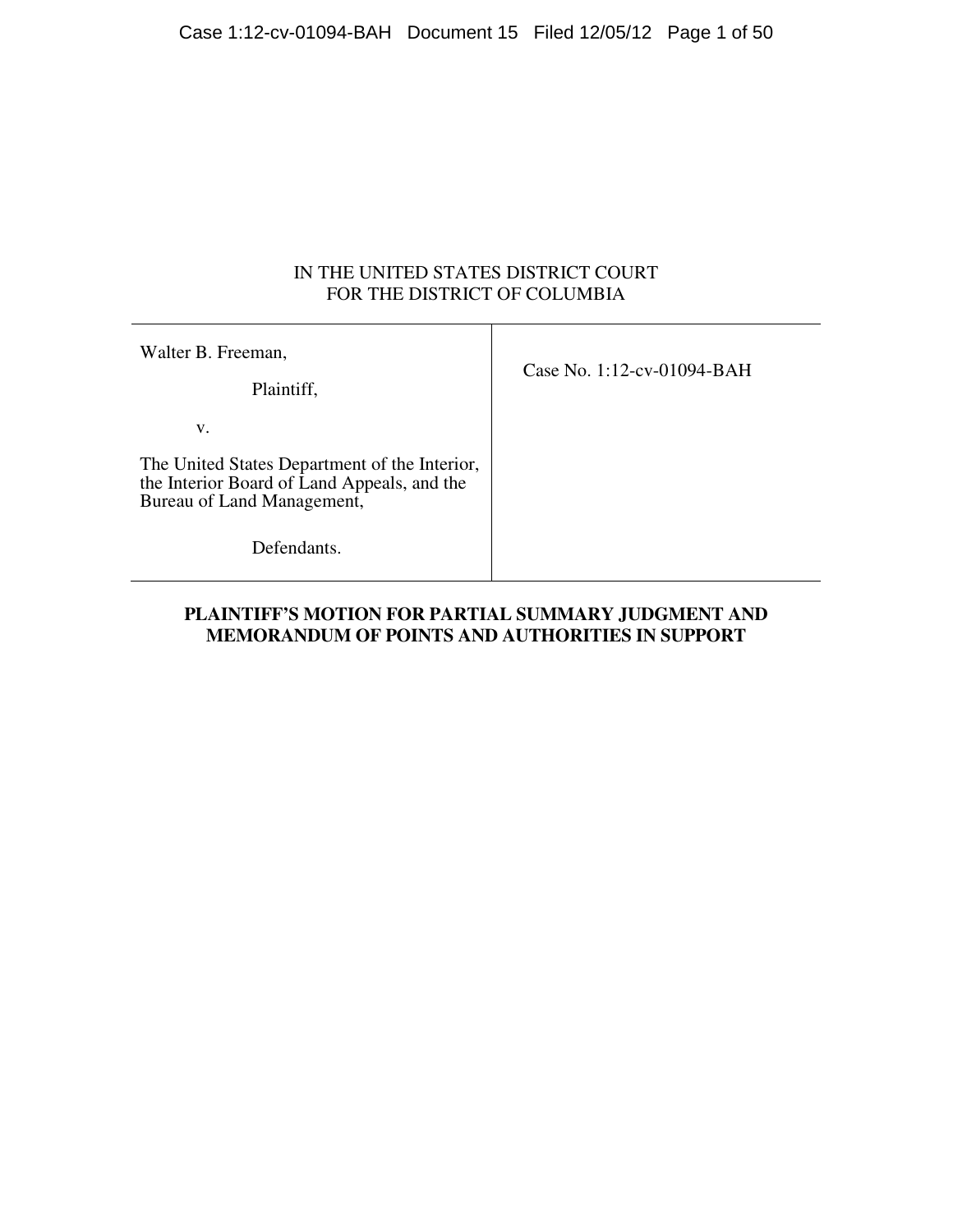# **TABLE OF CONTENTS**

|      | Α.             |                                                                                                                                                                        |  |
|------|----------------|------------------------------------------------------------------------------------------------------------------------------------------------------------------------|--|
|      | <b>B.</b>      |                                                                                                                                                                        |  |
|      | $C_{\cdot}$    |                                                                                                                                                                        |  |
|      |                |                                                                                                                                                                        |  |
| I.   |                | THIS CASE MAY BE RESOLVED BY SUMMARY JUDGMENT                                                                                                                          |  |
| II.  |                | THE IBLA ERRED IN CONCLUDING THAT THE OHA HAS<br><b>JURISDICTION TO DECLARE CLAIMS INVALID BASED ON</b><br>HISTORICAL CIRCUMSTANCES THAT NO LONGER EXIST 12            |  |
|      | A <sub>1</sub> | The Jurisdiction of the OHA is Governed by Department                                                                                                                  |  |
|      | <b>B.</b>      | The Issuance of a Contest Complaint is Not the Assertion of                                                                                                            |  |
|      | C.             | The IBLA's Conclusion that the Contest Proceeding Itself is the<br>Establishment of Intervening Rights Conflicts with Well-established                                 |  |
|      | D.             | The IBLA's Conclusion Conflicts with Departmental Policy23                                                                                                             |  |
|      | E.             | The IBLA's Conclusion Does Not Further the Statutory Purposes24                                                                                                        |  |
|      | F.             | The Precedent Relied Upon by the IBLA does not apply and the                                                                                                           |  |
|      | G.             | The IBLA Erred In Changing the Rules Applied in Aloisi and Story                                                                                                       |  |
|      | H.             | The Lack of OHA Jurisdiction to Determine Claim Validity as of<br>Historical Dates does not leave Those Issues Incapable of                                            |  |
| III. |                | DIFFERING PROCEDURES FOR DETERMINING THE VALIDITY OF<br>FREEMAN'S MINING CLAIMS VIOLATES COLLATERAL ESTOPPEL<br>PRINCIPLES, IS ARBITARY AND CAPRICIOUS AND/OR VIOLATES |  |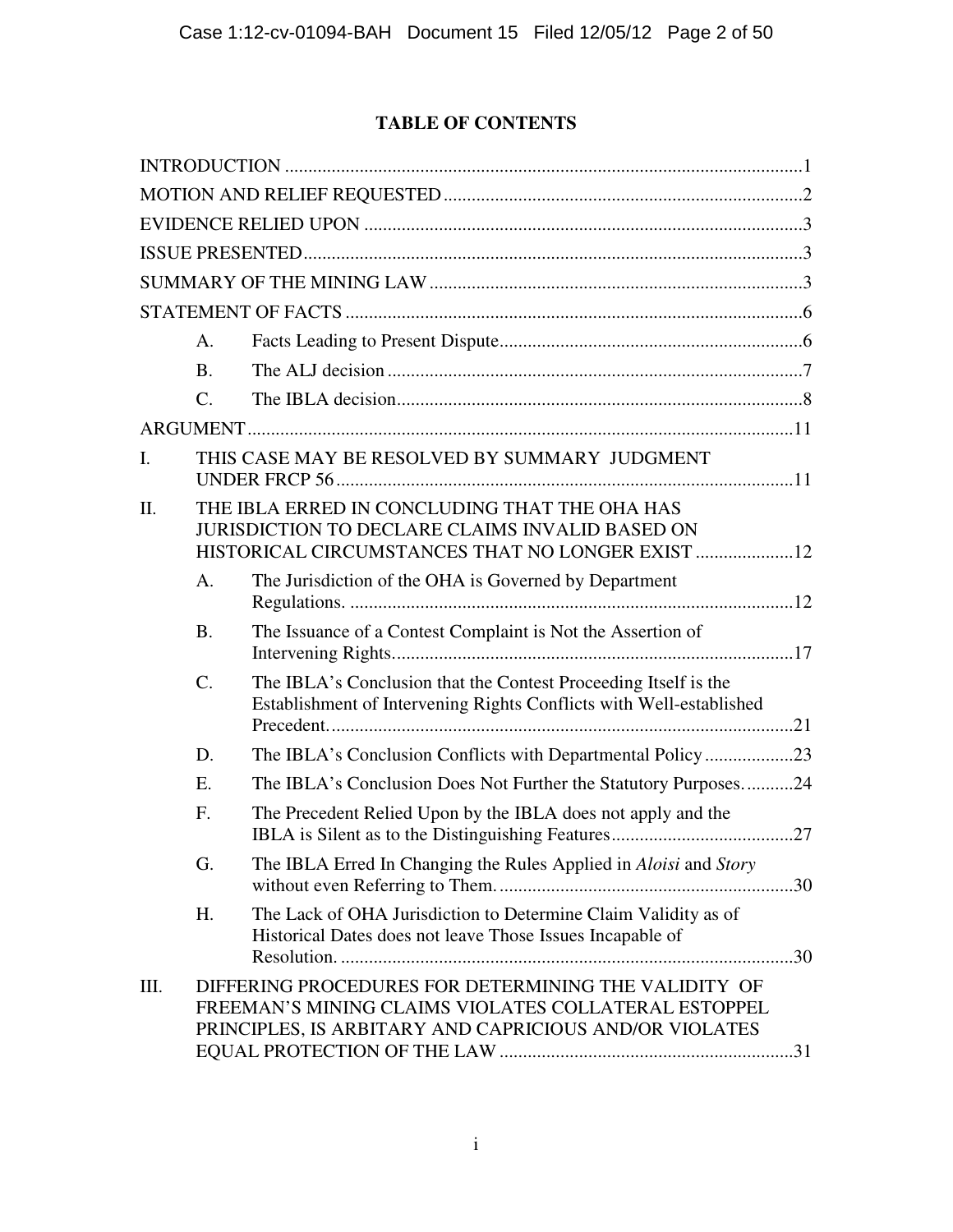|     | Α. | Collateral Estoppel Bars the Government from Claiming that the<br>OHA had Jurisdiction to Decide the Validity of Freeman's Mining                     |    |
|-----|----|-------------------------------------------------------------------------------------------------------------------------------------------------------|----|
|     | Β. | Under the APA, Employing Differing Procedures for Similarly<br>Situated Individuals is Arbitrary and Capricious and Violates Equal                    | 34 |
| IV. |    | TO THE EXTENT THE IBLA CONCLUDED THAT THE HISTORICAL<br>DATES CHOSEN BY THE GOVERNMENT WERE DATES OF<br>ALLEGED TAKINGS, THE IBLA'S CONCLUSION IS NOT |    |
|     |    |                                                                                                                                                       |    |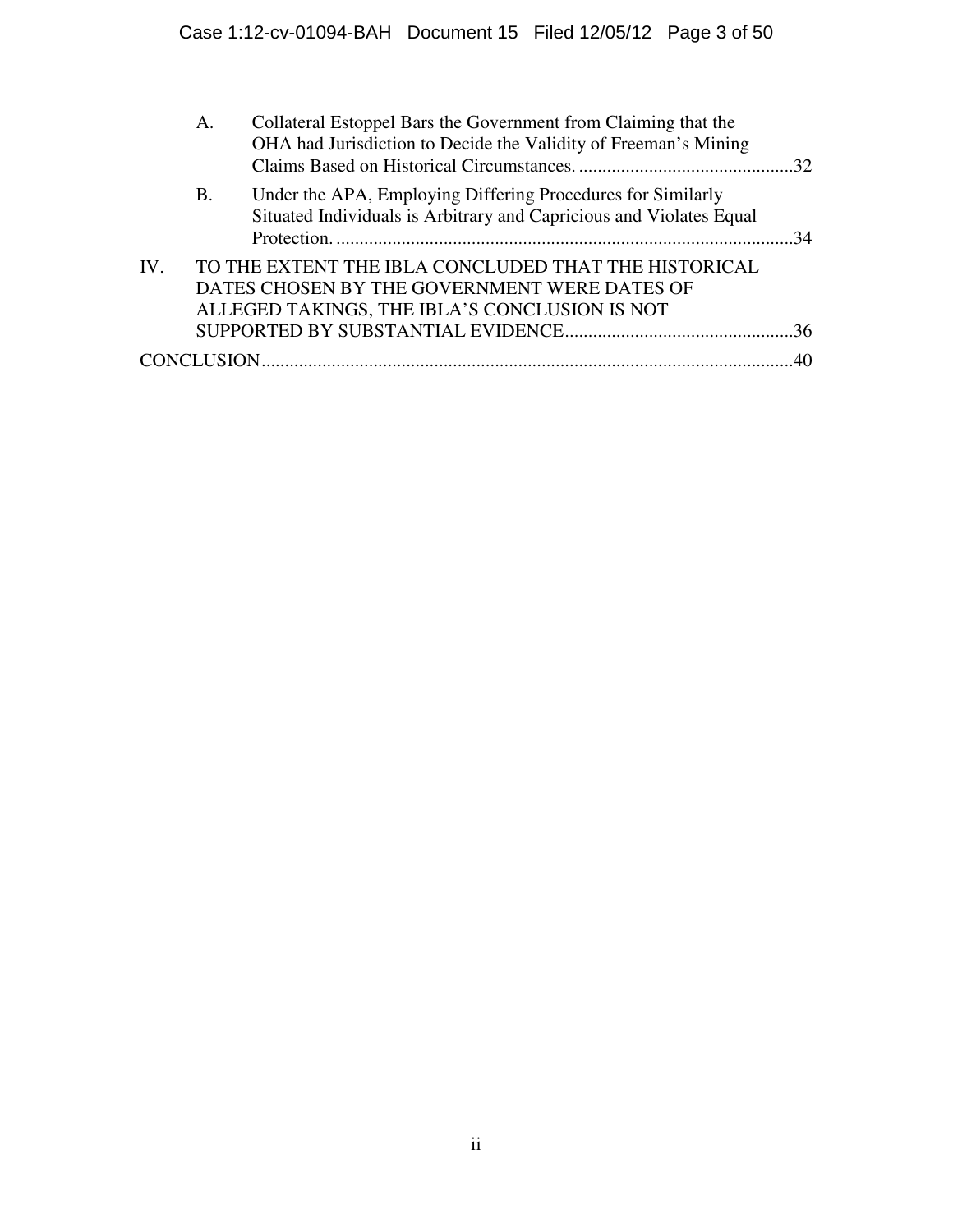# **TABLE OF AUTHORITIES**

# Cases

| Baxstrom v. Herold,                                                          |  |
|------------------------------------------------------------------------------|--|
| Best v. Humboldt Placer Mining Co.,                                          |  |
| Brewster v. Shoemaker,                                                       |  |
| Brown v. Gurney,                                                             |  |
| Cameron v. United States,                                                    |  |
| Center for Biological Diversity v. U.S. Dept. of Interior,                   |  |
| Center for Biological Diversity v. United States Department of the Interior, |  |
| Chritton v. NTSB,                                                            |  |
| Citizens to Preserve Overton Park, Inc. v. Volpe,                            |  |
| Cole v. Ralph,                                                               |  |
| Creede & Cripple Creek Mining Co. v. Uinta Tunnel Mining Co.,                |  |
| Davis v. Nelson,                                                             |  |
| Davis v. Weibbold,                                                           |  |
| F.C.C. v. Fox Television Stations, Inc.,                                     |  |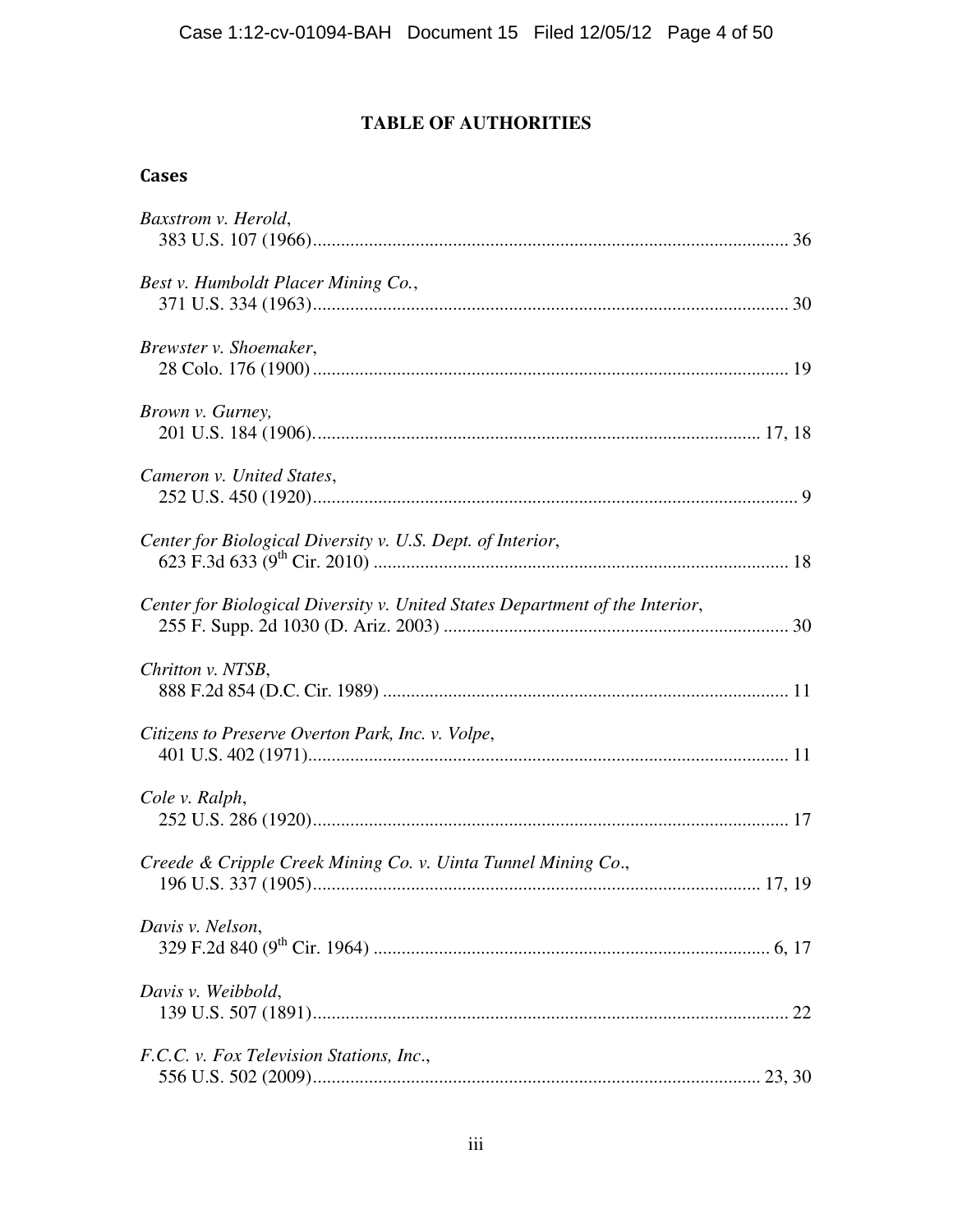| First English Evangelical Lutheran Church v. County of Los Angeles,            |  |
|--------------------------------------------------------------------------------|--|
| Foster v. Seaton,                                                              |  |
| Freeman Eng'g Assocs. v. FCC,                                                  |  |
| Friends of the Earth v. Hintz,                                                 |  |
| Gwillim v. Donnellan,                                                          |  |
| Jicarilla Apache Nation v. U.S. Dept. of Interior,                             |  |
| Kirby Forest Industries, Inc. v. United States,                                |  |
| Lakeland Bus Lines, Inc. v. NLRB,                                              |  |
| McCall v. Andrus,                                                              |  |
| Montana v. United States,                                                      |  |
| Morall v. DEA,                                                                 |  |
| Motor Vehicle Mfrs. Ass'n of the U.S., Inc. v. State Farm Mut. Auto. Ins. Co., |  |
| Muwekma Ohlone Tribe v. Salazar,                                               |  |
| National Maritime Safety Ass'n v. Occupational Safety & Health Admin.,         |  |
| Office of Communication of United Church of Christ v. F.C.C.,                  |  |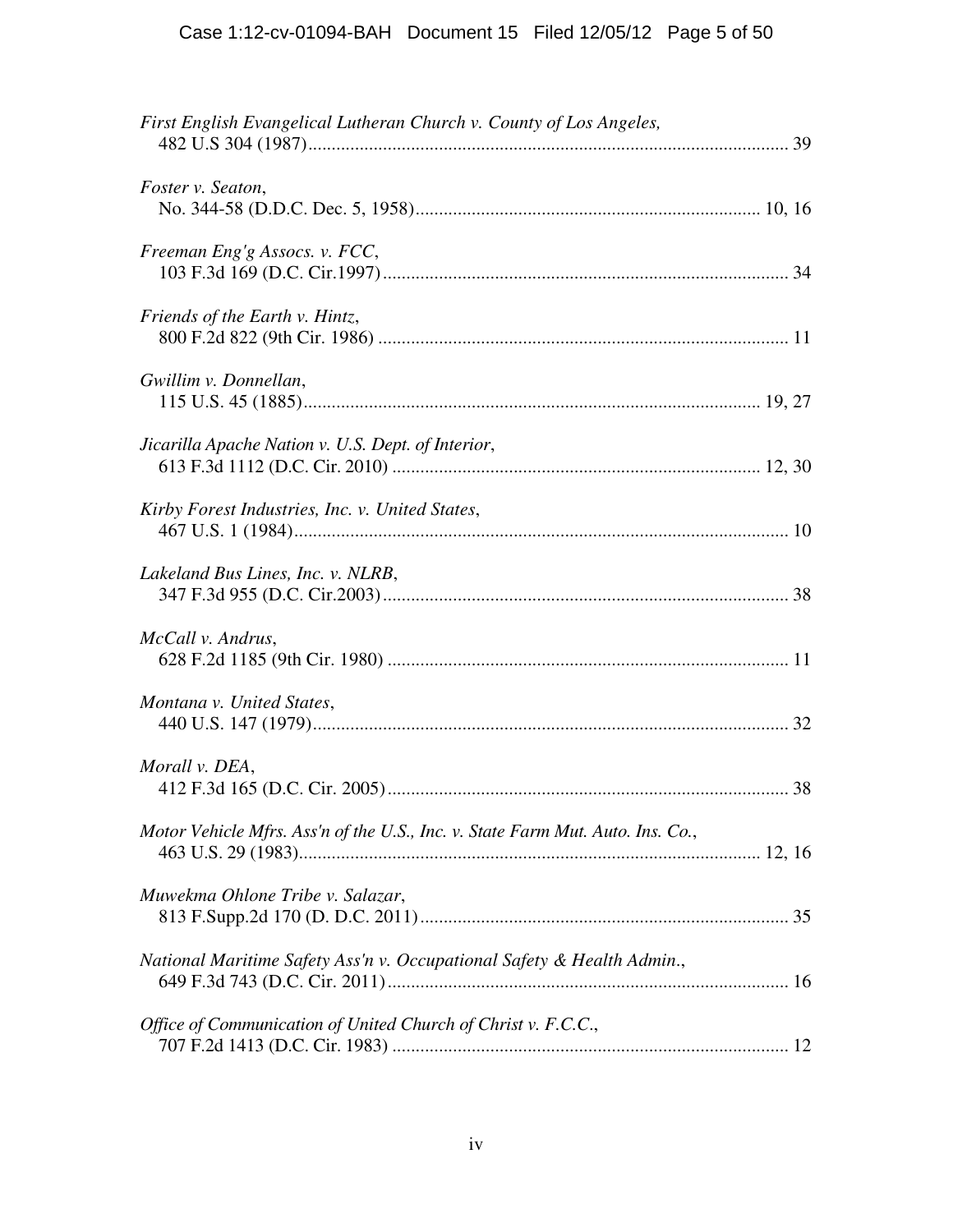| Penn Central Transportation Co. v. City of New York,                                         |
|----------------------------------------------------------------------------------------------|
| Pennsylvania Coal Co. v. Mahon,                                                              |
| Pliley v. Sullivan,                                                                          |
| Plyler v. Doe,                                                                               |
| Professional Pilots Federation v. F.A.A.,                                                    |
| Settles v. U.S. Parole Comm'n,                                                               |
| Skaw v. United States,                                                                       |
| Skaw v. United States,                                                                       |
| Tahoe-Sierra Preservation Council, Inc. v. Tahoe Regional Planning Agency,                   |
| U.S. Dept. of Commerce, Patent and Trademark Office v. Federal Labor Relations<br>Authority, |
| Union Oil Co. of California v. Smith,<br>5. 17                                               |
| United States v. 237,500 Acres of Land, More or Less, Counties of Inyo and Kern,             |
| United States v. Coleman,                                                                    |
| United States v. Consolidated Mines & Smelting Co.,                                          |
| United States v. Locke,                                                                      |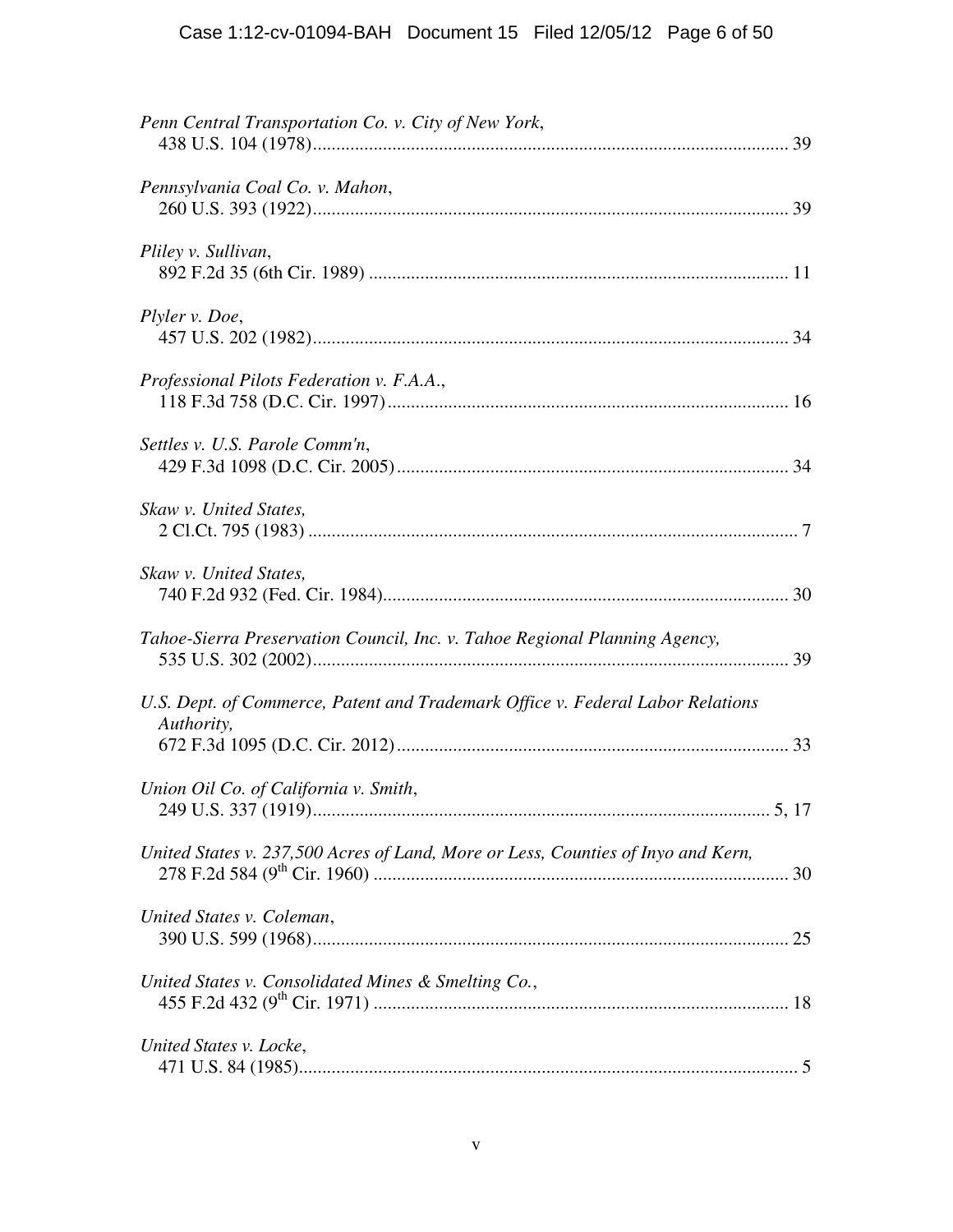| United States v. Mendoza,                               |
|---------------------------------------------------------|
| United States v. Mulligan,                              |
| United States v. Nixon,                                 |
| United States v. Zweifel,                               |
| United States. v. Shumway,                              |
| Watt v. Western Nuclear, Inc.,                          |
| Westar Energy, Inc. v. Federal Energy Regulatory Com'n, |
| <b>Statutes</b>                                         |
|                                                         |
|                                                         |
|                                                         |
|                                                         |
|                                                         |
| Common Varieties Act,                                   |
| Federal Land Policy and Management Act,                 |
| Mineral Leasing Act,                                    |
| Wilderness Act,                                         |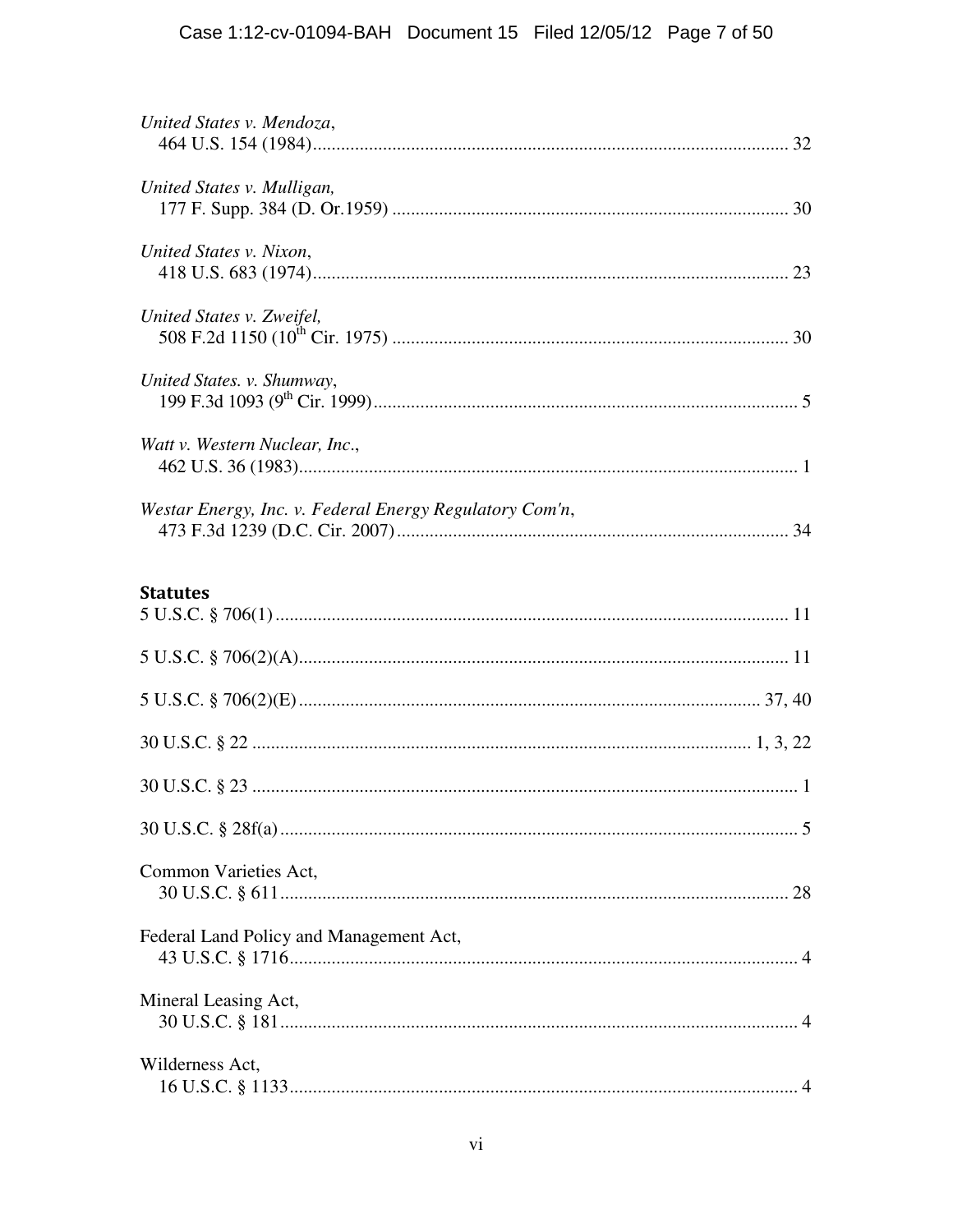| <b>Rules</b>                                                                                |
|---------------------------------------------------------------------------------------------|
| <b>Regulations</b>                                                                          |
|                                                                                             |
|                                                                                             |
| <b>Interior Decisions</b><br>Amax Coal Co.,                                                 |
| Benton C. Cavin,                                                                            |
| Bowers Oil and Gas, Inc.,                                                                   |
| Defenders of Wildlife Wyoming Outdoor Council,                                              |
| Edgar v. White,                                                                             |
| Helit,                                                                                      |
| In re Pacific Coast Molybdenum,                                                             |
| Rock Crawlers Association of America,                                                       |
| Southern Appalachian Mining Co. v. Office of Surface Mining Reclamation and<br>Enforcement, |
| State of Alaska Department of Transportation and Public Facilities,                         |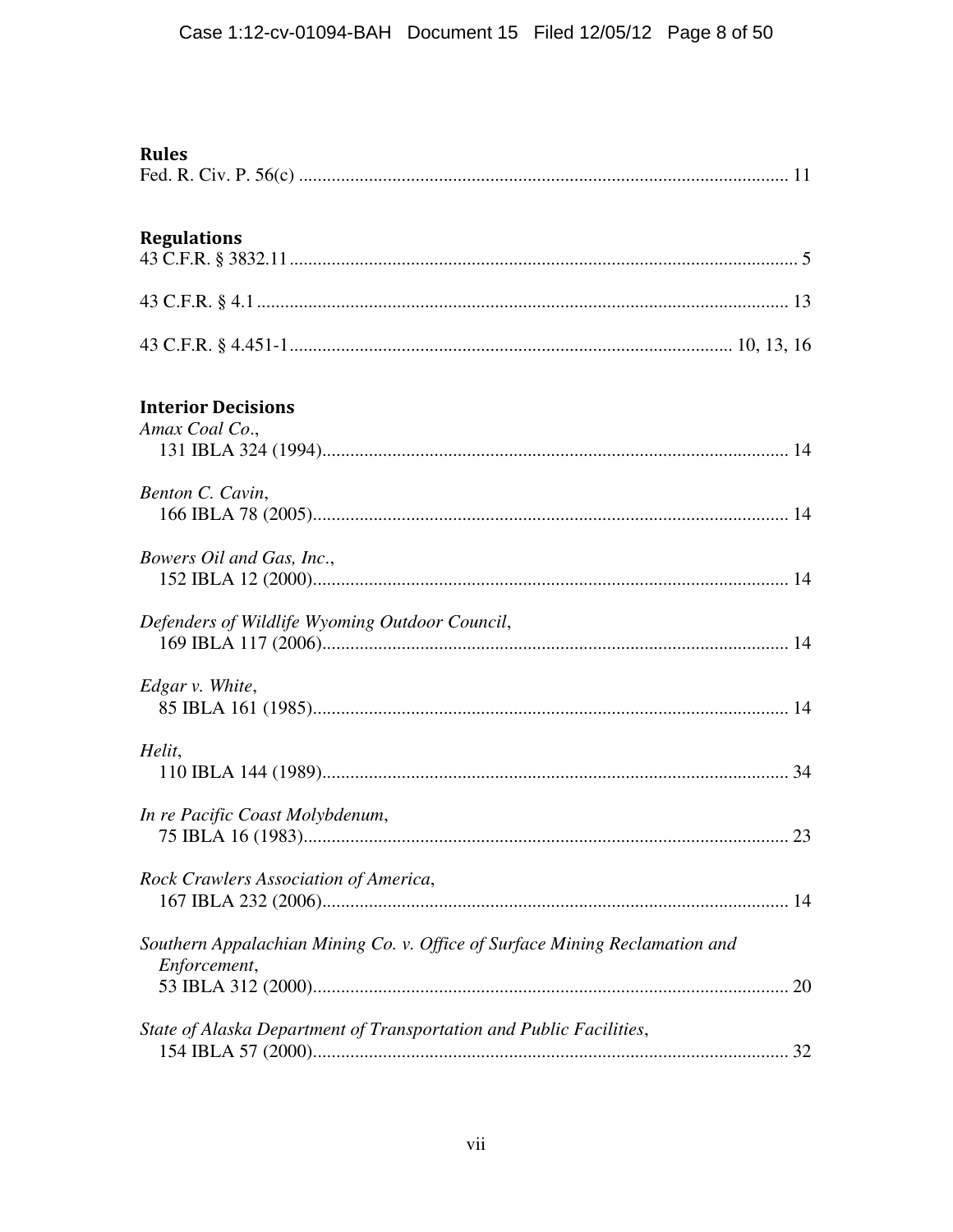| Tibbetts,                                                               |    |
|-------------------------------------------------------------------------|----|
| United States v. Bartlett,                                              |    |
| United States v. Bunker Hill and Sullivan Mining and Concentrating Co., |    |
| United States v. Clear Gravel Enterprises, Inc.,                        |    |
| United States v. Cliffs Synfuel Corp.,                                  |    |
| United States v. Connor,                                                |    |
| United States v. Copple,                                                |    |
| United States v. Cuneo,                                                 |    |
| United States v. Feezor,                                                |    |
| United States v. Foster,                                                |    |
| United States v. Herr,                                                  |    |
| United States v. Houston,                                               | 29 |
| United States v. Marion,                                                |    |
| United States v. Mayros,                                                |    |
| United States v. Pool,                                                  |    |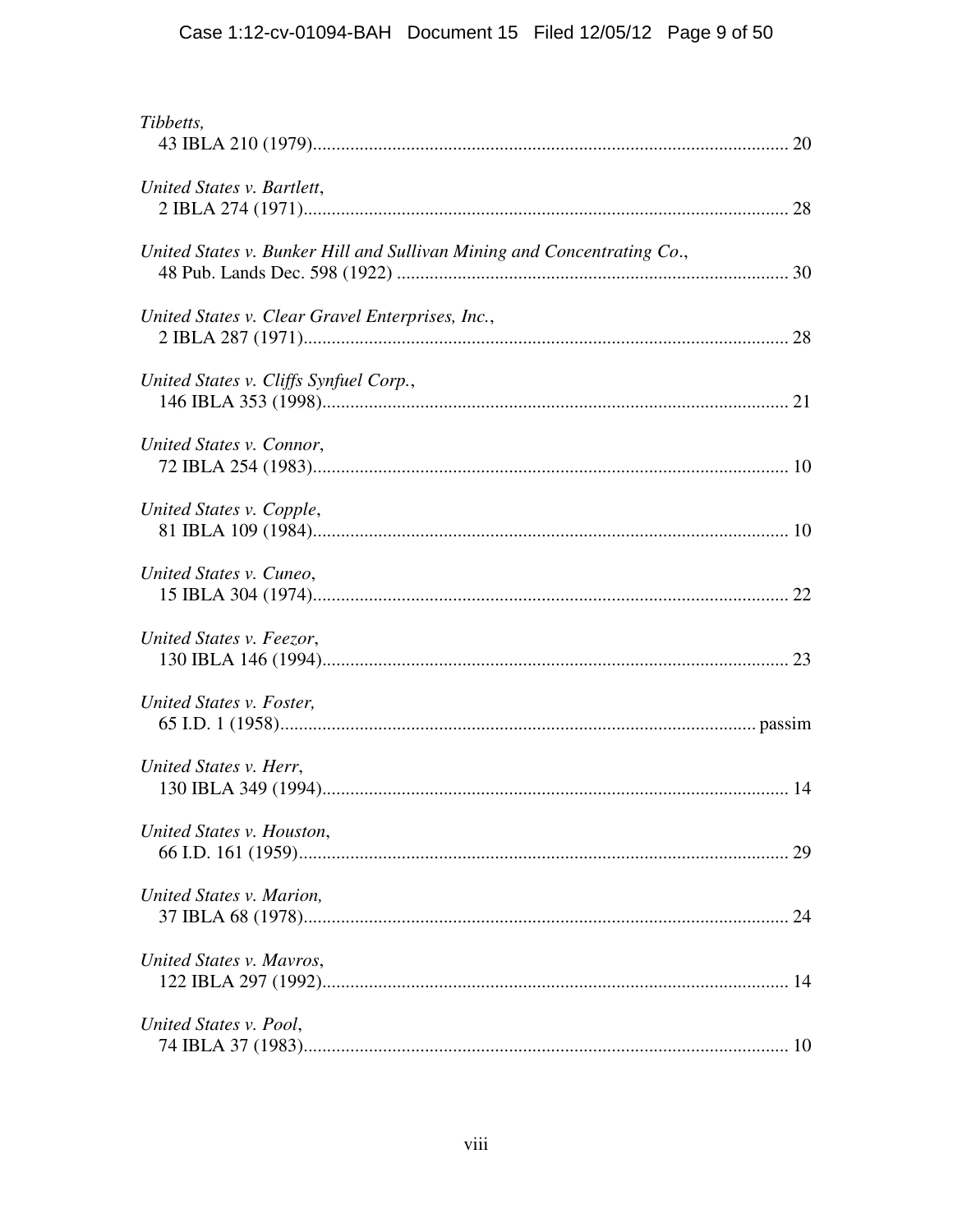| United States v. Stewart,                               |  |
|---------------------------------------------------------|--|
|                                                         |  |
| United States v. Whitaker,                              |  |
|                                                         |  |
| <b>Other Authorities</b>                                |  |
| 1 Lindley, Mines,                                       |  |
|                                                         |  |
| Mineral Pricing Policy,                                 |  |
|                                                         |  |
| Schwarzer, et al., FEDERAL CIVIL PROCEDURE BEFORE TRIAL |  |
|                                                         |  |

| Sol. Op. "Patenting of Mining Claims and Mill Sites in Wilderness Areas," |  |
|---------------------------------------------------------------------------|--|
|                                                                           |  |
|                                                                           |  |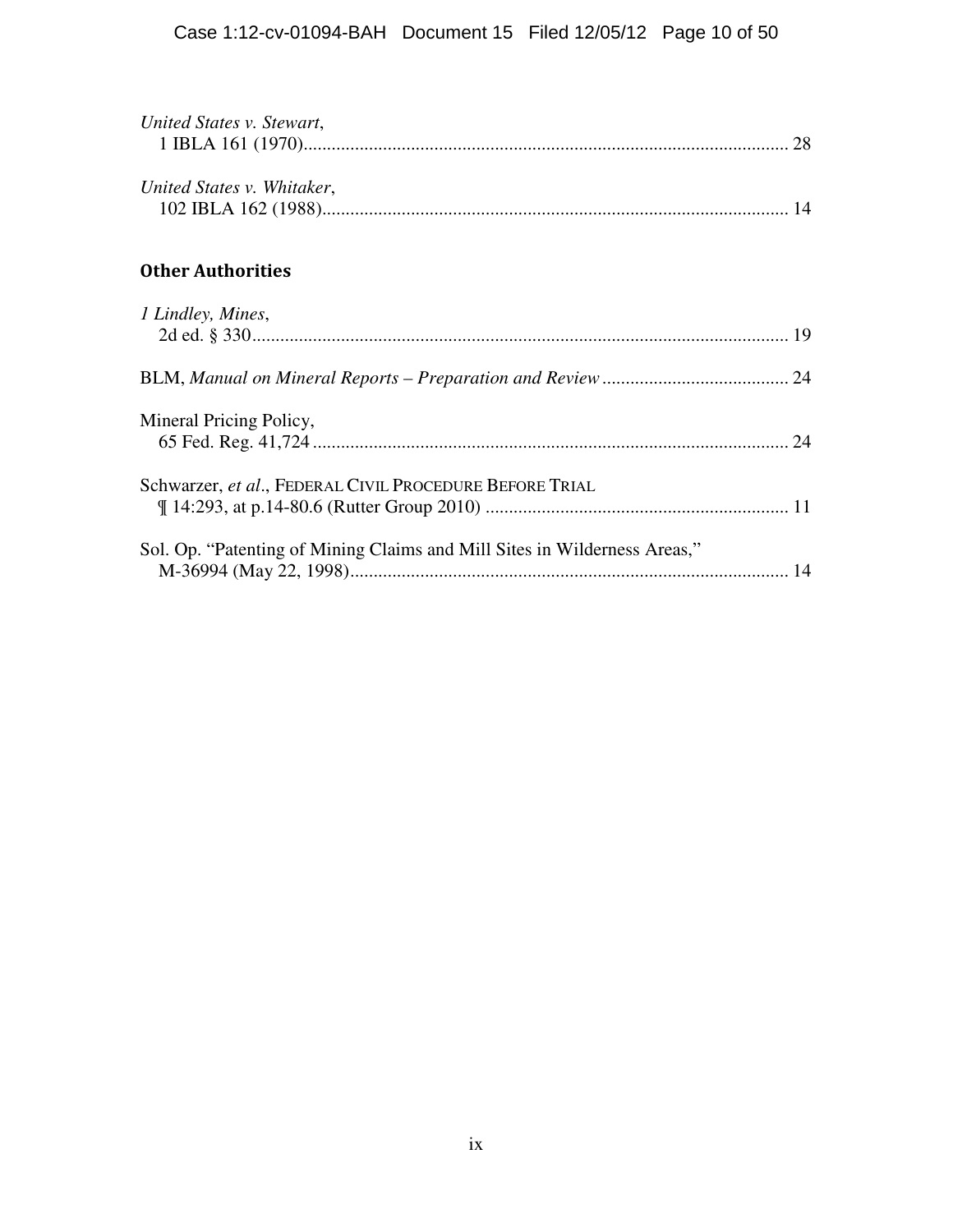### **INTRODUCTION**

Plaintiff, Walter Freeman (Freeman), claims ownership of mining claims in Southern Oregon.<sup>1</sup> These claims exist on federal land managed by the United States Forest Service (FS) and the Bureau of Land Management (BLM). In 1992, Freeman filed a plan of operations, essentially an application for permission to mine his claims. The FS denied his plan of operations and Freeman filed a complaint in the Court of Federal Claims, alleging a taking of his claims under the Fifth Amendment. Administrative Record (AR) 10700.

The Court of Federal Claims stayed the case pending a determination by the Department of Interior (Department) as to whether Freeman possessed valid mining claims under the General Mining Law.<sup>2</sup> AR 10728. For mining claims to be valid, the claimant must have discovered valuable minerals. *See* 30 U.S.C. §§ 22, 26; *see also Watt v. Western Nuclear, Inc*., 462 U.S. 36, 51 (1983).

During the stay, the Department issued a contest complaint alleging that Freeman had not discovered valuable minerals as of 1994 or 2000. AR 184. That contest was processed within the Department's Office of Hearings and Appeals (OHA) and assigned to Administrative Law Judge, Harvey Sweitzer. After the hearing on this contest was completed, Judge Sweitzer concluded that the OHA did not have jurisdiction to determine whether mining claims were valid as of some historical point in time. AR  $1262$ <sup>3</sup>

The Department appealed this decision that there was no jurisdiction to the Interior Board of Land Appeals (IBLA), which reversed. *United States v. Freeman*, 174

<sup>&</sup>lt;sup>1</sup> The minerals contained within these claims are nickel, iron and chromium.

 $2$  30 U.S.C. § 22-47.

<sup>&</sup>lt;sup>3</sup> Instead, Judge Sweitzer concluded the OHA could only determine the validity of claims as of the present, unless there was some reason that historical validity was essential for present validity. AR 1276. Those circumstances do exist here.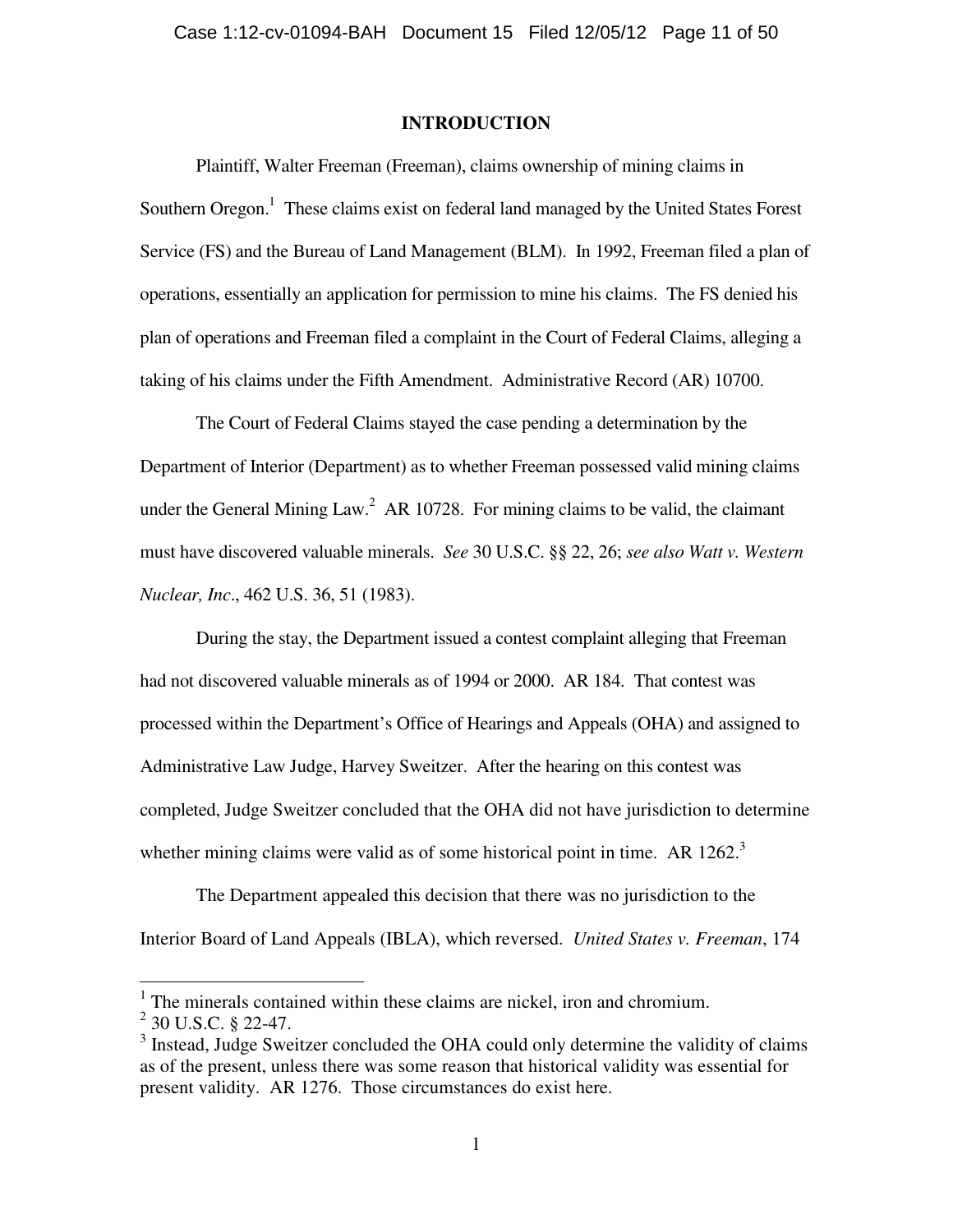#### Case 1:12-cv-01094-BAH Document 15 Filed 12/05/12 Page 12 of 50

IBLA 290 (2008), cited herein as AR 1182-90. The IBLA concluded that the OHA did have jurisdiction to determine the past validity of Freeman's mining claims based on historical circumstances. *Id.* Moreover, it ruled that Freeman's mining claims could be declared currently invalid, even without any regard for current circumstances. AR 1188 n. 8.

 Freeman argued that he should have been allowed to prove that his mining claims were valid as of the date of the hearing, but the IBLA ruled that present validity of the mining claims was not at issue. AR 1189. Despite this, the IBLA concluded that the claims could be presently invalid based on conditions in the past. *Id.* at 296 nn. 8, 10 (referencing failure of locations).<sup>4</sup>

Freeman now files this Motion for Partial Summary Judgment and Memorandum of Points and Authorities in Support, seeking reversal of the IBLA's decision finding jurisdiction of the OHA to determine the validity of Freeman's mining claims as of historical dates and authorizing a decision that the claims are presently invalid based solely on those historical circumstances.

### **MOTION AND RELIEF REQUESTED**

 Pursuant to FRCP Rule 56, Freeman moves for partial summary judgment on his First Cause of Action, reversing the 2008 decision of the IBLA which erroneously held that the OHA had jurisdiction to determine the validity of Freeman's claims as of

<sup>&</sup>lt;sup>4</sup> Later, Judge Sweitzer ruled that Freeman's mining claims were "null and void because Mr. Freeman failed to establish that a discovery has been made of a valuable mineral deposit as of the October 1994 marketability date or as of the October 2000 marketability date." AR 2002.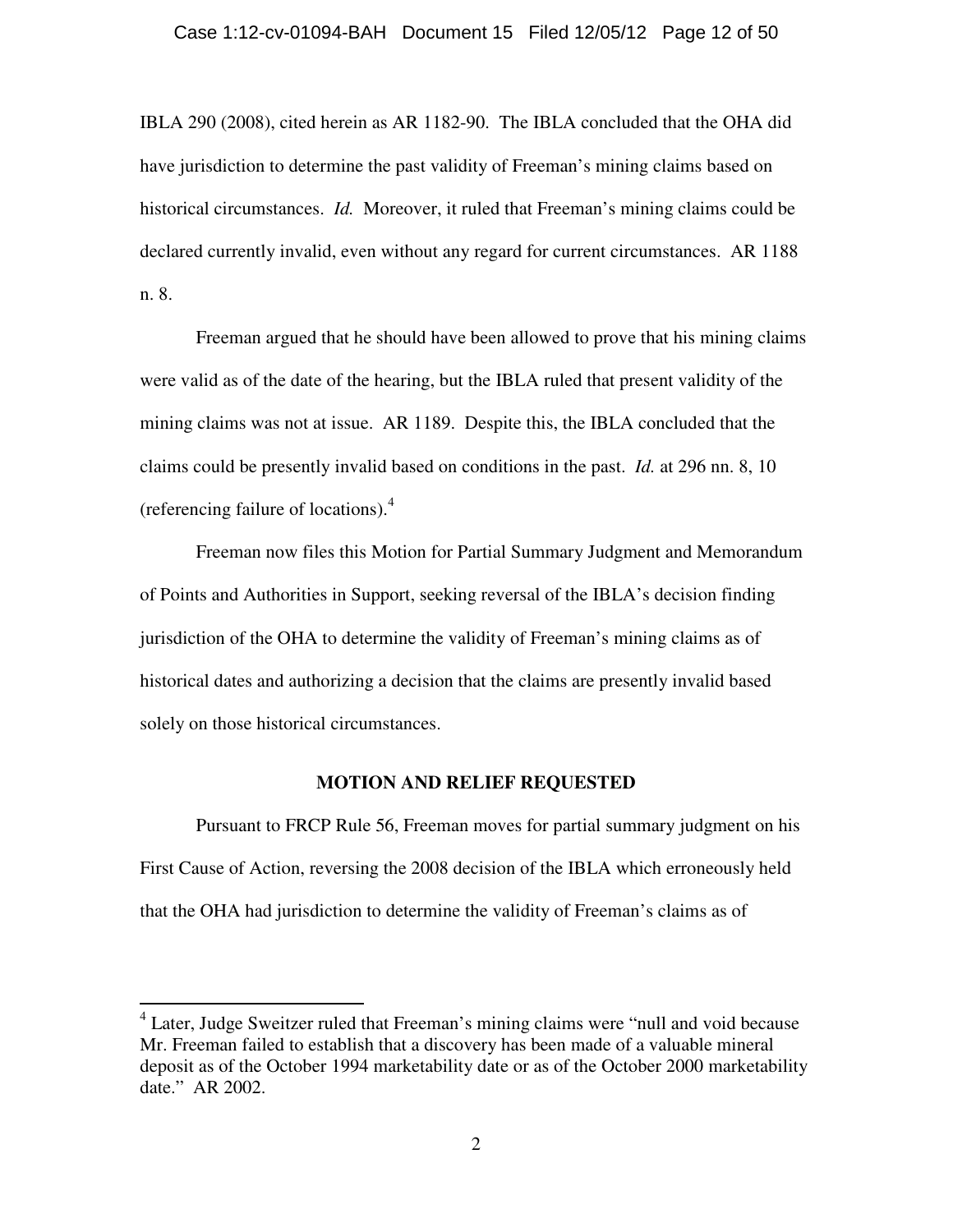historical dates based on historical circumstances no longer in existence.<sup>5</sup> Freeman requests oral argument on this motion.

## **EVIDENCE RELIED UPON**

This motion relies solely on portions of the Administrative Record in the proceeding before the IBLA. Pursuant to Local Civil Rule  $7 \text{ (n)(2)}$ , upon the conclusion of the briefing in this matter, the parties will assemble the cited portions of the Administrative Record.

### **ISSUE PRESENTED**

Whether the OHA has jurisdiction to determine the validity of mining claims as of a historical point in time and then declare a mining claim currently null and void because the claim was not valid during some chosen historical time period?

### **SUMMARY OF THE MINING LAW**

The General Mining Law<sup>6</sup> represents a controversial facet of American natural resources jurisprudence. While some consider it antiquated, the General Mining Law remains largely unchanged. It implements a policy that assumes the best way of handling certain types of the nation's mineral resources is by rewarding those who discover valuable minerals with the right to develop them. From development of mineral resources, the nation benefits with additional tax revenues and the encouragement of economic development in the local community and less dependence on resources from other countries.<sup>7</sup> With the advent of environmental regulations, mineral development in the United States represents a

 5 A Proposed Order is attached.

<sup>6</sup> 30 U.S.C. § 22, *et seq.*

<sup>&</sup>lt;sup>7</sup> While a background of the General Mining Law is critical to an understanding of this case, the resolution of this case will in no way authorize any mining. This matter is premised on the expectation that Freeman will never be allowed to mine these claims.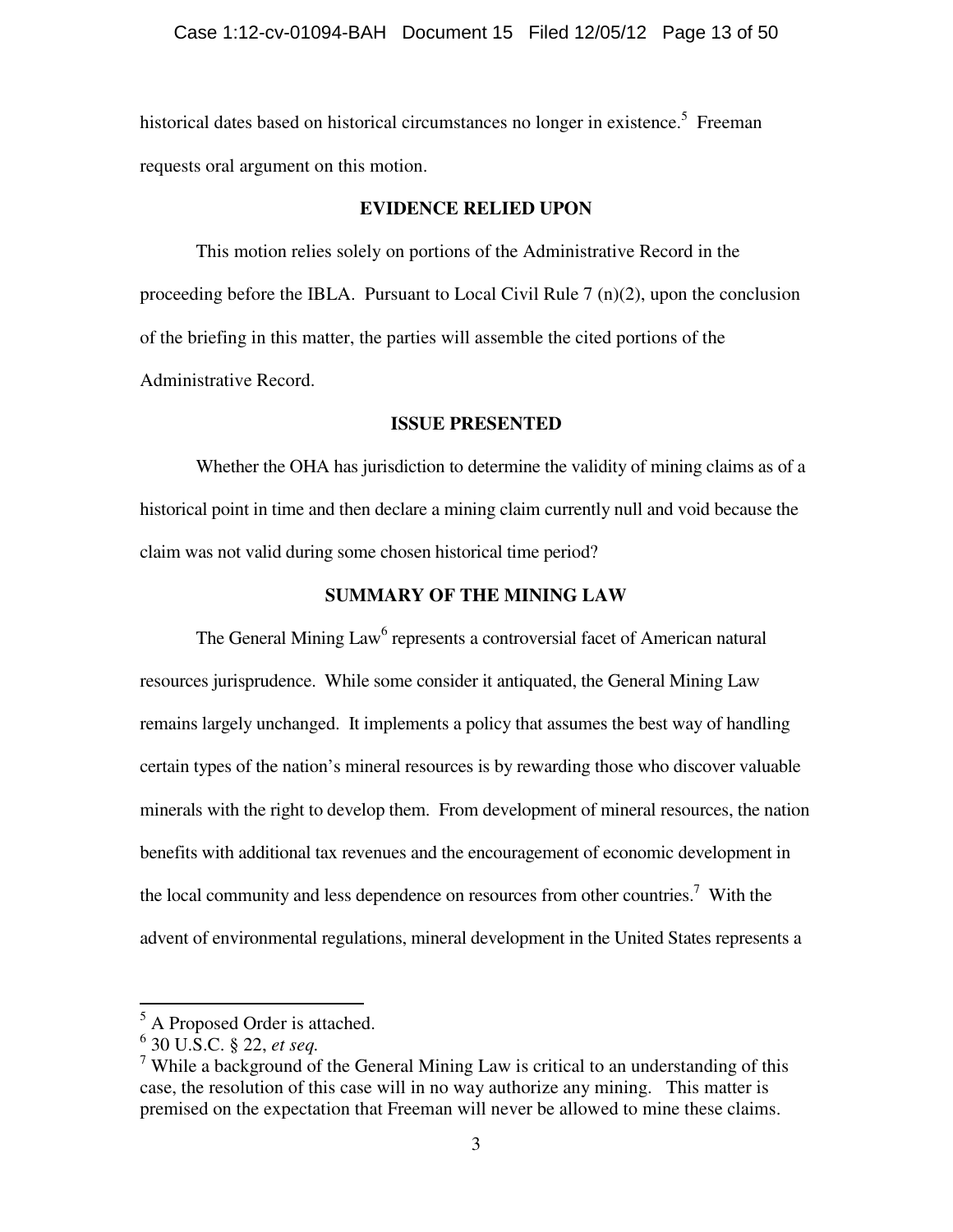#### Case 1:12-cv-01094-BAH Document 15 Filed 12/05/12 Page 14 of 50

more globally responsible approach as compared to mining in other parts of the world where environmental impacts are not addressed.

However, the United States has determined that some minerals should not be subject to the mining law wherein the mining claimant would otherwise obtain rights to the minerals, such as oil, gas,<sup>8</sup> and what are referred to as common variety minerals,<sup>9</sup> such as sand or gravel. Congress removed these minerals from being subject to the mining law, lest someone claim ownership of the nation's beaches based on a claim that sand, a valuable mineral, has been discovered. Instead of giving miners the right to the minerals, those who seek oil, gas or common variety minerals may acquire them only upon paying royalties to the United States, based on the value of the materials.<sup>10</sup>

Perhaps the most controversial aspect of the General Mining Law is the provision whereby the owner of a valid mining claim may file for a patent. If one has a valid mining claim which is free of, or superior to, any rival claimants, that person may apply for a patent, which entitles the patentee to more than just the minerals, but transfers complete ownership of the land which contains them, upon the payment of a mere \$5 per acre. However, Congress has imposed a moratorium on the issuance of patents every year since the early 1990s. This case does not involve the issuance of a patent.

The scope of the General Mining Law is also limited geographically. Mining claims may not be established on land which has been segregated or withdrawn from mineral entry.<sup>11</sup> Such areas include wilderness areas<sup>12</sup> and, by specific Congressional action,

 8 Mineral Leasing Act, 30 U.S.C. § 181, *et seq.*

<sup>9</sup> Common Varieties Act, 30 U.S.C. § 611.

<sup>10</sup> *Id.*

 $11$  Federal Land Policy and Management Act, 43 U.S.C. § 1716.

 $12$  Wilderness Act, 16 U.S.C. § 1133.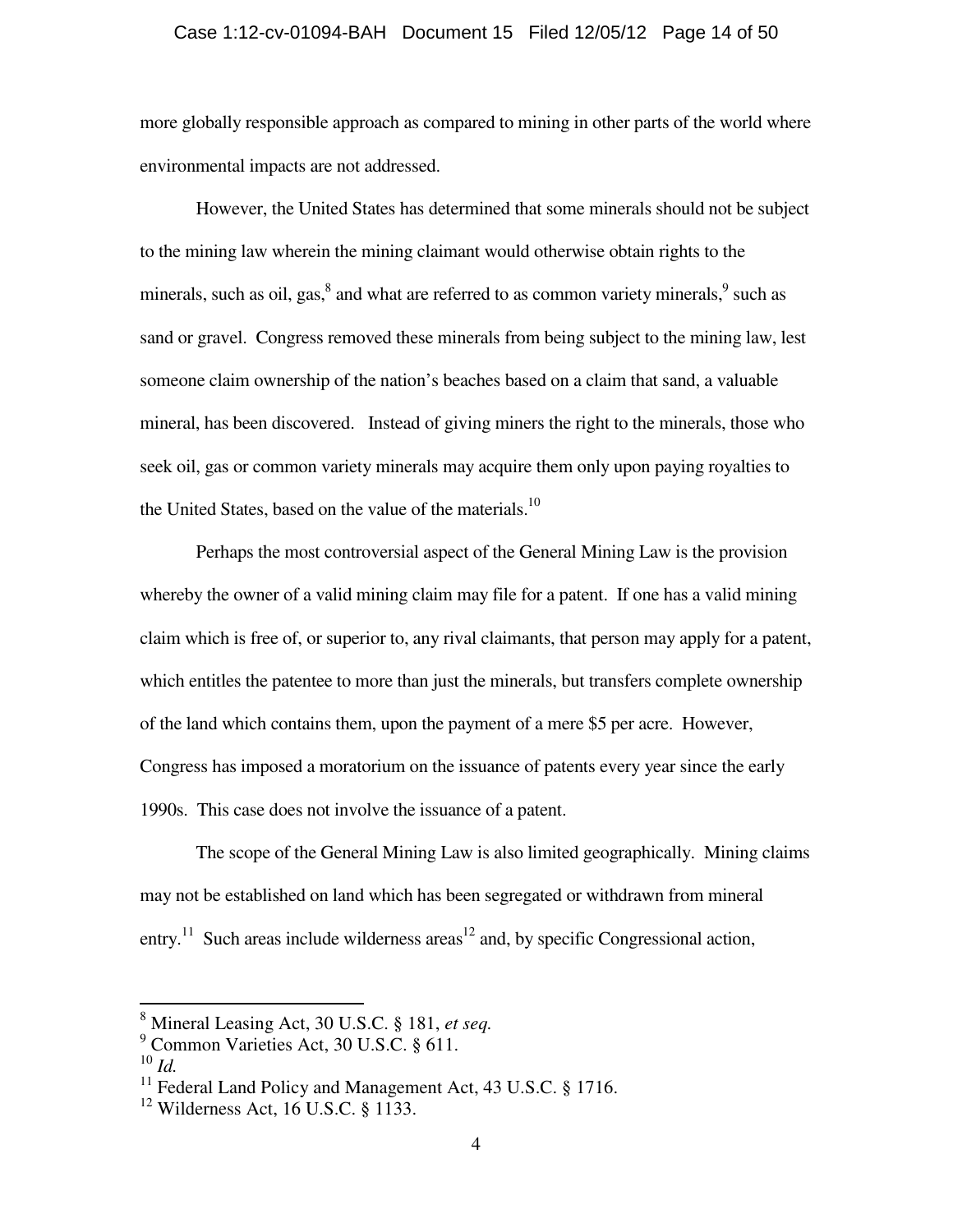#### Case 1:12-cv-01094-BAH Document 15 Filed 12/05/12 Page 15 of 50

National Parks. None of the exceptions, whether based on the area or the mineral, apply to this case. Although the Government has the power to prohibit mining claims where Freeman has made his claims, it has chosen not to do so. Freeman's claims are made on land, and for minerals, which the Government has chosen to remain open to discovery and acquisition by individuals.

The method by which a mining claimant makes a mining claim is by discovering valuable minerals and "locating" the claim. The latter involves posting the property with notices and filing with local property recording offices and the Bureau of Land Management (BLM). 43 C.F.R. § 3832.11. However, it is the "discovery" of valuable minerals which establishes the right to the minerals themselves. *United States. v. Shumway*, 199 F.3d 1093, 1098 ( $9<sup>th</sup>$  Cir. 1999). Traditionally, claimants were required to conduct work on their claims each year, previously referred to as "assessment work," in order for the Government to be certain that someone was not just "squatting" on federal land. *See United States v. Locke*, 471 U.S. 84, 86 (1985). That requirement has been replaced with the payment of an annual fee. $^{13}$ 

While discovery of a valuable mineral deposit comes first in the statutory scheme, early on the courts recognized that the location of a claim could come first and then be followed by a discovery. *See Union Oil Co. of California v. Smith*, 249 U.S. 337, 347 (1919). This recognized that miners could put substantial effort into exploring for minerals and the law should not reward unscrupulous persons who did no work, but merely bested the working miner in a race to filing the notices of location. A mining claimant clearly can

 $13$  30 U.S.C. § 28f(a).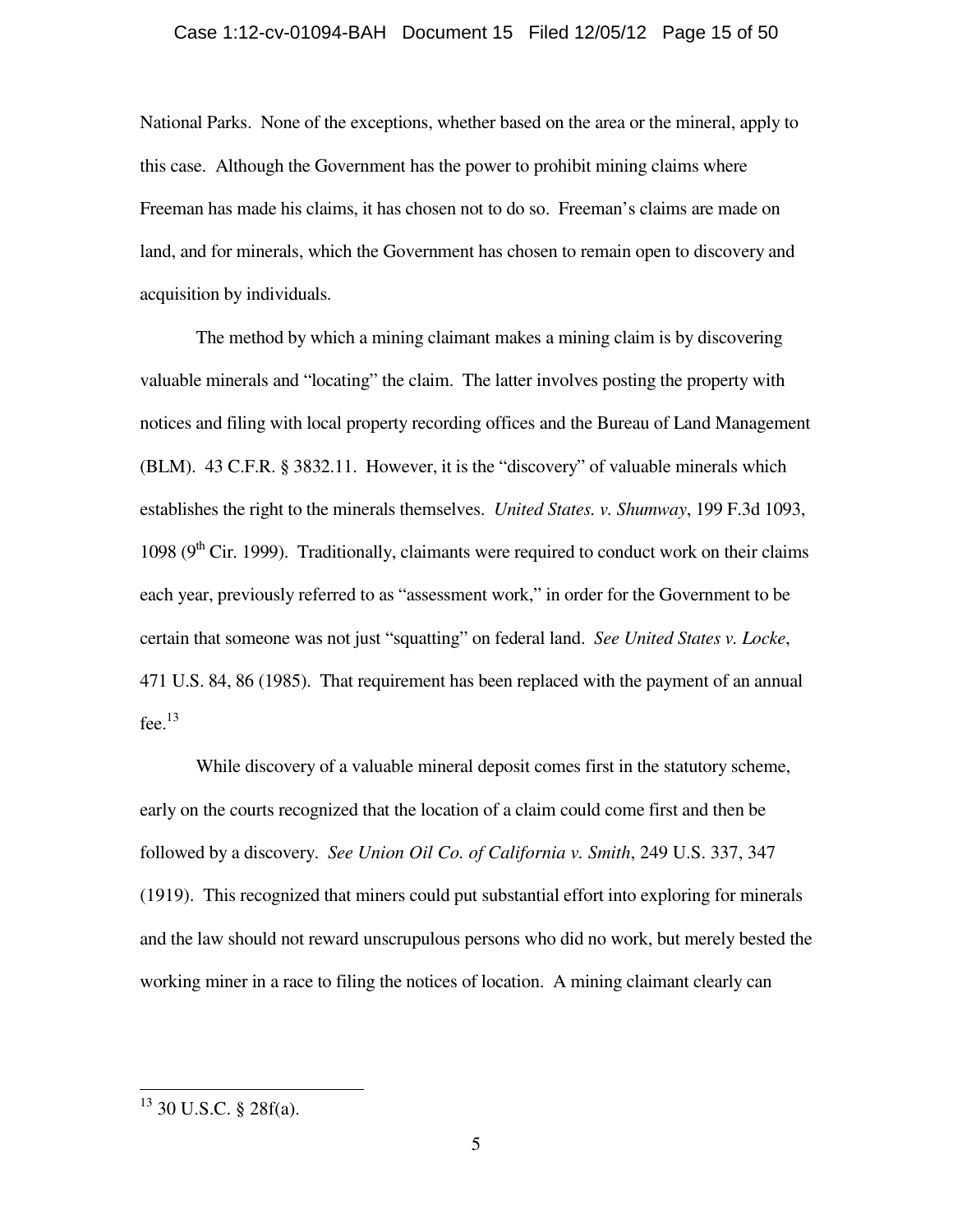#### Case 1:12-cv-01094-BAH Document 15 Filed 12/05/12 Page 16 of 50

locate mining claims and make the discovery of the valuable minerals at a later point in time. *Davis v. Nelson*, 329 F.2d 840, 846 (9<sup>th</sup> Cir. 1964).

The Department is responsible for managing the nation's real estate assets, not otherwise under the control of another Governmental entity, *e.g.*, the military, the National Park Service or the Forest Service. The Department's OHA hears proceedings involving situations where the Department has chosen to contest the validity of a mining claim. The Department may contest a mining claim for any reason<sup>14</sup> and at any time.

The critical issue in this case is whether the Department may contest a mining claim's validity based on historical circumstances which are no longer true. As addressed below, Freeman contends that it does not.

### **STATEMENT OF FACTS**

### **A. Facts Leading to Present Dispute**

Freeman's predecessors-in-interest located unpatented mining claims from 1940 to the early 1970s on federal land administered by the FS and a smaller portion by the BLM. AR 1183. On December 17, 1992, Freeman filed a plan of operations with the FS, proposing to mine his claims. After several delays by the FS and intervening administrative appeals by Freeman, the FS denied his plan of operations, rejecting his final internal appeal on October 11, 2000. AR 1184.

 In early 2001, Freeman filed a complaint in the Court of Federal Claims, alleging that the United States had taken property rights related to his mining claims with payment of compensation. AR 10700. The court issued an order in October of 2001, suspending

<sup>14</sup> *Davis v. Nelson*, 329 F.2d at 846.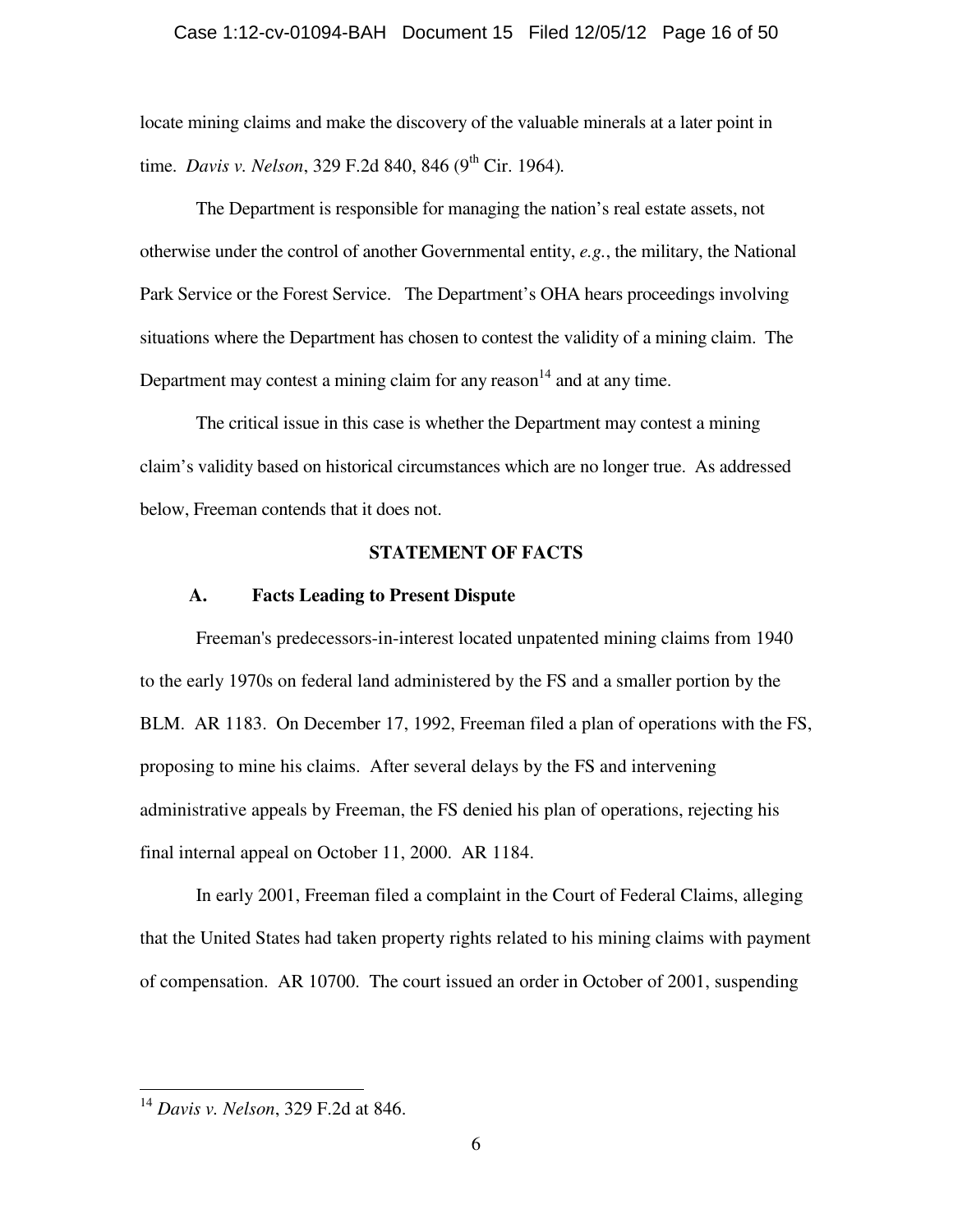### Case 1:12-cv-01094-BAH Document 15 Filed 12/05/12 Page 17 of 50

proceedings in the case and remanding the case to the Department "for determination of validity of plaintiff's mining claims." AR 10728.

 On March 16, 2005, BLM, on behalf of the Forest Service, initiated a contest against the 161 mining claims, $15$  alleging that minerals have not been found on any of the mining claims in sufficient qualities or quantities to constitute a discovery, and that any minerals found thereon could not have been marketed at a profit as of either 1994 or 2000. AR 7466-69.

### **B. The ALJ decision**

 $\overline{a}$ 

 After discovery and prehearing matters, the OHA scheduled a hearing on this contest proceeding. In the middle of the hearing, the Administrative Law Judge (ALJ) assigned by the OHA to hear this matter, Judge Sweitzer, became aware that the Department had focused its economic analysis of the value of the claims only on circumstances in 1994 and 2000. He raised the question as to whether the OHA had jurisdiction to decide whether mining claims were valid at historical times, unrelated to present circumstances. AR 1366, *et seq.* He directed the party's attention to two prior ALJ decisions within the OHA: *United States v. Story*, IDAHO 15674 (1981)<sup>16</sup> and *United States v. Aloisi*, CACA 41272 (2007).<sup>17</sup> In those two decisions, the respective

 $15$  During the course of the proceedings, Freeman abandoned 79 mining claims due to the cost of maintaining them, bringing the remaining number at issue down to 82.

<sup>16</sup> The *Story* decision is the same case that was involved in *Skaw v. United States,* 2 Cl.Ct. 795 (1983), *vacated by* 740 F.2d 932 (Fed. Cir. 1982). *See also* subsequent proceedings at 13 Cl.Ct. 7 (1987) and 847 F.2d 842 (Fed. Cir. 1987). Although the initial names in the title of the case differ (*Story* vis-à-vis *Skaw*), the description of the mining claims are identical.

<sup>17</sup> *Aloisi* was resolved by the Court of Federal Claims in *Aloisi v. United States*, 85 Fed.Cl. 84 (2008), by finding that the taking claim was not ripe.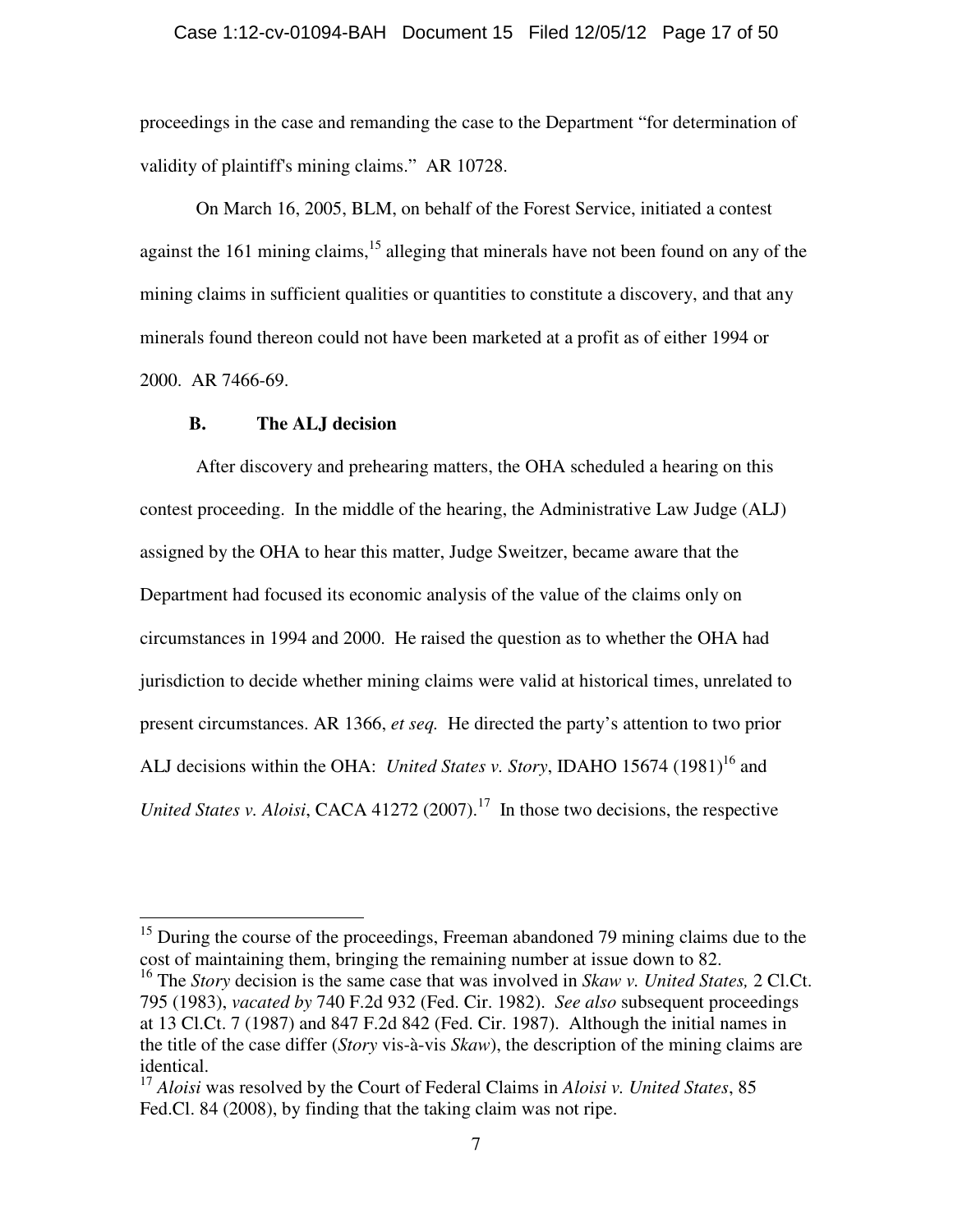### Case 1:12-cv-01094-BAH Document 15 Filed 12/05/12 Page 18 of 50

ALJs were confronted with a remand from the Court of Federal Claims and were asked to determine the validity of mining claims at a point in time other than the present.

 Judge Mesch in *Story* held the claims were invalid at the present time because the claimant failed to pay maintenance fees. AR 7212. He refused to determine whether the claims were valid as of the point in time the claims may have been taken. Likewise, Judge Holt in *Aloisi* refused to determine validity of mining claims as of any date other than the date of the hearing. AR 1378 . Judge Holt's decision acknowledged, but was not persuaded by, the fact that the parties were looking for validity as of a date that would be useful to the Court of Federal Claims. AR 1377.

 In the present case, Judge Sweitzer ruled there was no jurisdiction of the OHA to determine the validity of mining claims as of historical points in time.

> [T]his forum is without jurisdiction to determine the contested claims' validity as of the date of either of the alleged takings in 1994 and 2000.

AR 1262.<sup>18</sup> The Government appealed this decision to the IBLA.

## **C. The IBLA decision**

 The question before the IBLA on the interlocutory appeal was whether the OHA had jurisdiction to determine the validity of mining claims as of certain historical points

in time. The IBLA framed the issue as follows:

 $\overline{a}$ 

[T]he present interlocutory appeals involve whether or not the Department can initiate a contest and an ALJ can determine the validity of mining claims as of the date of alleged takings.

 $18$  Judge Sweitzer recognized a theoretical possibility that the "date coincidentally coincides with the dates of the Contestee's compliance, if any, with the requirements for obtaining a patent," a situation where validity as of an historical point in time is relevant. AR 1262. In Interior Department contest proceedings, the mining claimant is referred to as "Contestee" and the contesting party, in this case the Government, the "Contestant."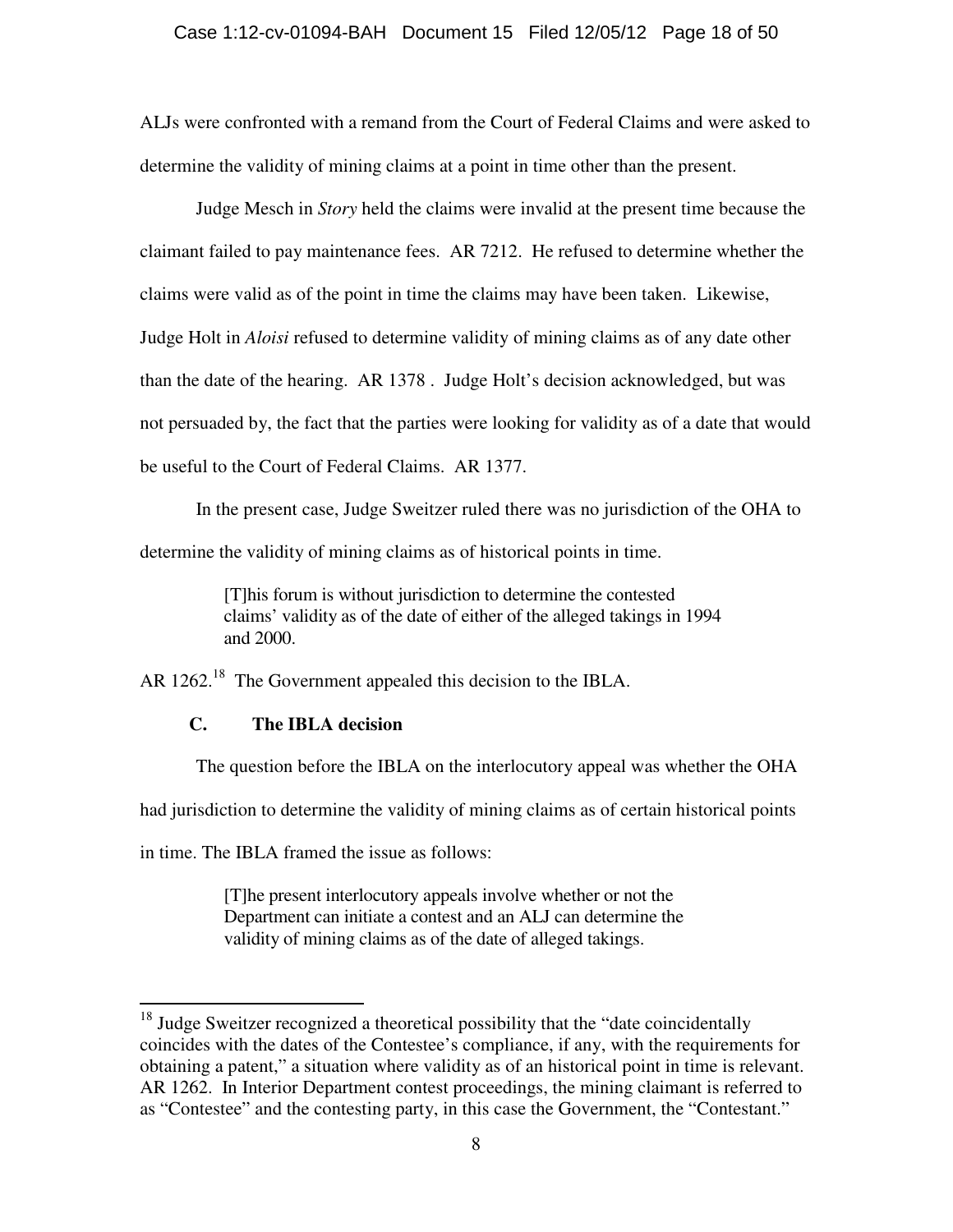AR 1186. The IBLA reversed, concluding that the OHA has jurisdiction. AR 1190.

 The IBLA's decision was premised on the conclusion that the historical points in time were the "alleged taking dates," referring to the taking claim pending in the Court of Claims. AR 1183 ("dates of alleged Fifth Amendment takings") ("alleged takings dates"); AR 1184 ("BLM has explained that 1994 and 2000 represent the years when the alleged takings occurred"). As addressed below, Freeman disputes this characterization of the dates upon which the Government chose to assert its contest complaint. However, that issue need not be resolved if, as Freeman contends, the OHA does not have jurisdiction to decide the validity of claims based on historic circumstances regardless of the existence of a takings claim.

Nevertheless, the IBLA concludes that:

 $\overline{a}$ 

[t]he Department's authority to determine claim validity **as of any point in time** has long been recognized by the courts. Until the lands encumbered by mining claims are conveyed out of Federal ownership, the Secretary may contest the validity of those claims so that "valid claims may be recognized, invalid ones eliminated, and the rights of the public preserved." *Cameron v. United States*, 252 U.S. 450, 460 (1920).

AR 1187 (emphasis added). It also concludes that the Department may contest a claim for any reason and such reasons include "assisting the United States in resolving a takings lawsuit." *Id*. 19

 $19$  The IBLA includes a footnote indicating that this contest proceeding is similar to those related to condemnation litigation.

The Secretary's initiating a contest to determine claim validity to assist the Court of Federal Claims in takings litigation against the United States is similar conceptually, even if the relevant dates may be different, to the Secretary's initiating a contest to determine claim validity to assist federal district courts in condemnation litigation on behalf of the United States, which assistance has been freely given.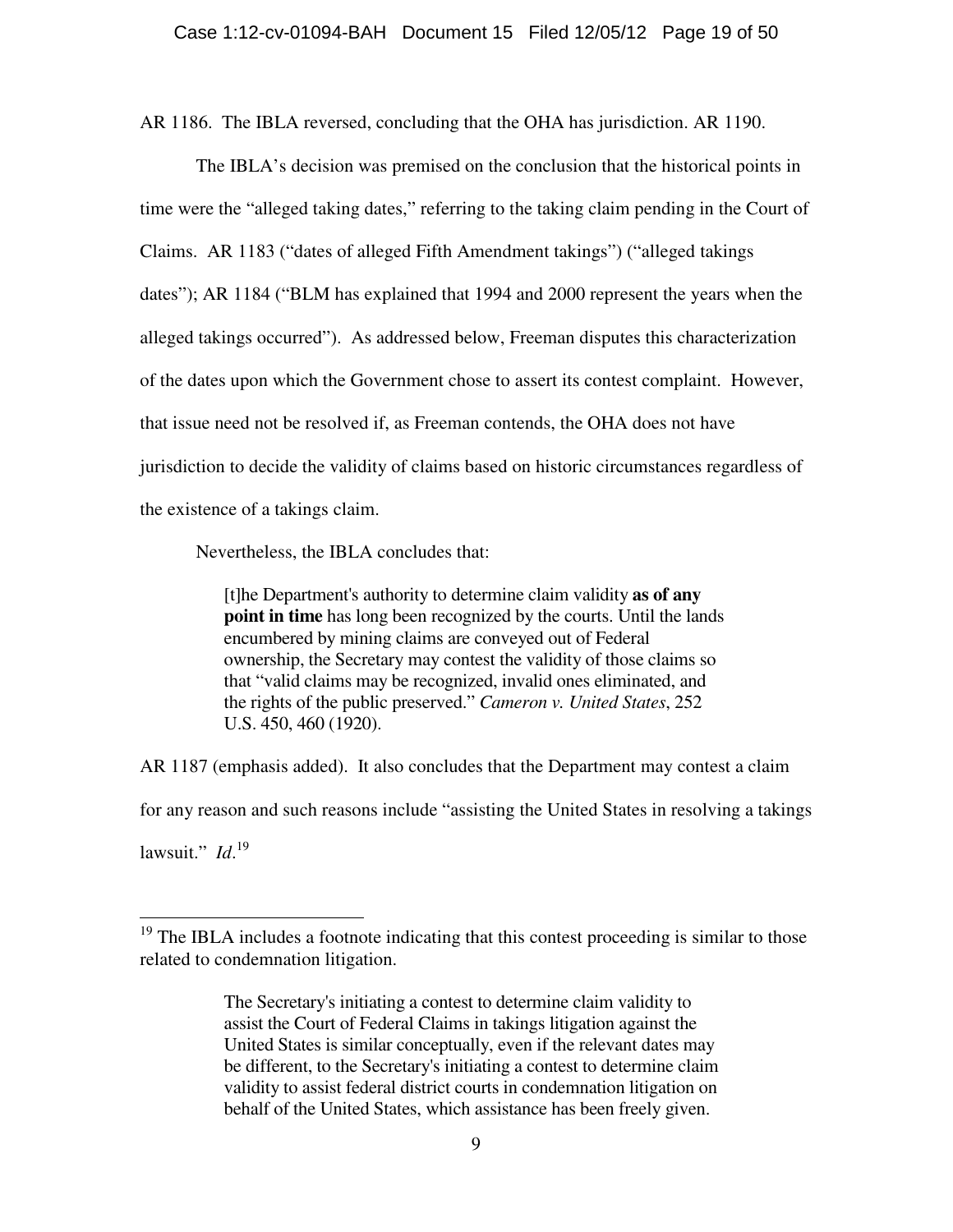The IBLA briefly addressed part of Judge Sweitzer's rationale for concluding

there was no jurisdiction to base a contest on historical dates because the mining claimant has the right to "make a discovery and validate a mining claim after any such date, even after contest proceedings have begun." AR 1188 (citing AR 1268 (citing *United States v. Foster*, 65 I.D. 1, 5-6 (1958), *aff'd, Foster v. Seaton*, No. 344-58 (D. D.C. Dec. 5, 1958), *aff'd,* 271 F.2d 836 (D.C. Cir. 1959))). The IBLA concluded:

> That fact, however, does not alter our view that there is nothing in the applicable statutes, Departmental regulations, or case law that restricts mining contests in the manner suggested by Judge Sweitzer. A claim that is not support by a discovery as of the alleged takings dates would be invalid *at that time* under the mining laws, and the Government can surely bring a contest on that basis pursuant to 43 C.F.R. § 4.451-1.

AR 1188 (emphasis by IBLA).

 $\overline{a}$ 

After the IBLA reversed Judge Sweitzer's decision on jurisdiction, Judge

Sweitzer reviewed the merits of the dispute and concluded that Freeman's mining claims

*See, e.g., United States v. Copple*, 81 IBLA 109 (1984); *United States v. Pool*, 74 IBLA 37 (1983); *United States v. Connor*, 72 IBLA 254 (1983).

AR 1187 n.7. The dissimilarity, however, is critical. In condemnation litigation, there is no reason for determining the validity of mining claims as of some historical period of time because the taking occurs on the date the government tenders payment for the property. *Kirby Forest Industries, Inc. v. United States*, 467 U.S. 1, 3-4 (1984). But the IBLA's reasoning creates a significant problem in condemnation litigation. For instance, the Government could choose to condemn land in 2012 that contains mining claims that were located in 1960. Under the IBLA's reasoning, the Government could contest the validity of the claims as of the lowest point in the minerals value, such as 1962, and have them declared invalid as of that date. Once declared invalid during an economic downturn, the IBLA's rationale is that they remain invalid (because of a lack of value) regardless of the value of the minerals in 2012.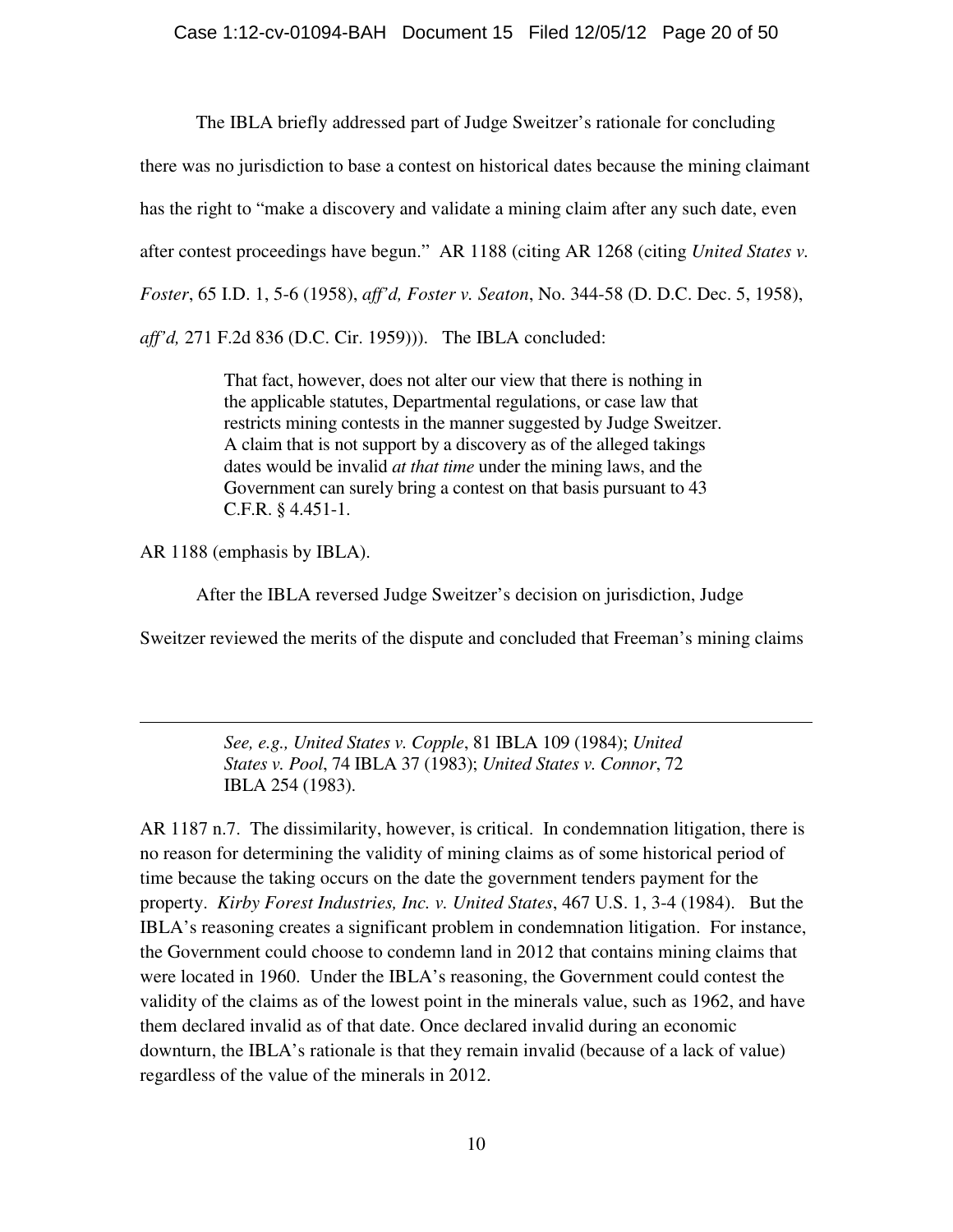were not valid as of 1994 or 2000 and that they were presently invalid because of that fact. AR 2002.

### **ARGUMENT**

# **I THIS CASE MAY BE RESOLVED BY SUMMARY JUDGMENT UNDER FRCP 56**

Summary judgment should be granted if there is no genuine issue of material fact and the moving party is entitled to judgment as a matter of law.<sup>20</sup> It is particularly appropriate when reviewing administrative action,  $2^{1}$  given that the court's review is generally confined to the administrative record.

A challenge to the issuance of agency action is governed by the Administrative Procedure Act  $(APA)$ .<sup>22</sup> Under the APA, a court should reverse an administrative agency's action if it is "arbitrary, capricious, an abuse of discretion, or otherwise not in accordance with law."<sup>23</sup> Under this standard, the court "the inquiry into the facts is to be searching and careful, although the ultimate standard of review is a narrow one." *Chritton v. NTSB*, 888 F.2d 854, 856 (D.C. Cir. 1989) (quoting *Citizens to Preserve Overton Park, Inc. v. Volpe*, 401 U.S. 402, 416 (1971)). However, this motion for partial summary judgment is largely a review of the law, rather than a review of factual conclusions.

> The APA appears to require *de novo* review of all questions of law: "[t]o the extent necessary for decision and when presented, the reviewing court shall decide all relevant questions of law." 5 U.S.C.  $§ 706(1).$

<sup>&</sup>lt;sup>20</sup> Fed. R. Civ. P. 56(c).

<sup>21</sup> Schwarzer, *et al*., FEDERAL CIVIL PROCEDURE BEFORE TRIAL ¶ 14:293, at p.14-80.6 (Rutter Group 2010) (citing *McCall v. Andrus*, 628 F.2d 1185 (9th Cir. 1980) and *Pliley v. Sullivan*, 892 F.2d 35 (6th Cir. 1989)).

<sup>22</sup> *See Friends of the Earth v. Hintz*, 800 F.2d 822, 830-31 (9th Cir. 1986)

 $23$  5 U.S.C. § 706(2)(A).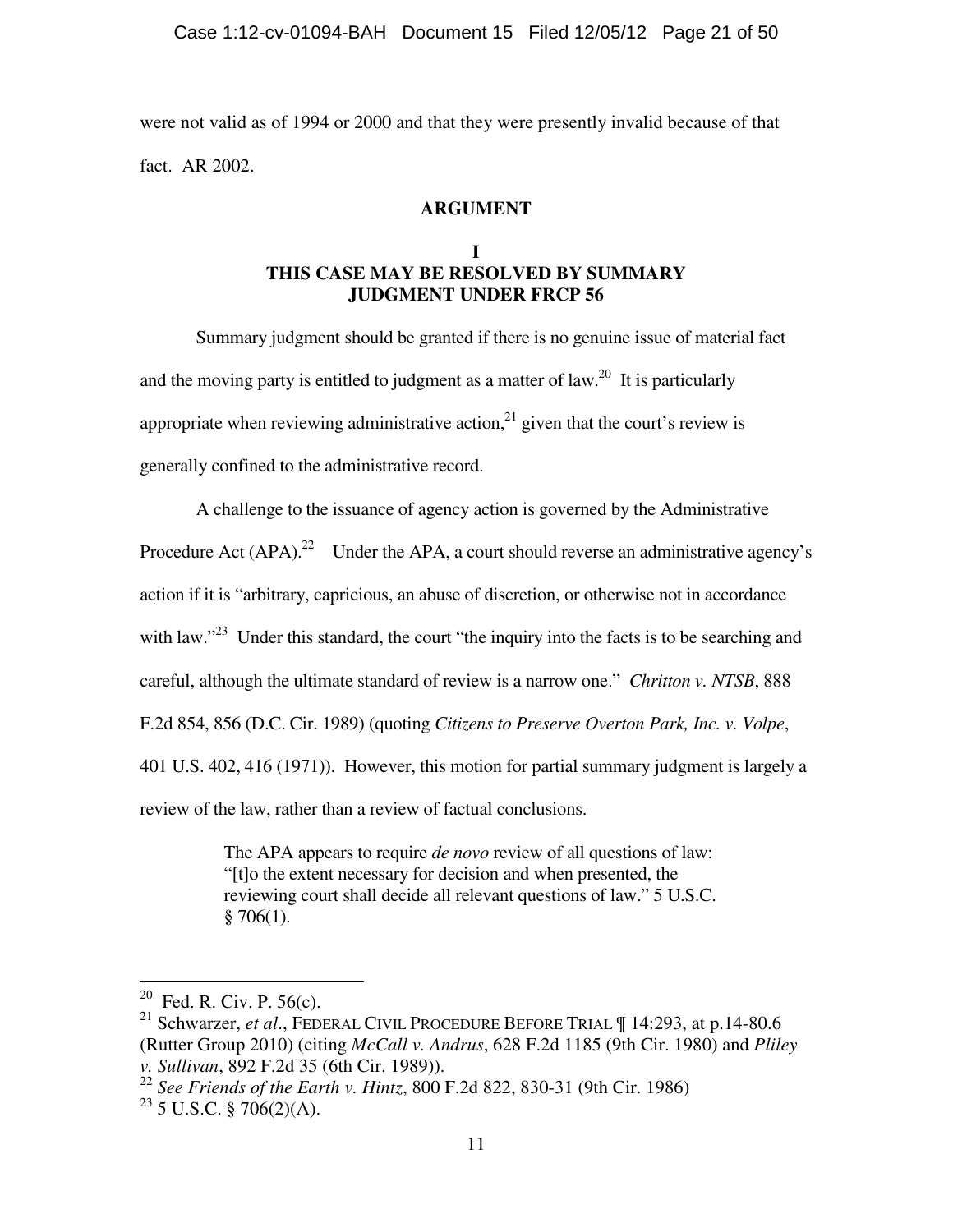*Office of Communication of United Church of Christ v. F.C.C*., 707 F.2d 1413, 1422 n.12 (D.C. Cir. 1983).

The court decides legal issues and otherwise determines whether "the agency has committed a 'clear error of judgment' or has 'failed to consider an important aspect of the problem' before it." *Jicarilla Apache Nation v. U.S. Dept. of Interior*, 613 F.3d 1112, 1118 (D.C. Cir. 2010) (quoting *Motor Vehicle Mfrs. Ass'n of the U.S., Inc. v. State Farm Mut. Auto. Ins. Co.*, 463 U.S. 29, 52 (1983)). If it has, the Court will hold the agency action to be arbitrary and capricious. *Id.*

 Because the court's searching and careful review is based on a record, rather than live testimony, summary judgment is appropriate.

## **II THE IBLA ERRED IN CONCLUDING THAT THE OHA HAS JURISDICTION TO DECLARE CLAIMS INVALID BASED ON HISTORICAL CIRCUMSTANCES THAT NO LONGER EXIST**

 Regardless of whether the dates selected by the Government for contesting Freeman's mining claims were dates that the Government thought the taking was alleged to have occurred, Judge Sweitzer was correct that the OHA does not have jurisdiction to determine whether mining claims were valid during a historical time frame, unrelated to the present. Judge Sweitzer's treatment of the issue is extensive when compared to the relatively short decision by the IBLA. Sometimes brevity is persuasive; here, it is not.

### **A. The Jurisdiction of the OHA is Governed by Department Regulations.**

The starting point for determining the scope of jurisdiction of the OHA is the review of regulations giving it authority. The Department's regulations, 43 CFR Section 4.1, provide that the OHA is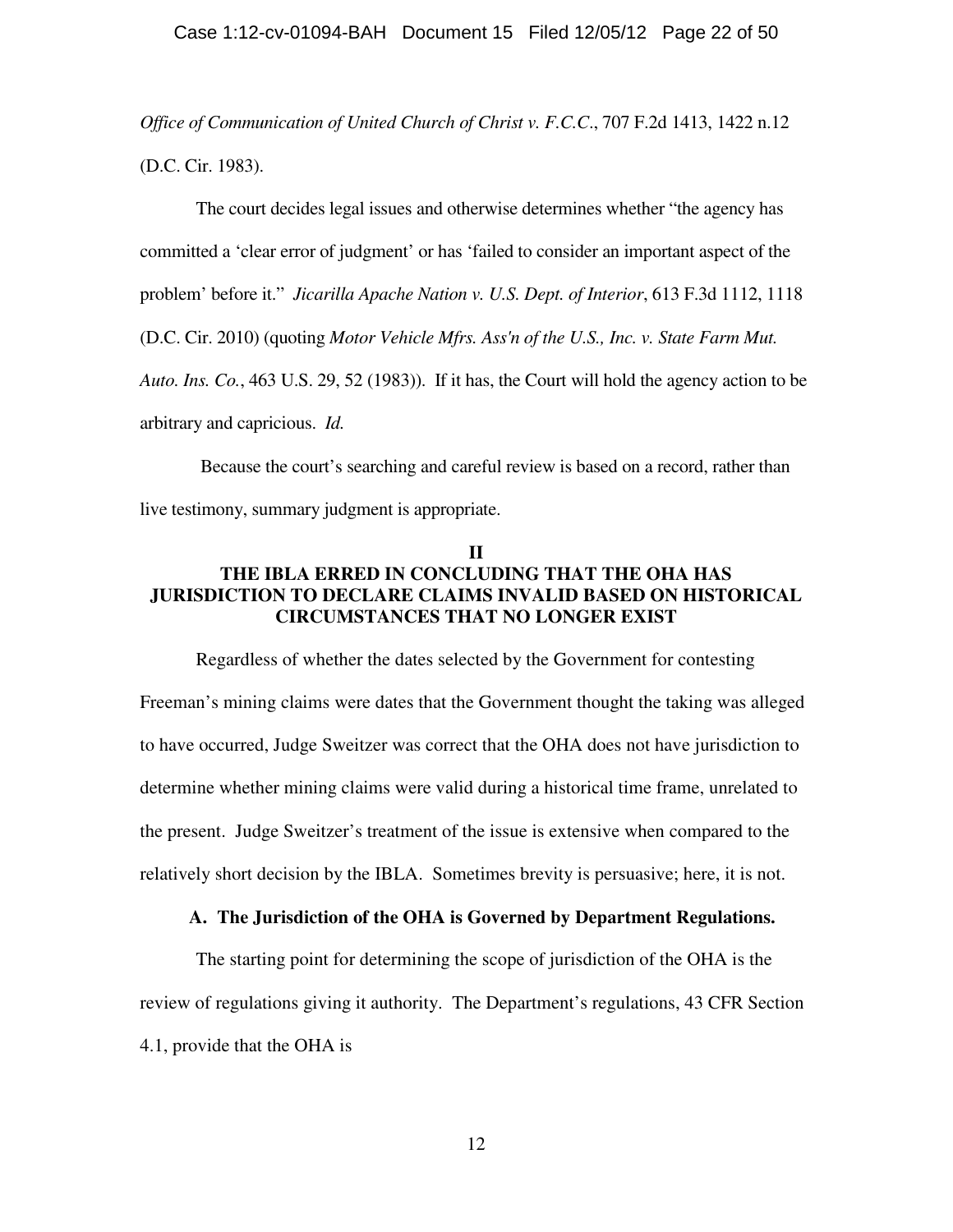an authorized representative of the Secretary for the purpose of hearing, considering and determining **matters within the jurisdiction of the Department involving hearings, and appeals** and other review functions of the Secretary.

43 C.F.R. § 4.1 (emphasis added). While this language indicates that the OHA has the

full authority of the Secretary, the OHA does not have authority to exercise the power of

the Secretary in all matters. The regulation limits the OHA authority to those matters

within the jurisdiction of the Department involving hearings and appeals.

Judge Sweitzer recognized 43 C.F.R. § 4.451-1 provides:

The Government may initiate contests for **any cause affecting the legality or validity** of any entry or settlement or mining claim.

AR 1268. (emphasis added). As Judge Sweitzer explained,

 Such causes include the failure to discover a valuable mineral deposit within the claim, the failure to properly locate the claim, or the failure to pay any required annual maintenance fee. Under the mining laws, events relevant to the cause of failure to discover a valuable mineral deposit may include the filing of a patent application or the withdrawal of the land but they do not include an alleged taking of the mining claim.

AR 1274.

 Judge Sweitzer correctly concludes that 43 C.F.R. § 4.451-1's reference to "any cause" is tied to "any cause affecting the legality or validity of any … mining claim." The regulation's reference to "legality or validity" is in the **present tense**. It does not refer to the "historical validity" of the mining claim. In the absence of any language to suggest to the contrary, the plain meaning clearly is that jurisdiction is limited to determining the legality or validity in the **present.** A contest complaint which does not seek a determination of present legality or validity is not within the scope of this regulation.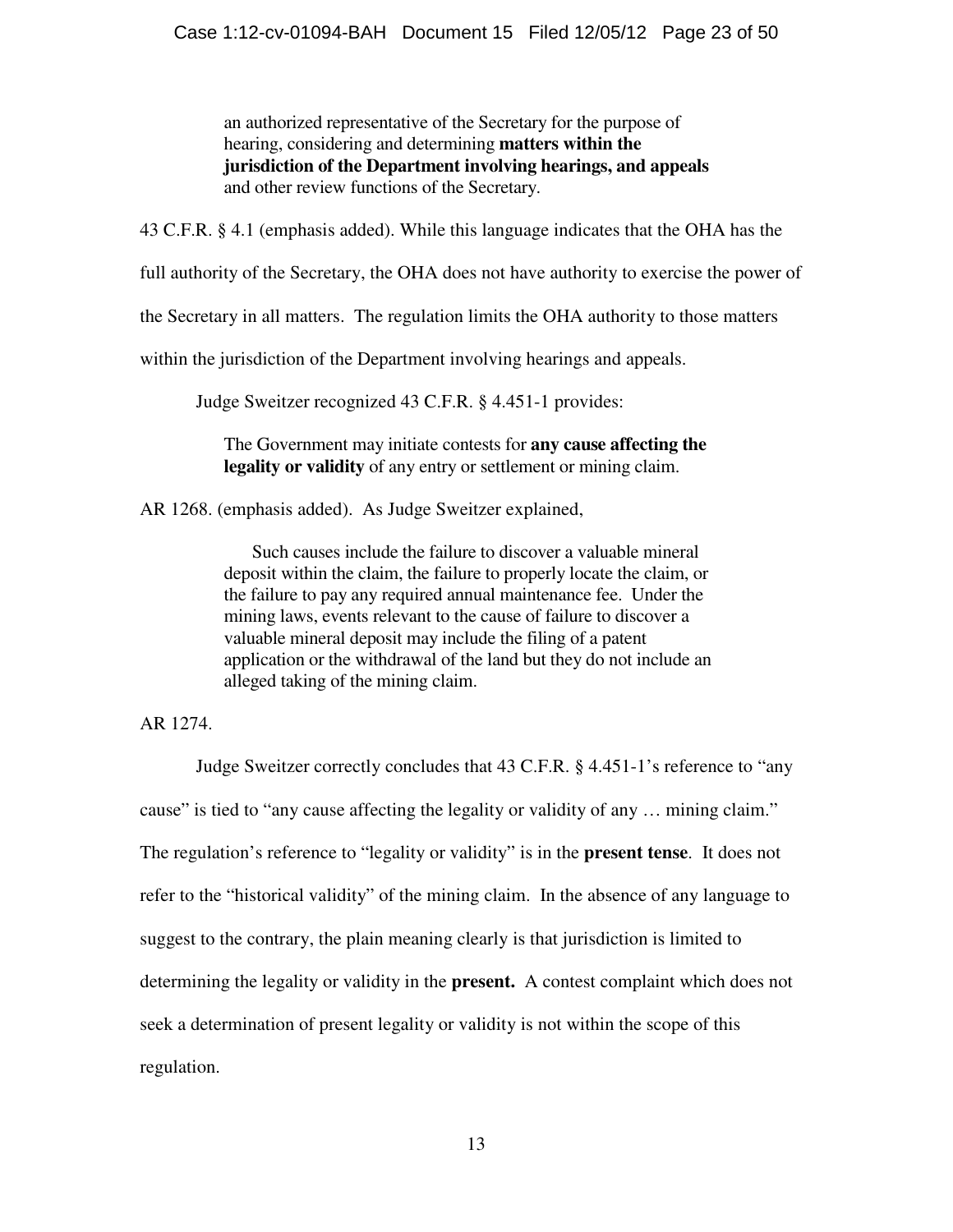### Case 1:12-cv-01094-BAH Document 15 Filed 12/05/12 Page 24 of 50

 In *Aloisi*, Judge Holt, too, references the regulation as providing broad, but not boundless, authority to the Department. AR 7216. After recognizing that selecting the date for an alleged taking is the responsibility of the Court of Federal Claims or a court of general jurisdiction, Judge Holt explains:

> In contrast, the dates for determining a claim's validity, when the contest serves to discharge a governmental responsibility, are wellsettled. If the Government seeks to invalidate a claim when a patent application has been filed, the relevant date is when the claimant satisfies all requirements for a patent. If the Government seeks to clear title, the relevant date is the date of a withdrawal and the date of hearing. Because no withdrawal has occurred in this case, the relevant date for determining validity in this proceeding is the date of the hearing.

AR 7219 (footnotes omitted)<sup>24</sup>

 In a variety of contexts, the IBLA has recognized that the despite the broad authority of the OHA, its jurisdiction is limited by the Department's regulations regardless of whether the parties, including the Department, desire a decision. *See, e.g., Defenders of Wildlife Wyoming Outdoor Council*, 169 IBLA 117, 127 (2006); *Rock Crawlers Association of America*, 167 IBLA 232, 236 (2006); *Benton C. Cavin*, 166 IBLA 78 (2005). Accordingly, the IBLA has on numerous occasions made clear that it

does not render advisory opinions.<sup>25</sup>

 $\overline{a}$ 

The IBLA's decision at issue here is based upon the conclusions that the

Department may institute a challenge to the validity of mining claims at any time and for

any reason. The problem with the IBLA's decision is significant, but created by a slight

<sup>&</sup>lt;sup>24</sup> *Id.*(citing *United States v. Whitaker* (on reconsideration), 102 IBLA 162, 166 (1988); Sol. Op. "Patenting of Mining Claims and Mill Sites in Wilderness Areas," M-36994 (May 22, 1998); *United States v. Mavros*, 122 IBLA 297, 301-02 (1992)).

<sup>25</sup> *Bowers Oil and Gas, Inc*., 152 IBLA 12, 18 (2000); *Amax Coal Co*., 131 IBLA 324, 327 (1994); *United States v. Herr*, 130 IBLA 349 (1994); *Edgar v. White*, 85 IBLA 161 (1985).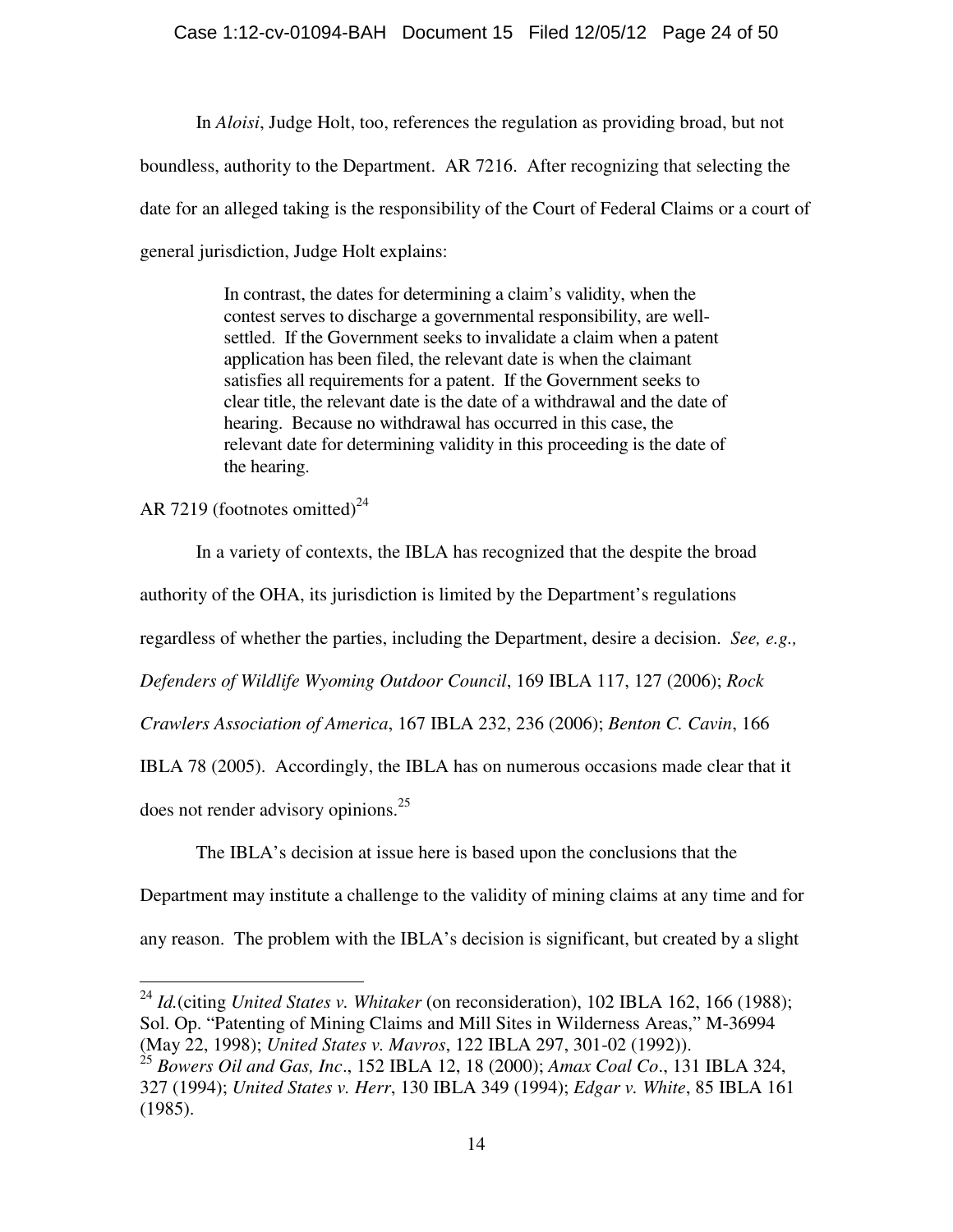#### Case 1:12-cv-01094-BAH Document 15 Filed 12/05/12 Page 25 of 50

difference in the words used. The Secretary may institute a challenge to the validity of a mining claim **at** any point in time. Typical reasons include ridding public land of squatters, who have no valid mining claims but are using the land for other purposes. But, the ability to challenge claims **at** any point in time does not mean the Department may contest the validity of mining claims **as of** any point in time. These small differences in word choice make a large difference. If, as the IBLA has ruled, that the Department may challenge the validity of mining claims as of some particular historical point in time, that would mean the Department could invalidate mining claims, even well-established, producing mines, by challenging them **as of** a particular date in the past when they were not so established. Valuable mining claims upon which miners have spent decades working could be wiped out simply because the Department chose to challenge them based on historical time periods when they were not valuable.<sup>26</sup>

 Judge Sweitzer concluded that, because the Department may only contest claims "for any cause affecting the legality or validity of any ... mining claim," a determination that the claims were non-valuable at some point in time in history does not affect the legality or validity of the claims at issue. AR 1268.

> Thus, while the authority of the Department (and hence the Secretary) to initiate a contest is broad, the Secretary, by regulation, has conditioned that authority. There is no authority to contest validity, and hence no jurisdiction to decide validity, based upon a charge that does not amount to a cause affecting the legality or validity of a mining claim. … [W]hether a discovery existed *as of the alleged takings in 1994 and 2000* has no effect upon the validity of the contested claims under the mining laws and therefore is not an issue which may be adjudicated under section 4.451-1.

 $26$  Freeman does not in any way concede that his mining claims were not valuable in 1994 or 2000. However, whether the mining claims were valuable then is a closer question than it is today given that the price of nickel over the last five years has been triple the price it was in 1994 and in 2000.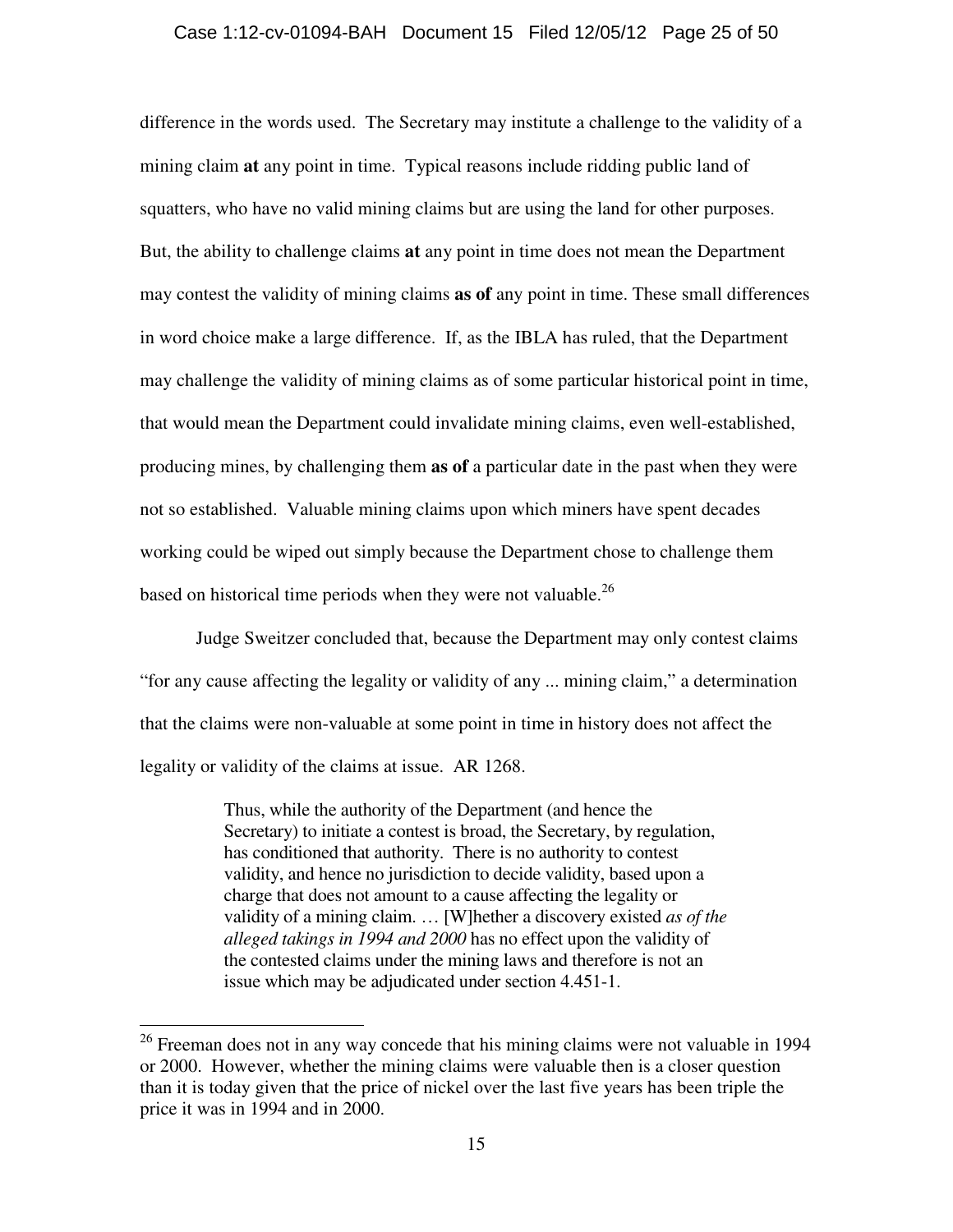*Id*. (emphasis in original).

The IBLA addressed the issue in this fashion:

Judge Sweitzer explains his conclusion by stating that, in the absence of a withdrawal of the land from entry under the mining laws, a claimant may make a discovery and validate a mining claim after any such date, even after contest proceedings have begun. *Id.* (citing *United States v. Foster*, 65 I.D.1, 5-6 (1958), *aff'd, Foster v. Seaton*, No. 344-58 (D.D.C. Dec. 5, 1958), *aff'd*, 271 F.2d 836 (D.C. Cir. 1959)). That fact, however, does not alter our view that there is nothing in the applicable statutes, Departmental regulations, or case law that restricts mining contests in the manner suggested by Judge Sweitzer. A claim that is not supported by a discovery as of the alleged takings dates would be invalid at that time under the mining laws, and the Government can surely bring a contest on that basis pursuant to 43 C.F.R. § 4.451-1. An ALJ, as the delegate of the Secretary for purposes of determining claim validity, may certainly adjudicate validity as of such dates.

AR 1188 (footnotes omitted).

 However, the IBLA's decision that the Department can bring a contest based on historical circumstance is a bare conclusion without any explanation of how it arrived to  $it.^{27}$  The IBLA provides no rationale for ignoring the rule recognized by Judge Sweitzer and the *Foster* line of cases that a mining claimant, like Freeman, has the right to prove that he has a discovery within the contest proceedings even after the contest proceedings have begun. The IBLA simply concludes that this principle "does not alter our view." *Id.* Because a claimant has the right to establish a discovery after the contest proceedings have been initiated, the claimant cannot be limited to defending his claims based on a

 $\overline{a}$ <sup>27</sup> Bare conclusions are insufficient. *National Maritime Safety Ass'n v. Occupational Safety & Health Admin*., 649 F.3d 743, 753 (D.C. Cir. 2011); *see also Professional Pilots Federation v. F.A.A*., 118 F.3d 758, 771 (D.C. Cir. 1997) (citing *Motor Vehicle Mfrs. Ass'n v. State Farm Mut. Auto. Ins. Co.,* 463 U.S. 29, 41 (1983).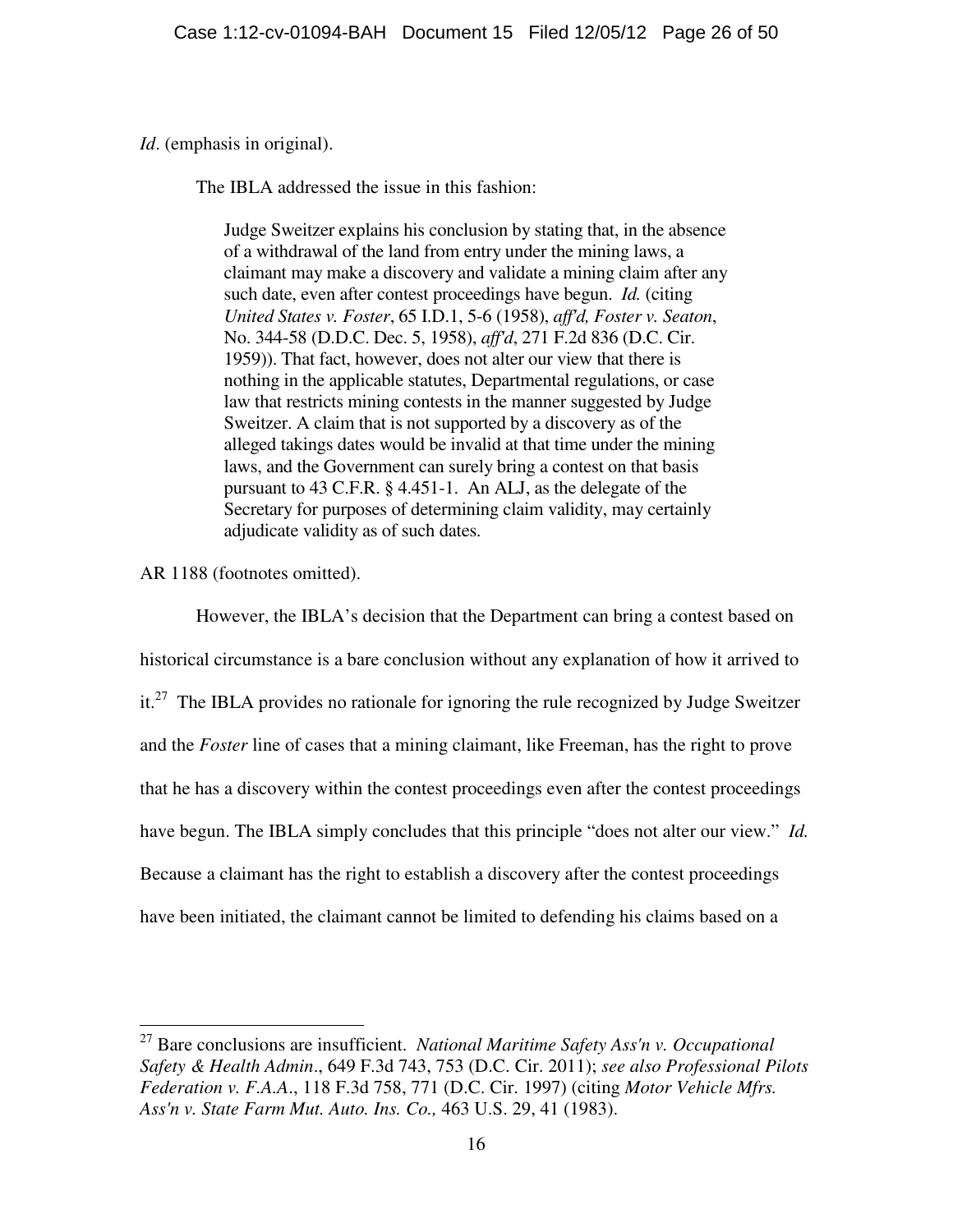time in the past when the economics may not have been as favorable as they are currently. $^{28}$ 

This conclusion with no explanation of the contrary authorities presented to the

IBLA is an arbitrary and capricious decision.

# **B. The Issuance of a Contest Complaint is Not the Assertion of Intervening Rights.**

A mining claimant may locate claims then later make the discovery that the

minerals are valuable. *Davis*, 329 F.2d at 846. However, the miner does so at the risk

that a third party, a second miner, makes his own discovery on the same minerals in the

interim, creating intervening rights and runs the risk that the Government withdraws the

land or makes the minerals no longer subject to the General Mining Law.

This well-established "intervening right" language was addressed in *Cole v.* 

*Ralph*, 252 U.S. 286 (1920).

But in the absence of an intervening right it is no objection that the usual and statutory order is reversed. In such a case the location becomes effective from the date of discovery; but in the presence of an intervening right it must remain of no effect. *Creede & Cripple Creek Mining Co. v. Uinta Tunnel Mining Co*., 196 U.S. 337, 348- 351 (1905), . . . and cases cited; *Union Oil Co. v. Smith, supra*, 249 U. S. 347.

*Cole,* 252 U.S. at 296.<sup>29</sup> The Supreme Court affirmed the Eighth Circuit's clear

statement on the question.

 $\overline{a}$ 

It is true that **subsequent discoveries may validate earlier locations**, and that the latter may then **inure to the benefit of the** 

 $^{28}$  Because the validity of a mining claim hinges on whether valuable minerals have been discovered, the economics of mining and selling the minerals are critical to the determination.

 $29$  One cannot revive an invalid location because the land was not subject to the mining laws where the intervening right of a third person located a claim after the land became subject to the mining law. *Brown v. Gurney,* 201 U.S. 184 (1906).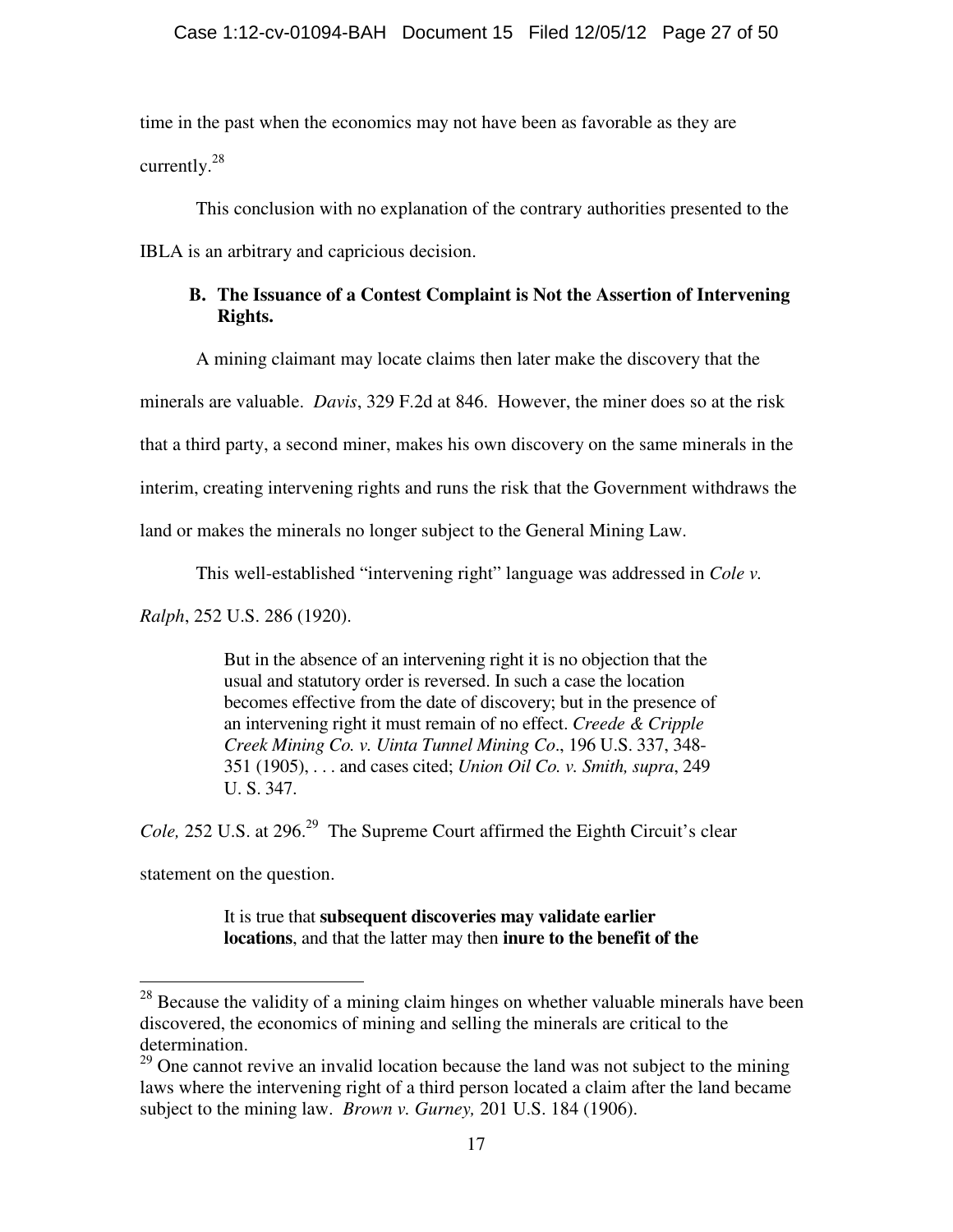**locators as against the United States** and all parties whose claims were initiated subsequent to the discoveries.

*Uinta Tunnel Mining & Transp. Co*. *v. Creede & Cripple Creek Mining & Milling Co.,*  119 F. 164, 169 (8th Cir. 1902) (emphasis added). The law is clear that Freeman has the right to make a discovery of valuable minerals, creating his right to the minerals, even in regard to the United States contrary assertion, as long as intervening rights had not been established.

Where a claim is mistakenly located on land which is not subject to the operation of the General Mining Law and then becomes subject to the establishment of mining claims later, the original claimant may relocate his claim as long as someone else has not established a conflicting mineral claim, *i.e.*, an intervening right.<sup>30</sup> Land being subject to the establishment of mining claims is sometimes referred to as being "open to mineral entry."<sup>31</sup> The same basic scenario can occur when a miner failed to do his yearly assessment work or abandoned his claim. That claim could be revived as long as someone else had not intervened by making their own location, discovery and assessment work in the interim.<sup>32</sup>

The IBLA concludes that the Government's own intervening rights, where there is no withdrawal or change in law, prevent Freeman from having a discovery after the contest proceeding was underway. It assumes the "intervening rights" are nothing other than the issuance of a contest complaint.

> By initiating a mining claim contest, the Department is asserting the Unites[sic] States' competing property interest against that of the

<sup>30</sup> *See, e.g., Brown v. Gurney*, 201 U.S. 184 (1906).

<sup>31</sup> *See, e.g., Center for Biological Diversity v. U.S. Dept. of Interior*, 623 F.3d 633, 655  $(9^{th}$  Cir. 2010).

 $\frac{32}{32}$  *See, e.g., United States v. Consolidated Mines & Smelting Co.,* 455 F.2d 432 (9<sup>th</sup> Cir. 1971) ("it is generally held that relocation will not relate back to the detriment of intervening rights").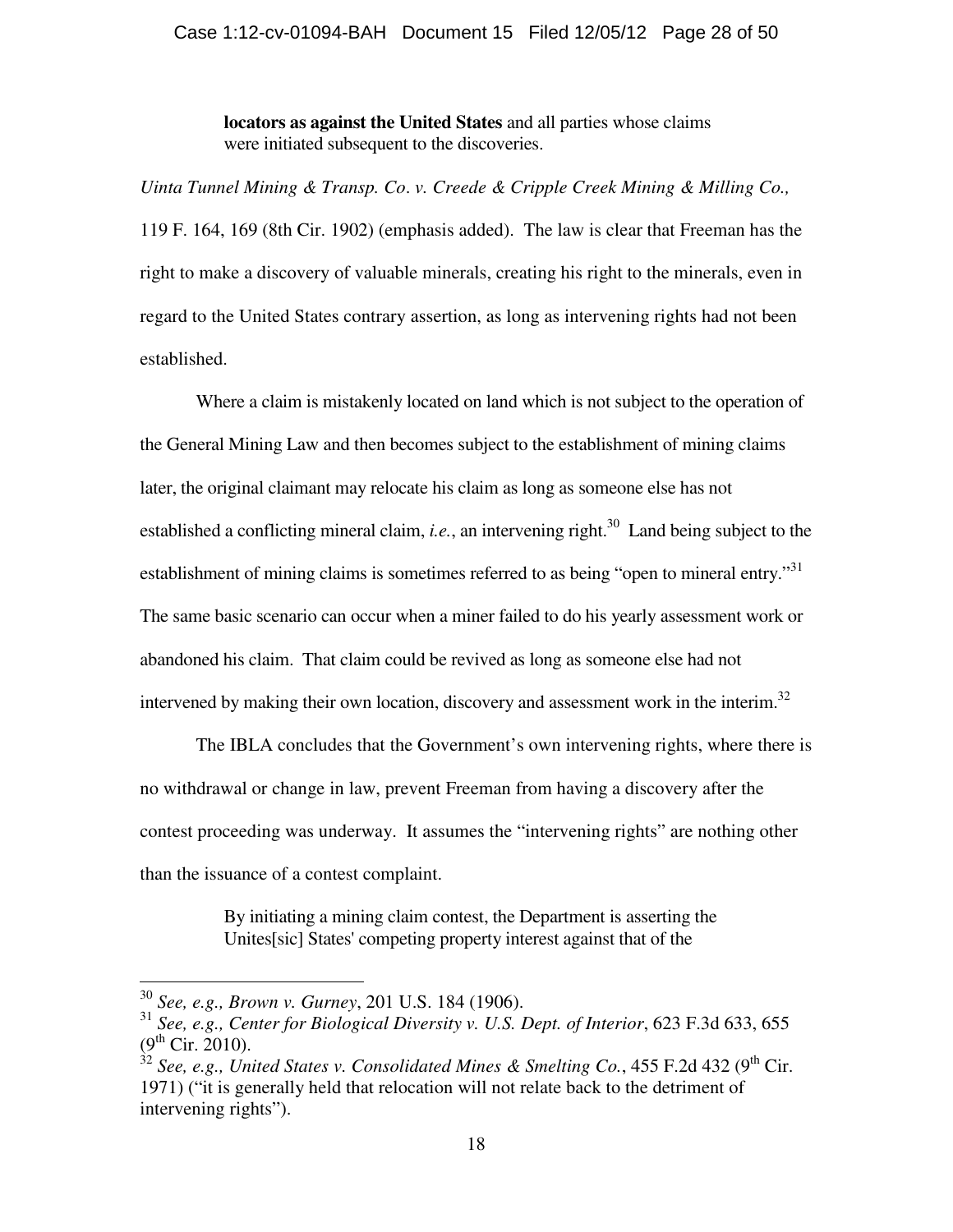claimant. If the claimant does not prove a discovery during the contest hearing, then the claimant's entire location falls before the superior interest of the United States, regardless of the date for which validity has been challenged. *See Gwillim v. Donnellan*, 115 U.S. 45, 50 (1885) ("If the title to the discovery fails, so must the location which rests upon it.").

AR 1188 n. 8.

 The IBLA's conclusion that the initiation of a mining contest is the establishment of an intervening right is unprecedented. Intervening rights refers to third parties who make a discovery after the original locator, but before the original locator makes a discovery. The IBLA's conclusion that a contest proceeding is itself the establishment of an intervening right is contrary to the rationale of the cases that set forth that rule. For instance, in *Creede*, the Supreme Court quoted numerous mining law authorities addressing intervening rights.

For instance,

The order of time in which these several acts are performed is not of the essence of the requirements, and it is immaterial that the discovery was made subsequent to the completion of the acts of location, provided, only, all the necessary acts are done **before intervening rights of third parties accrue.** All these other steps having been taken before a valid discovery, and a valid discovery then following, **it would be a useless and idle ceremony, which the law does not require, for the locators again to locate their claim and refile their location certificate, or file a new one**.

*Creede,* 196 U.S. at 348 (quoting *Brewster v. Shoemaker*, 28 Colo. 176, 180, 63 Pac. 309,

310 (1900) (emphasis added)); *see also 1 Lindley, Mines*, 2d ed. § 330.

"Intervening rights" typically refers to third parties, not the United States.

Moreover, the concept of "intervening rights" refers to the accrual or acquisition of such

rights. Here, the initiation of a contest proceeding is not an accrual or acquisition of any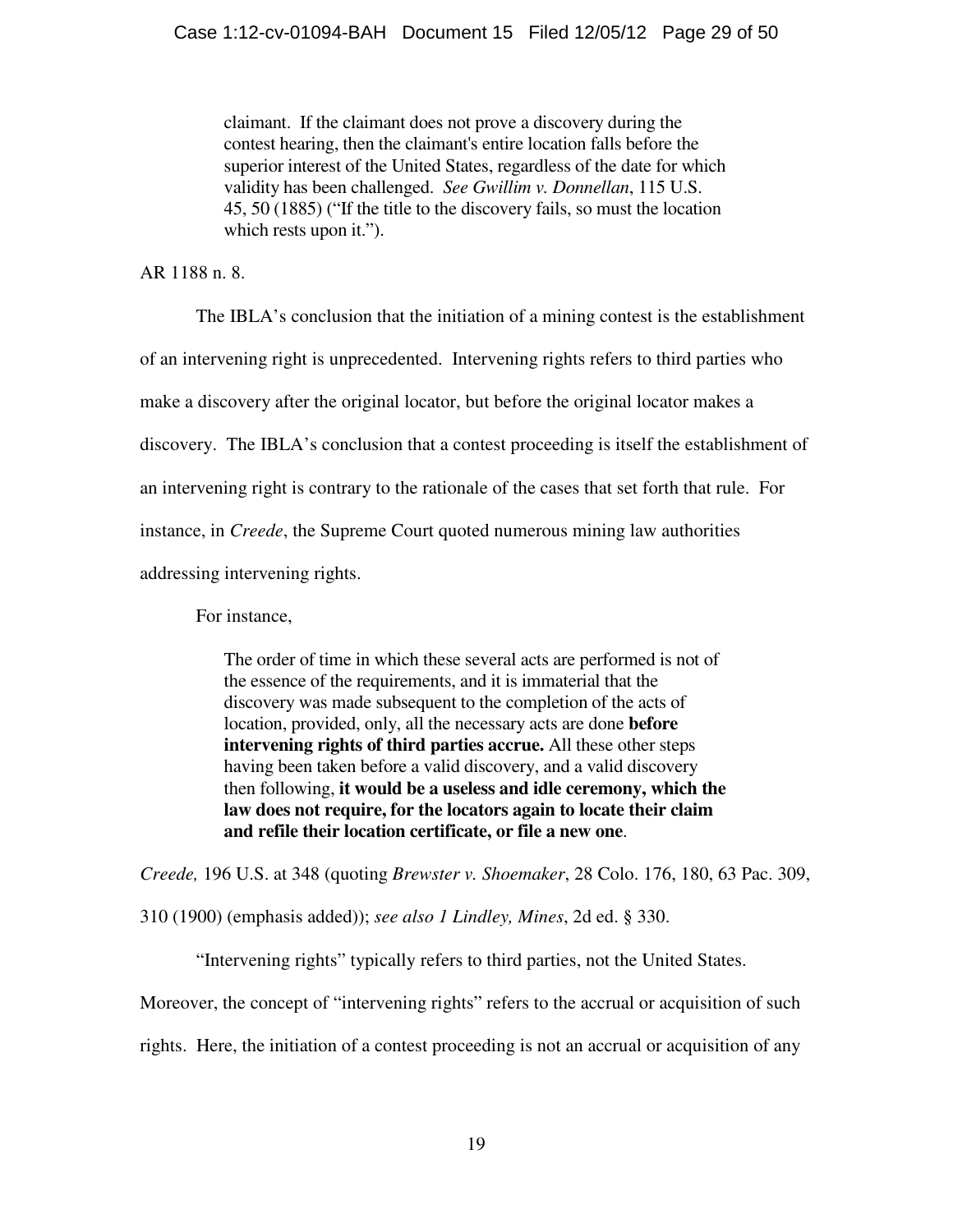### Case 1:12-cv-01094-BAH Document 15 Filed 12/05/12 Page 30 of 50

right, but merely a determination of whether a private party has established a valid mining claim.

 However, there are limited situations where it might be considered that the United States has acquired an intervening right prior to discovery. For instance, one might consider the Government has an intervening right when it withdraws land from mineral entry. In those situations, not only does the location have to precede the withdrawal, but so does the discovery. In such cases, if the land upon which Freeman's claims were located was withdrawn in 1994, prohibiting the acquisition of mining claims, then a contest proceeding at any subsequent date would have required Freeman to prove his claims valid as of 1994.<sup>33</sup> But that is not the case. The United States has chosen not to withdraw these lands from mineral entry.

 For instance, in withdrawal situations, the Department has allowed a mining claimant to amend a claim and allow it to relate back to prior to the withdrawal.

> When a valid mining claim is amended, **the amended claim relates back to the original date of location, so long as no adverse rights have intervened**. …Therefore, when the original date of location is prior to an intervening withdrawal, the rights acquired by location are valid existing rights, and an amendment of that claim is excepted from the effect of the withdrawal.

*Southern Appalachian Mining Co. v. Office of Surface Mining Reclamation and Enforcement*, 53 IBLA 312, 218 (2000) (Kelly, concurring) (footnotes and numerous citations omitted). If the withdrawal itself were truly an intervening right, a mining claimant could not amend his location. *See Tibbetts,* 43 IBLA 210, 214-19 (1979).

 $33$  Judge Sweitzer specifically recognized that there was an exception to the right of a mining claimant to prove his discovery when there was a withdrawal. AR 1264.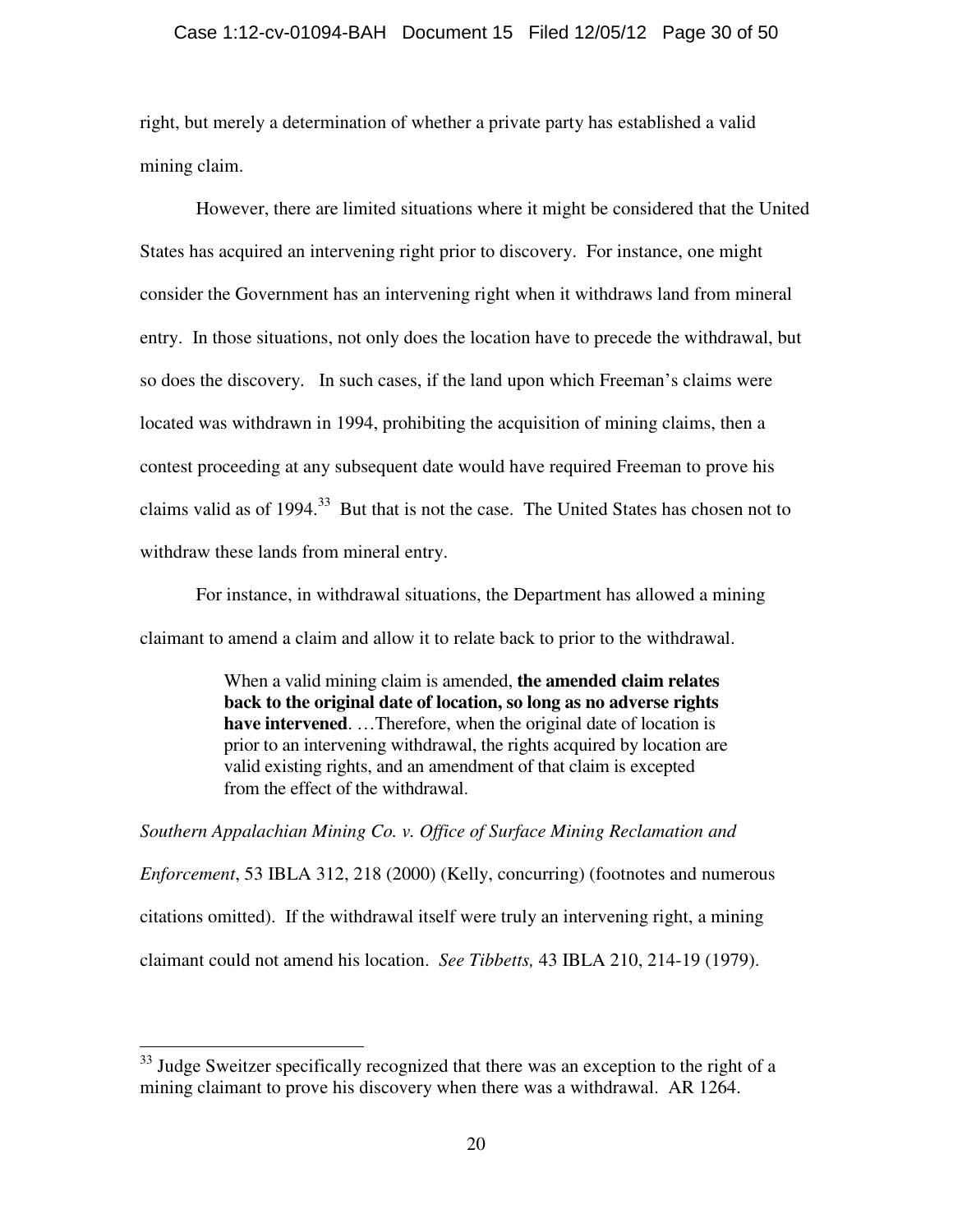The other analogous situation is where the United States has withdrawn certain *minerals* from the operation of the General Mining Law. Such as the law making oil shale a leasable, instead of locatable, mineral. *See United States v. Cliffs Synfuel Corp.*, 146 IBLA 353 (1998). A mining claimant asserting a valid mining claim for withdrawn minerals must have a valid discovery prior to the enactment of the statute. *Id.* at 360. Again, such is not the case in regard to Freeman.

 The IBLA assumes that the mere initiation of the contest proceeding is tantamount to the establishment of intervening rights which could cut off Freeman's right to make a discovery. AR 1188 n.8. This assumption is erroneous.

# **C. The IBLA's Conclusion that the Contest Proceeding Itself is the Establishment of Intervening Rights Conflicts with Well-established Precedent.**

Judge Sweitzer relied upon the oft-cited ruling in *Foster* that a mining claimant

may possess the land and not be considered a trespasser because he is on the land with

the consent of the Government.

However, when the Government withdraws that consent, either by withdrawing the land from the operation of the mining laws or by the institution of adverse proceedings against the claims, the locator must show that the has made a discovery of valuable mineral deposits within the limits of the claim in order to retain his possession.

*Foster*, 65 I.D. at 5, *quoted in* AR 1269. However, the *Foster* decision recognizes a

difference between a withdrawal and a contest.

[W]hen adverse proceedings are instituted against a claim involving land which remains open to the operation of the mining laws, discovery may be proved, even though that discovery may have been made after adverse proceedings have been started and such a discovery will permit the locator to retain possession of the land, all else being regular, and in the absence of a withdrawal of the land in the interim.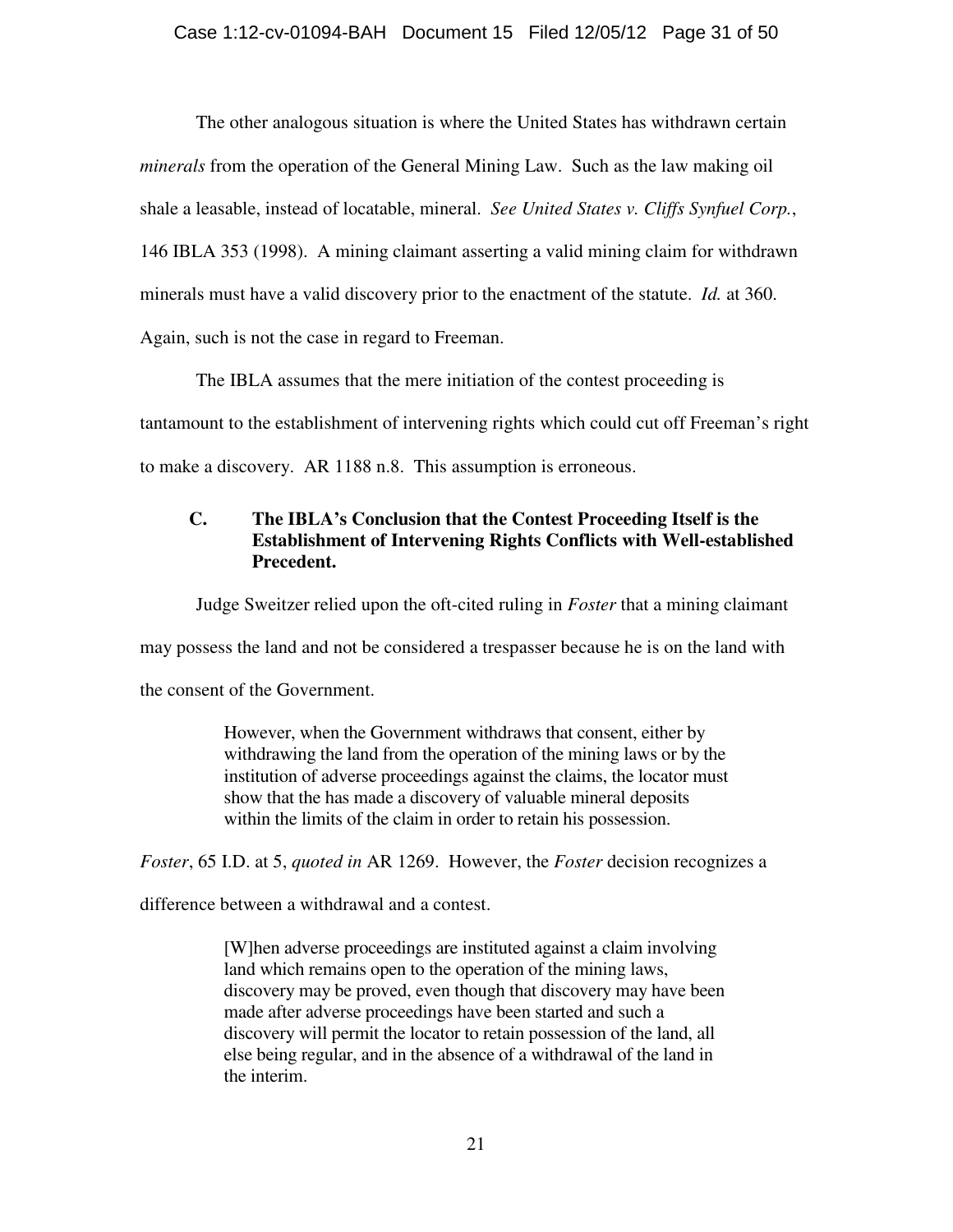*Foster*, 65 I.D. at 6, *quoted in* AR 1269 (emphasis added).

*Foster* explicitly recognizes that a discovery may be proven **after adverse proceedings<sup>34</sup>** have been started. This requires the conclusion that the contest complaint cannot be the establishment of an intervening right which cuts off the ability of the mining contestee to prove his discovery later. When adverse proceedings are instituted (as they were here), a discovery may be made later. This does not merely allow the mining claimant to locate new claims, but rather the discovery "will permit the locator to **retain possession** of the land." *Id.* (emphasis added). The IBLA's conclusion that the mere institution of adverse proceedings constitutes the establishment of an intervening right, which blocks the ability to prove the discovery of valuable minerals, is completely contrary to the well-established and long-relied upon ruling in *Foster.*<sup>35</sup>

 By initiating a mining claim contest, the Department is not asserting an intervening right. While the contest proceeding seeks a ruling that Freeman has not yet established mining rights, or more accurately, did not establish mineral rights in 1994 or 2000, it is not asserting an intervening right that would prohibit Freeman from making his discovery on previously located claims. Additionally, this conclusion is reinforced by the fact that *Foster* was a case where the Department had instituted a contest proceeding and yet that was not considered to be the establishment of an intervening right.

Moreover, *Foster* is far from alone. The mining law as expressed in 30 U.S.C. § 22 requires that a valid mining claim contain a valuable mineral deposit **at present**. In *Davis v. Weibbold*, 139 U.S. 507 (1891), this was affirmed in regard to a mineral patent.

<sup>34</sup> Contests initiated by the Government are a type of adversarial proceeding. *See, e.g*., *United States v. Cuneo*, 15 IBLA 304, 314 (1974).

<sup>35</sup> There are hundreds of decisions of both the IBLA and courts that rely on the *Foster* decisions.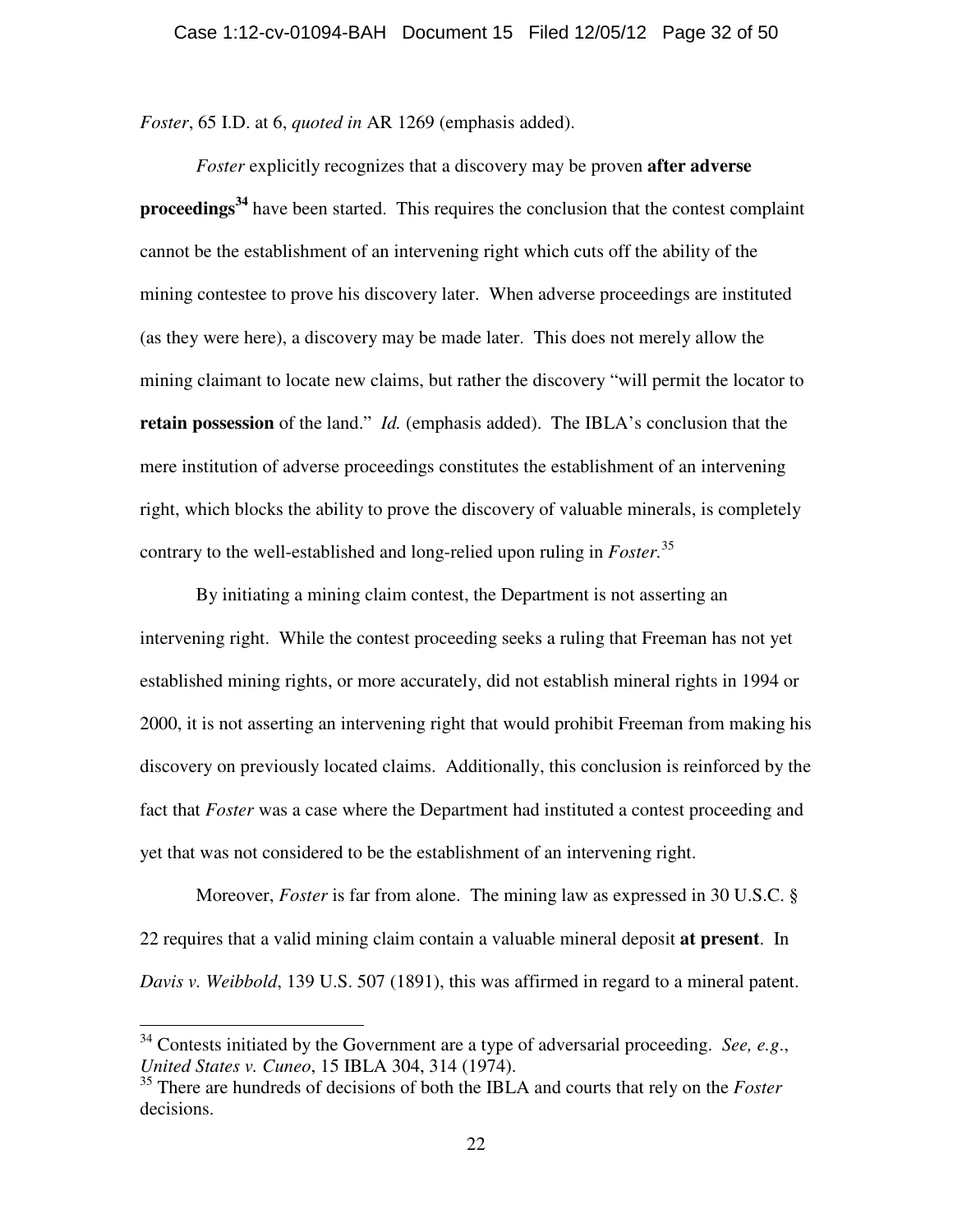[S]uch applications should not be granted unless the existence of mineral in such quantities as would justify expenditure in the effort to obtain it is established as a **present fact**.

*Id*. at 523 (emphasis added).

This "prudent man" test has been refined to require a showing that the mineral disclosed is "**presently** marketable at a profit," which simply means that the mining claimant "must show that as a **present fact**, considering historic price and cost factors and assuming that they will continue, there is a reasonable likelihood of success that a paying mine can be developed.

*United States v. Feezor*, 130 IBLA 146, 189 (1994) (emphasis added) (*quoting In re* 

*Pacific Coast Molybdenum*, 75 IBLA 16, 29 (1983)).

The IBLA's conclusion that the institution of a contest proceeding is the

institution of an intervening right is contrary to prior precedent, both judicial and its own.

To be sure, the requirement that an agency provide reasoned explanation for its action would ordinarily demand that it display awareness that it is changing position. An agency may not, for example, depart from a prior policy *sub silentio* or simply disregard rules that are still on the books.

*F.C.C. v. Fox Television Stations, Inc*., 556 U.S. 502, 515 (2009) (citing *United States v.* 

*Nixon*, 418 U.S. 683, 696 (1974)). The IBLA cannot change its precedent in *Foster* and

other cases without addressing them. The Government's institution of a contest

proceeding is not the establishment of an intervening right that would prevent Freeman

from making a discovery. The IBLA's contrary conclusion should be reversed.

# **D. The IBLA's Conclusion Conflicts with Departmental Policy**

The BLM's Handbook on Preparation and Review of Mineral Reports addresses

the relevant dates for determining mining claim validity.

1. Withdrawn Land requires that a validity or mineral-in-character examination must reach a conclusion as to discovery or mineral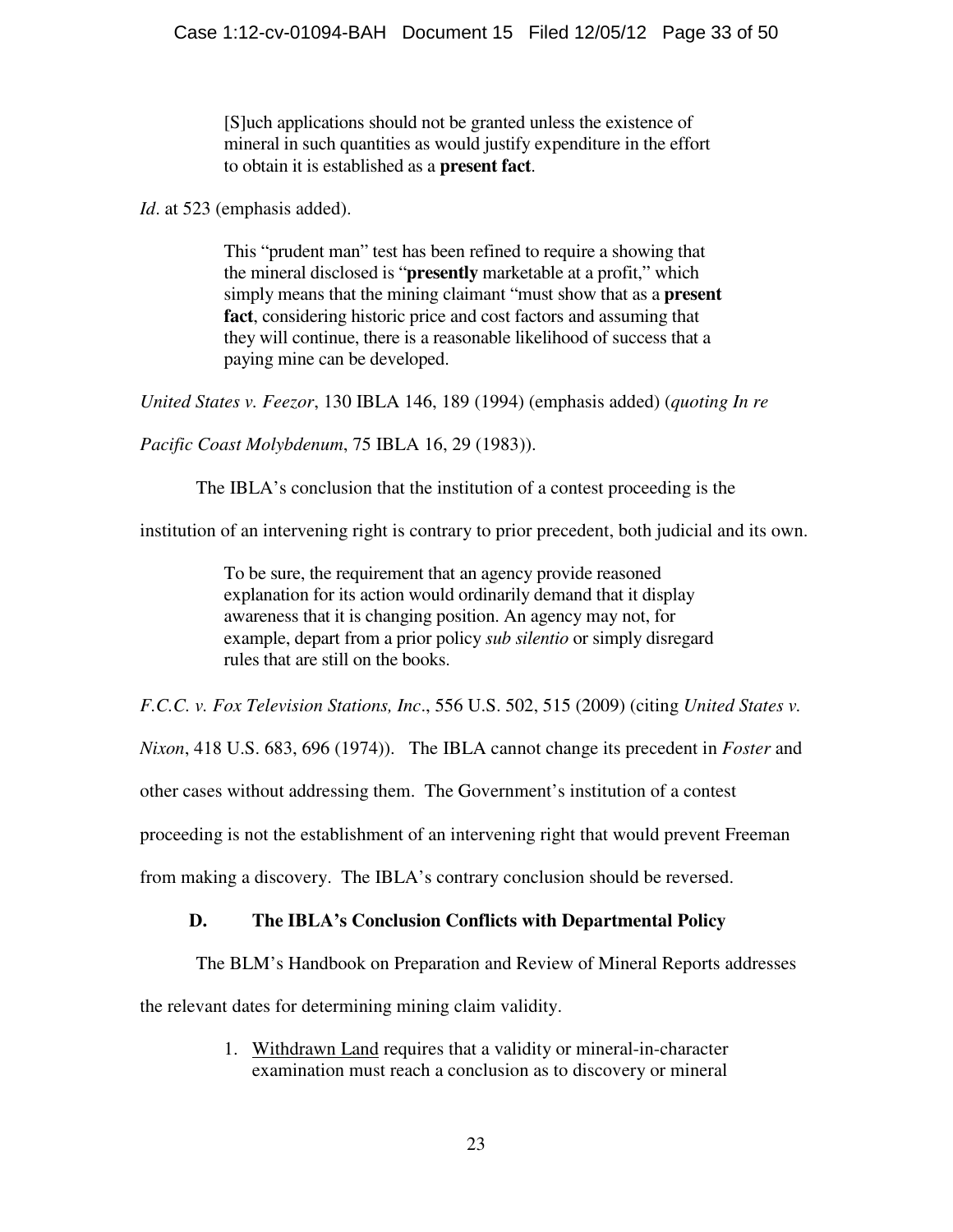in character on the date of the withdrawal, as well as of the date of the field examination or the hearing.

- 2. Mineral Patent Applications located on land open to entry, the date for determination of discovery is the date of payment of the purchase price … .
- **3. For Non-Patent Validity Examinations on land open to entry, the discovery date is the date of the field examination by the Mineral Examiner or the hearing.**

BLM, *Manual on Mineral Reports – Preparation and Review*, at page .081C1 (underline

in original; bold added).<sup>36</sup> The validity examination in Freeman's case was in the third

category. Departmental policy contemplates a discovery date at the hearing, rather than

some earlier point in time. *See, e.g., United States v. Marion,* 37 IBLA 68 (1978)

("claims must be presently valid" and valid on the date of withdrawal).

Similarly, the BLM has a Mineral Pricing Policy, 65 Fed. Reg. 41,724, which

follows the same rubric for dates of claim validity. AR 7246.

For any mining claim validity determination where there is no patent application and no withdrawal, BLM will determine the validity of the claim **as of the date of the mineral examination.** 

AR 7197 (quoting AR 7247 (emphasis added)).<sup>37</sup>

The IBLA's conclusion is contrary to well-established Departmental policy.

# **E. The IBLA's Conclusion Does Not Further the Statutory Purposes.**

As Judge Sweitzer recognized, the OHA's lack of jurisdiction is supported by (1)

the present tense and plain language of the regulation, (2) the history of evaluating

<sup>&</sup>lt;sup>36</sup> The BLM Manual may be found at

http://www.blm.gov/pgdata/etc/medialib/blm/wo/Information\_Resources\_Management/p olicy/blm\_manual.Par.18421.File.dat/3060.pdf.

 $\frac{37}{37}$  While this policy was not adopted by formal rule-making procedures and is not binding on third parties, it does demonstrate the longstanding policy of the Department to determine the validity of mining claims using current, as opposed to historical, information, except where there is a withdrawal or a patent.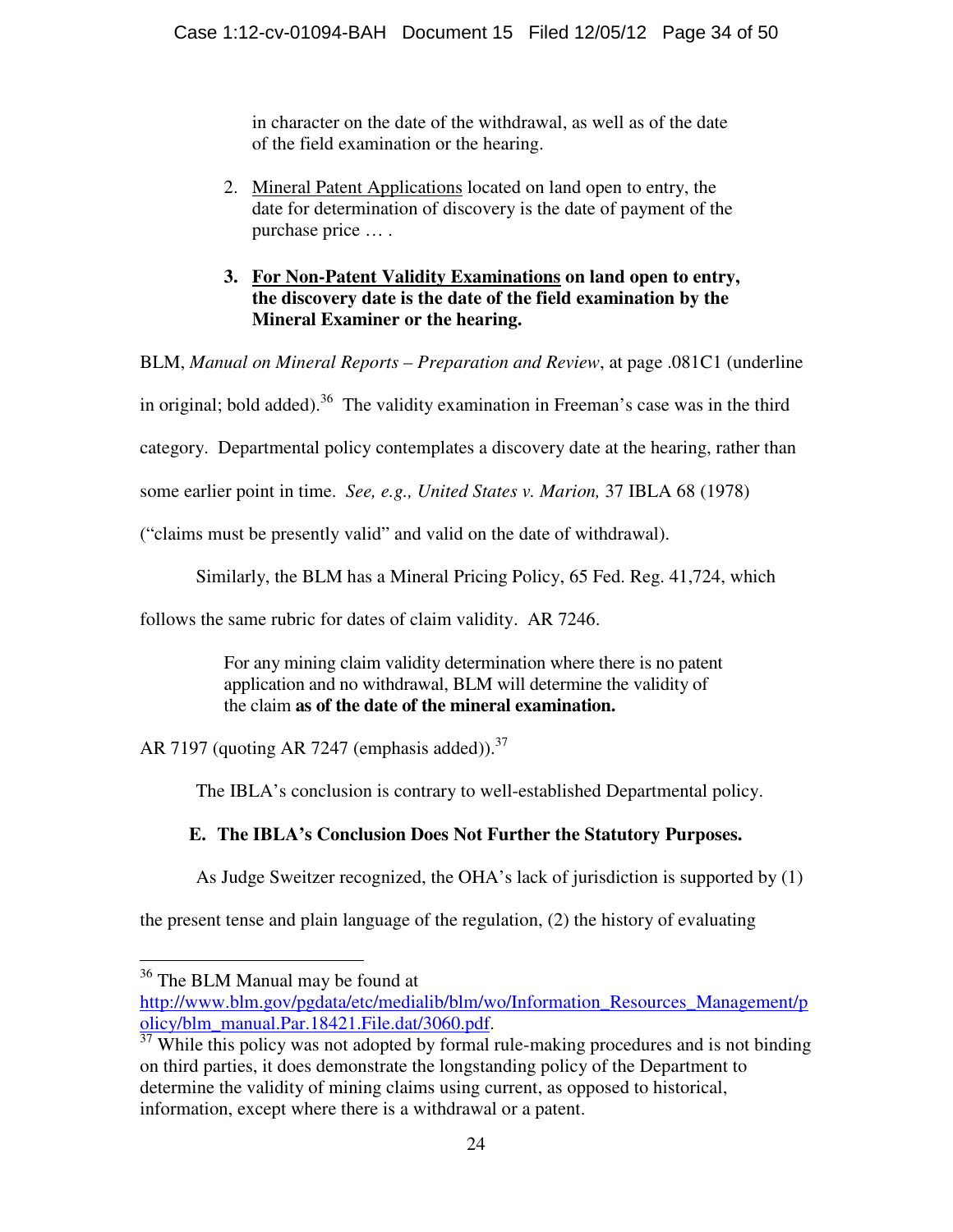mining claims and (3) departmental policy. It is further supported by the purpose of the mining law.

> [T]he Secretary has continuing jurisdiction to determine validity in accordance with the mining law, including its dictates regarding the critical date(s) for determining whether a discovery exists and its purpose, which is to reward and encourage the discovery and development of valuable mineral deposits.

AR 1270 (citing *United States v. Coleman*, 390 U.S. 599, 602 (1968) (identifying the

purposes of the mining law)).

Judge Sweitzer continues:

The purpose of the mining laws is not served by making the discovery determination for land still open to mineral entry based upon facts existing as of the dates of the alleged taking or some other non-critical date in the past.

AR 1270.

 Judge Sweitzer is correct that the best way to encourage the development of mineral deposits which are presently valuable is to use the date of the hearing as the critical date. *Id*. Otherwise, there may be a determination that a mining claim is valid as of some earlier date when it no longer valid. AR 1270-71 ("It would be nonsensical to encourage and reward through a determination of validity the development and discovery of a deposit not presently valuable"). That result does not encourage the development of mineral deposits, but rather encourages the validity of mining claims which currently have no value. Or, there may be a determination of invalidity as of a date in the past when the claim is presently valuable. AR 1271. This too, does not encourage the

25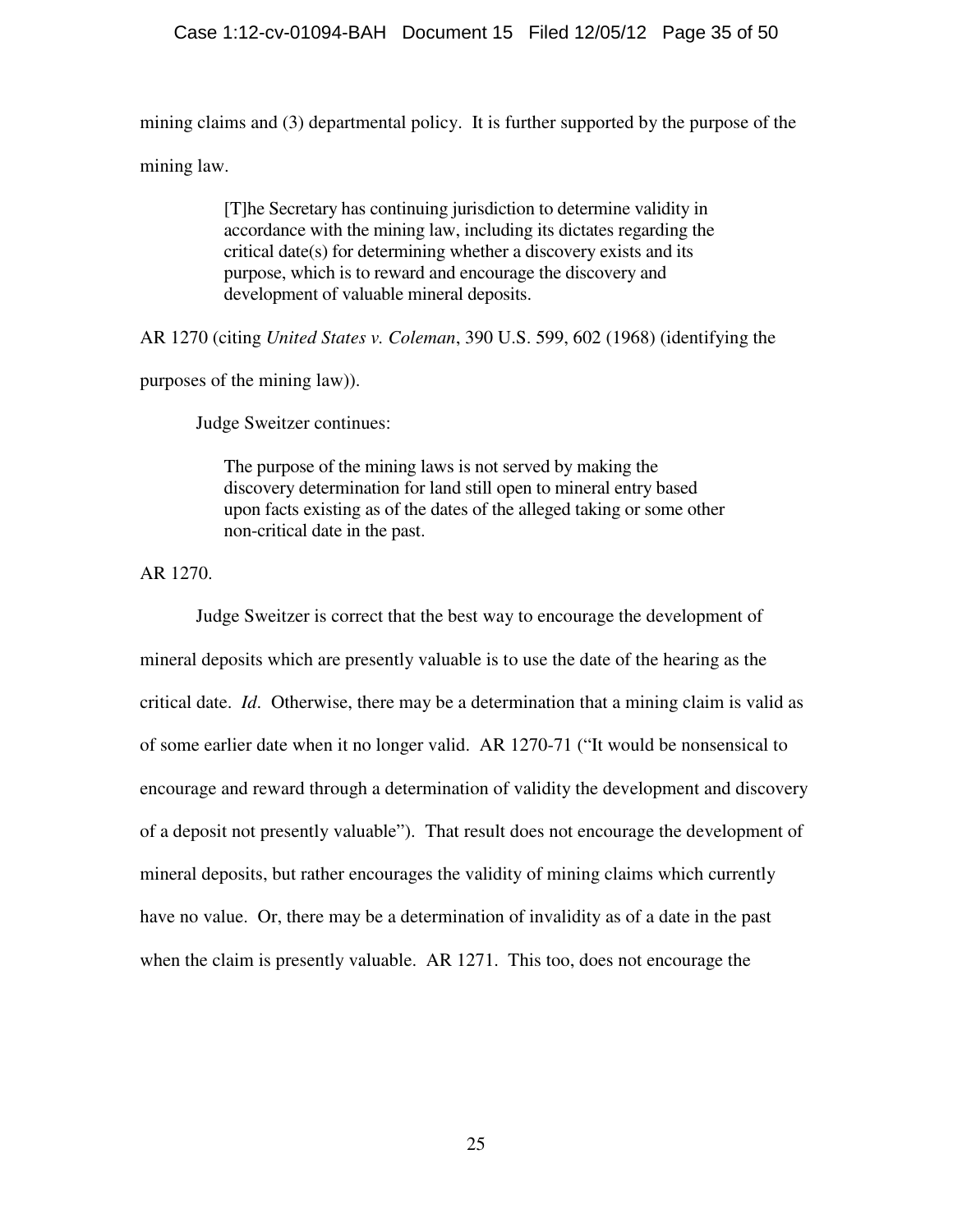#### Case 1:12-cv-01094-BAH Document 15 Filed 12/05/12 Page 36 of 50

development of mineral resources. All it does is put mining claimants through the useless act of having to relocate claims. *Id.*<sup>38</sup>

Hence, Judge Sweitzer concludes:

[T]he purpose of the mining law appears better served by applying the well-established principle that a discovery generally may be made on land open to mineral entry at any point in time up to the present, meaning the date of hearing in a contest proceeding.

AR 1266.

 $\overline{a}$ 

 The IBLA's decision also creates a significant uncertainty in mining law. The IBLA's decision allows the Government to institute a contest proceeding and select an earlier and most inopportune market conditions to determine that a claim is presently invalid based on those earlier market conditions, especially when the present conditions render the mining claims clearly valuable. The Government should not be able to find a date in the past, obtain a ruling on the invalidity as of that past date, and then leave the mining claimant with no choice but to relocate his claims. Indeed, preventing such manipulations is why the public policy is to determine validity of mining claims as of the date of the hearing.

 In summary, Judge Sweitzer was correct in concluding that the regulation giving the OHA jurisdiction to decide mining contest cases is limited to cases where the present legality or validity of the claim is at issue. In stark contrast is the IBLA's decision which is completely silent on the consistency, or lack thereof, between the purposes of the mining law and either its decision or that of Judge Sweitzer. Unlike Judge Sweitzer's decision, the IBLA's result is inconsistent with the history, the case law, the tense of the

 $38$  After the ruling that Freeman's mining claims were invalid, he filed new relocation notices of new claims that cover largely the same area and minerals.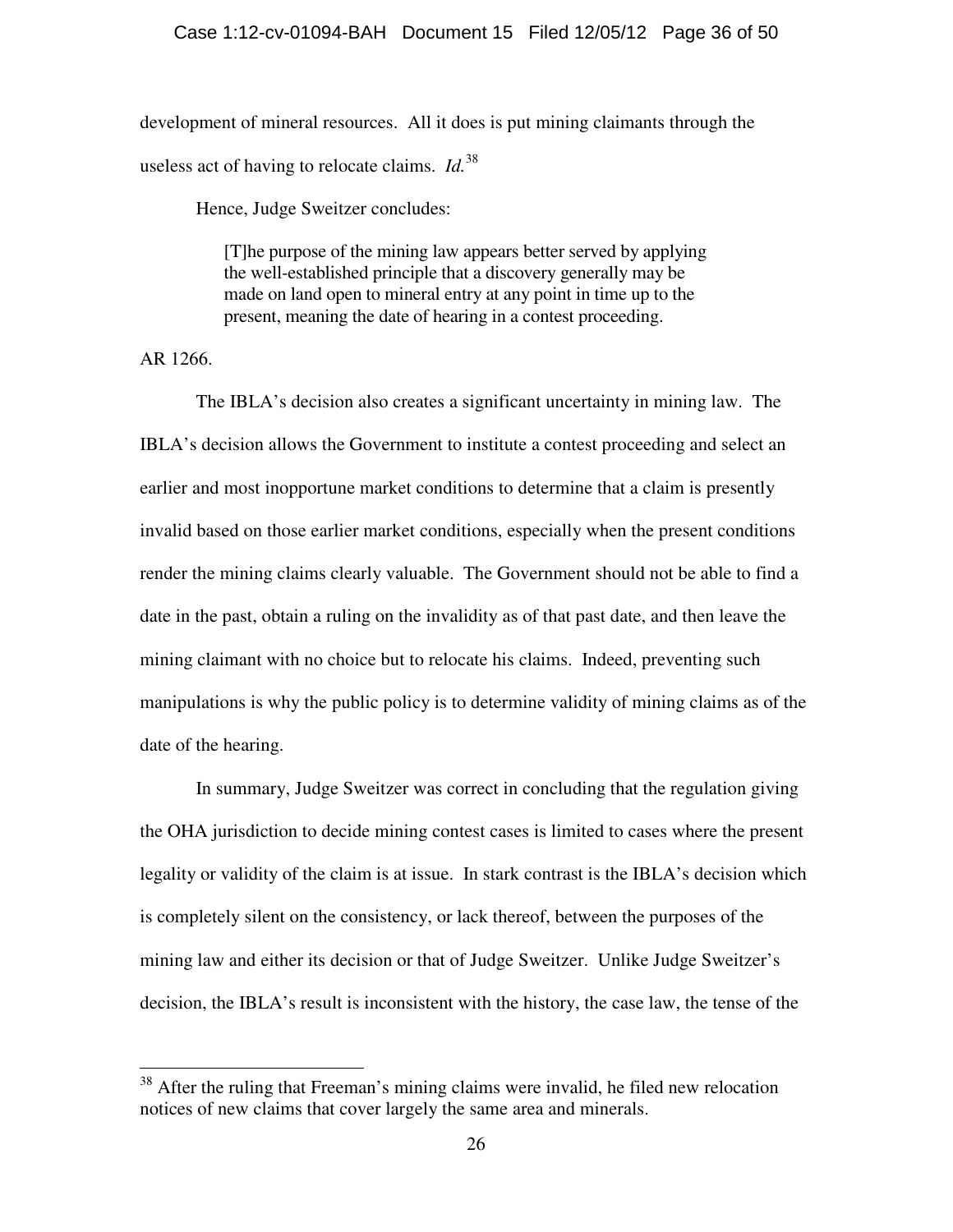regulation's provisions, and the mining law's policy of promoting development of

valuable mineral resources.

 The IBLA's decision that the OHA has jurisdiction to declare claims invalid at present because they were not proven to be valid at some point in time in the past should be reversed.

# **F. The Precedent Relied Upon by the IBLA does not apply and the IBLA is Silent as to the Distinguishing Features**

The cases the IBLA relied upon to support its conclusion simply do not provide

the needed support. The IBLA stated:

 $\overline{a}$ 

If the claimant does not prove a discovery during the contest hearing, then the claimant's entire location falls before the superior interest of the United States, regardless of the date for which validity has been challenged. *See Gwillim v. Donnellan*, 115 U.S. 45, 50 (1885) ("If the title to the discovery fails, so must the location which rests upon it.").

AR 1188 n. 8. *Gwillim* was dealing with a conflict between parties who claimed a right to the same minerals at different times. Naturally, the first in time prevails. *Id.* Here, the Government is not asserting that it is entitled to the minerals exclusive to everyone else as it is when minerals are excluded from the General Mining Law. It merely argued that Freeman had not acquired exclusive rights in 1994 and 2000, or either one of those dates.<sup>39</sup> This is not the establishment of an intervening right that precludes Freeman from establishing a discovery.

 Additionally, the IBLA claims that it "upheld numerous contest decisions in which the contestant's complaint alleged invalidity only as of a date years prior to the

 $39$  The IBLA's reasoning creates severe issues contrary to the history decisions under the General Mining Law. If Freeman had not made a discovery in 1994, but had made a discovery in 2000, under the IBLA's reasoning, Freeman's mining claims would nevertheless be invalid because the Government challenged them as of the 1994 date.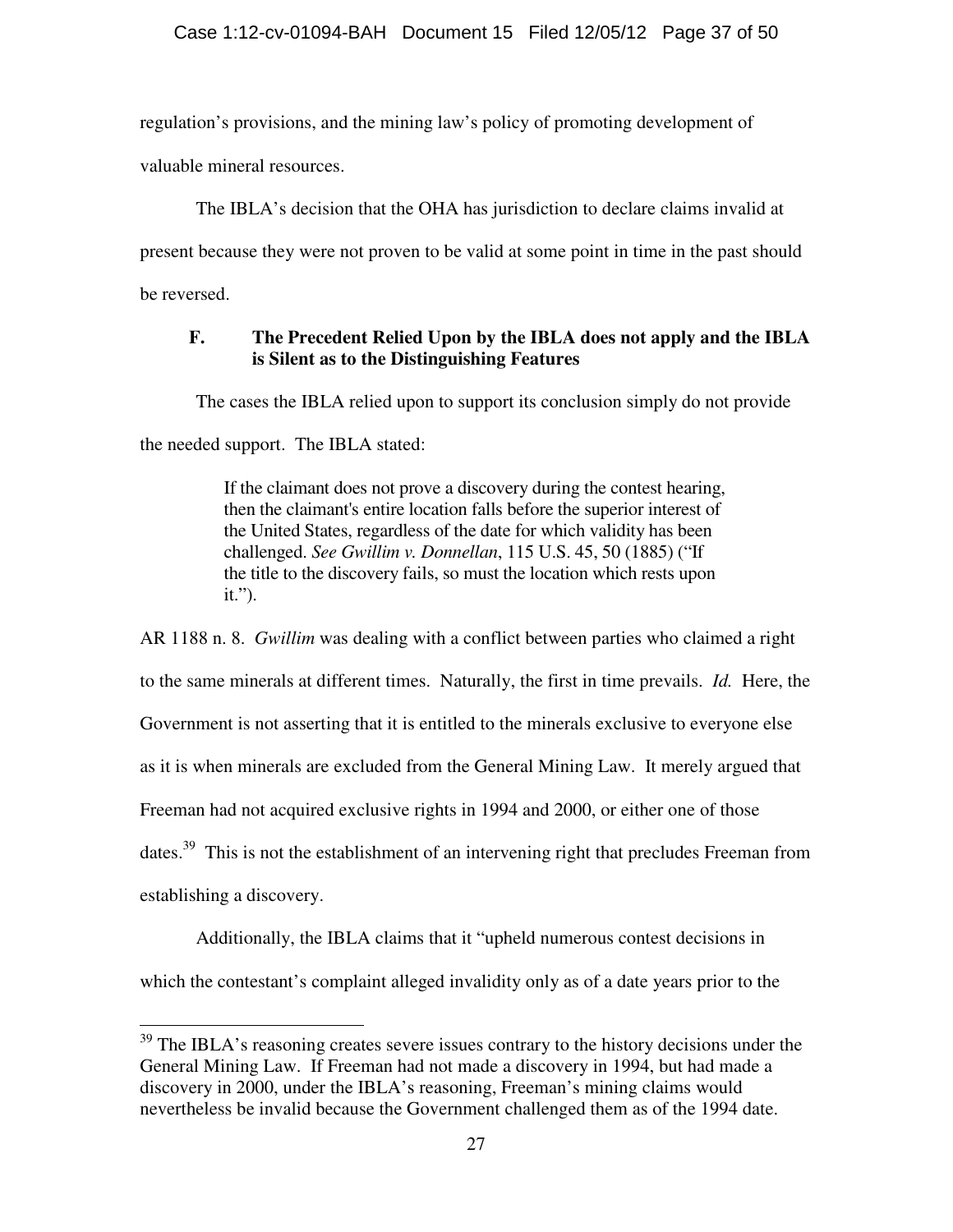date of the hearing." AR 1188 n. 9 (citing *United States v. Clear Gravel Enterprises, Inc.*, 2 IBLA 287 (1971); *United States v. Stewart*, 1 IBLA 161 (1970); *United States v. Bartlett*, 2 IBLA 274 (1971). Each of these cases are inapplicable to the case at hand.

 Both *Clear Gravel Enterprises* and *Stewart* involved a common variety mineral (*e.g.,* sand and gravel), which in 1955 Congress declared could no longer be subject to mining claims. Common Varieties Act, 30 U.S.C. § 611. These are but two of many cases recognizing that, for a mining claim to be valid in a common variety mineral, the mining claimant had to establish the validity of the mining claim prior to the legislative change. The IBLA is silent as the obvious difference between these cases and the present one.

 The third cited case, *Bartlett,* involved an area which had been withdrawn from mineral entry. When Congress withdraws land and essentially declares mining claims may no longer be established in an area, a person with a pre-existing mining claim must show that his claim is valid as of the date of the withdrawal. Again, one would not be able to discern this from reading the IBLA decision, but Freeman expressly addressed this situation (AR 6950-51), as did Judge Sweitzer. AR 1272 . Despite every opportunity, the Department has not chosen not to withdraw from mineral entry the land on which Freeman's claims are located.<sup>40</sup>

 $40$  The IBLA also noted that Freeman could simply relocate his claims, which he has done. But this opportunity to relocate claims does not work in cases where there has been a withdrawal. For example, if the Government were to file a contest proceeding in 2005 alleging that mining claims were not valid in 1994, there was a withdrawal in 2006, and a decision that the claims are not presently valid solely because of circumstance in 1995, the result would be that currently valuable claims would be lost because a decision was made after a withdrawal occurred.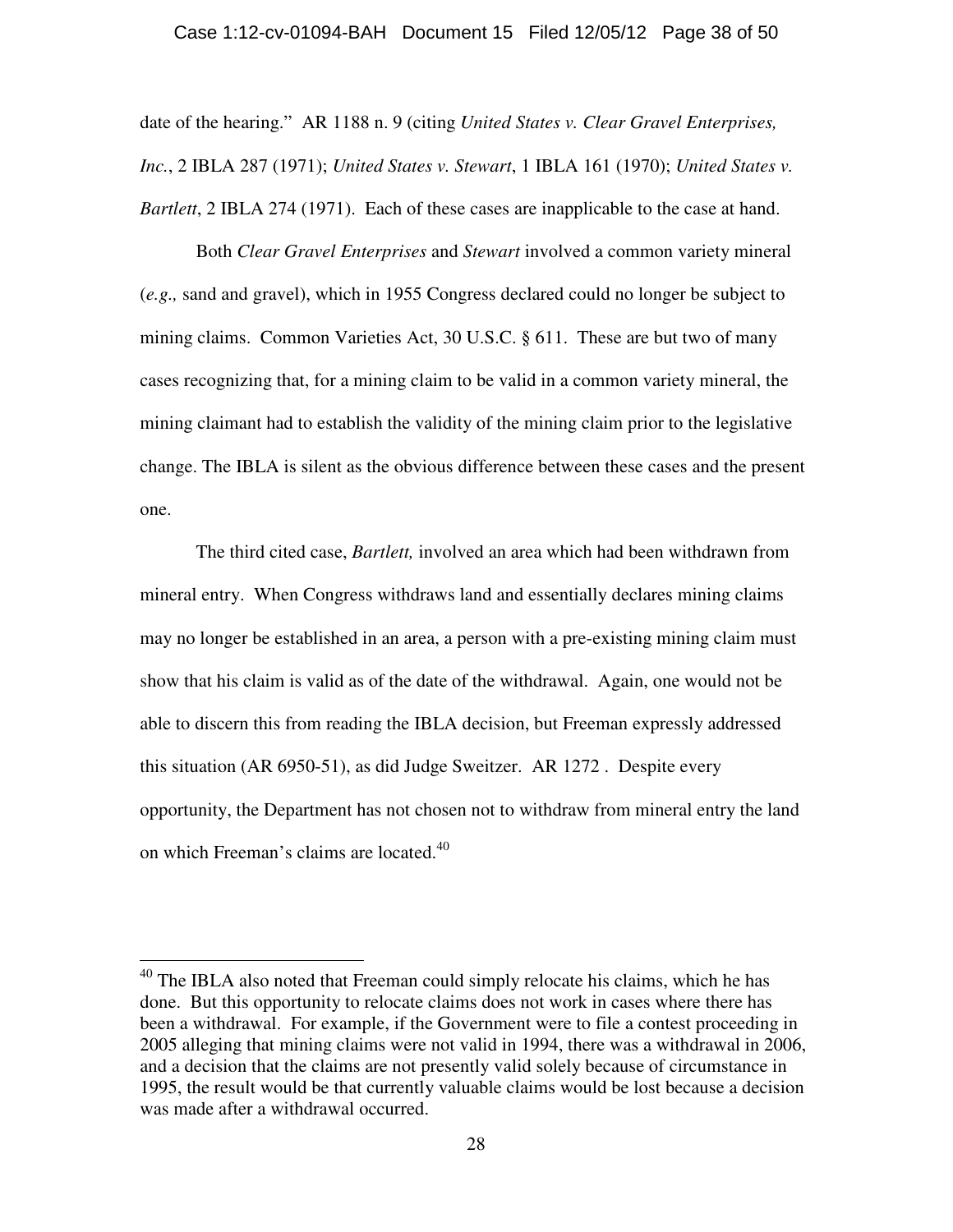### Case 1:12-cv-01094-BAH Document 15 Filed 12/05/12 Page 39 of 50

Apart from the withdrawal of land or "withdrawal" of specified minerals, there is only one other circumstance in which validity must be shown as of a historical date when the miner has filed to receive a patent to the land. AR 1266 n. 2. Validity as of the date of either a patent application or later submission of material sufficient to grant a patent is necessary to determine whether the Department should give present relief (*i.e*., a patent) to the claimant. Consistent with Judge Sweitzer's ruling, determining the validity of mining claims when a patent application has been filed, when a withdrawal occurs, or when minerals are no longer available under the General Mining Law, the consideration of validity in the past is critical to determining present validity or present relief. None of those considerations exist in the present case.

Even more telling is the situation where a person seeking a patent fails to show validity of the mining claim as of the date of applying for the patent. In such a situation, the patent does not issue, but **the claims cannot be declared null and void unless the claims are also proven to be invalid at the time of the hearing.**

> Denial of the patent application, it should be emphasized again, does not constitute a ruling that the claims are null and void. The appellants' rights in the claims remain as they were before the application for patent was filed and as they would be if no application for patent had ever been filed.

*United States v. Houston*, 66 I.D. 161, 168 (1959).<sup>41</sup> While numerous patent cases result in a finding that the claims are null and void, to reach that result there must have been

 $41$  The Department has previously rejected attempts to have presently valid claims declared null based on an earlier patent application.

The spirit and intent of the mining laws has been fulfilled and it would be overtechnical to require the applicant to go through the form of a new proceeding to accomplish a result which may be attained by allowing the entry to remain intact as to said locations.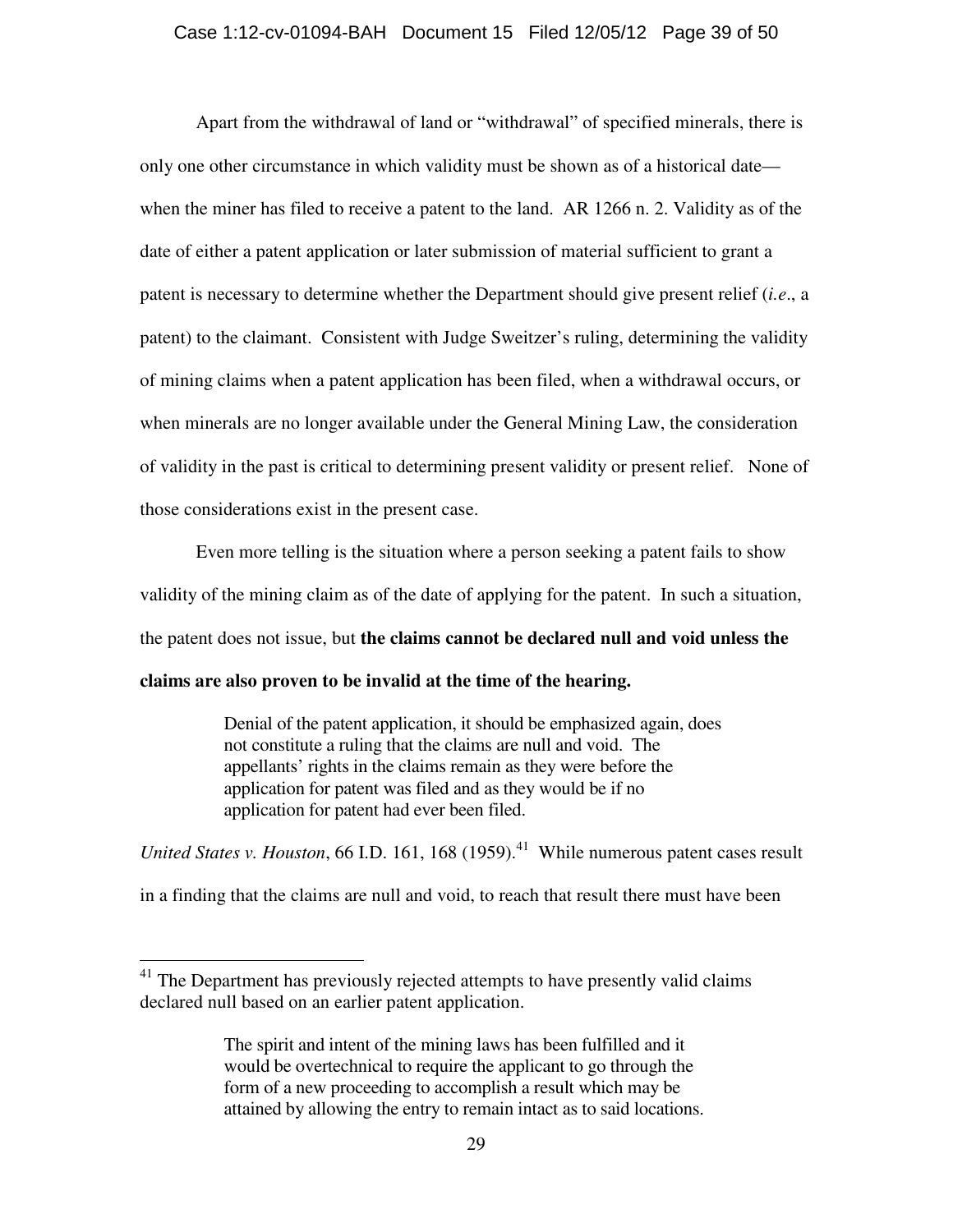proof that the claims were not presently valid. The IBLA never addresses this argument based on its own decision despite the fact it was specifically argued to it. AR 6954-55. Instead, the IBLA arbitrarily ignores its own precedent creates a new rule applicable only to Freeman.

# **G. The IBLA Erred In Changing the Rules Applied in** *Aloisi* **and** *Story* **without even Referring to Them.**

 Although the OHA rulings in *Aloisi* and *Story* were briefed to the IBLA, the IBLA's decision makes no mention of them. This violates well-established precedent regarding the changing of agency policy. As addressed above, the Court in *Fox Television Stations,* 556 U.S. at 515, noted that an agency cannot change policy *sub*  silentio, which is exactly what the IBLA has done in this case.<sup>42</sup>

# **H. The Lack of OHA Jurisdiction to Determine Claim Validity as of Historical Dates does not leave Those Issues Incapable of Resolution.**

While the Department has the power to determine the validity of mining claims,

that power is far from exclusive.<sup>43</sup> In takings cases where the determination is necessary

as part of the Court's resolution of disputes, the Court can make, and has made, the

determination. *See Skaw v. United States,* 740 F.2d 932. Judicial resolution of the

*United States v. Bunker Hill and Sullivan Mining and Concentrating Co*., 48 Pub. Lands Dec. 598 (1922).

<sup>42</sup> *See also, Jicarilla Apache Nation v. U.S. Dept. of Interior*, 613 F.3d 1112, 1120 (D.C. Cir. 2010).

<sup>&</sup>lt;sup>43</sup> Federal courts have often "routed" the question of claim validity to the Department. *See, e.g., Best v. Humboldt Placer Mining Co.*, 371 U.S. 334, 336-40 (1963); *Center for Biological Diversity v. United States Department of the Interior*, 255 F. Supp. 2d 1030, 1037 (D. Ariz. 2003). However, federal courts have determined mining claim validity on their own when ancillary to the federal court's jurisdiction. *See, e.g., Skaw v. United States*, 740 F.2d 932 (Fed. Cir. 1984); *United States v. Zweifel*, 508 F.2d 1150 (10<sup>th</sup> Cir. 1975); *United States v. 237,500 Acres of Land, More or Less, Counties of Inyo and Kern,*  278 F.2d 584 (9th Cir. 1960) (condemnation case); *United States v. Mulligan,* 177 F. Supp. 384, 385 (D. Or. 1959) (validity determined by court).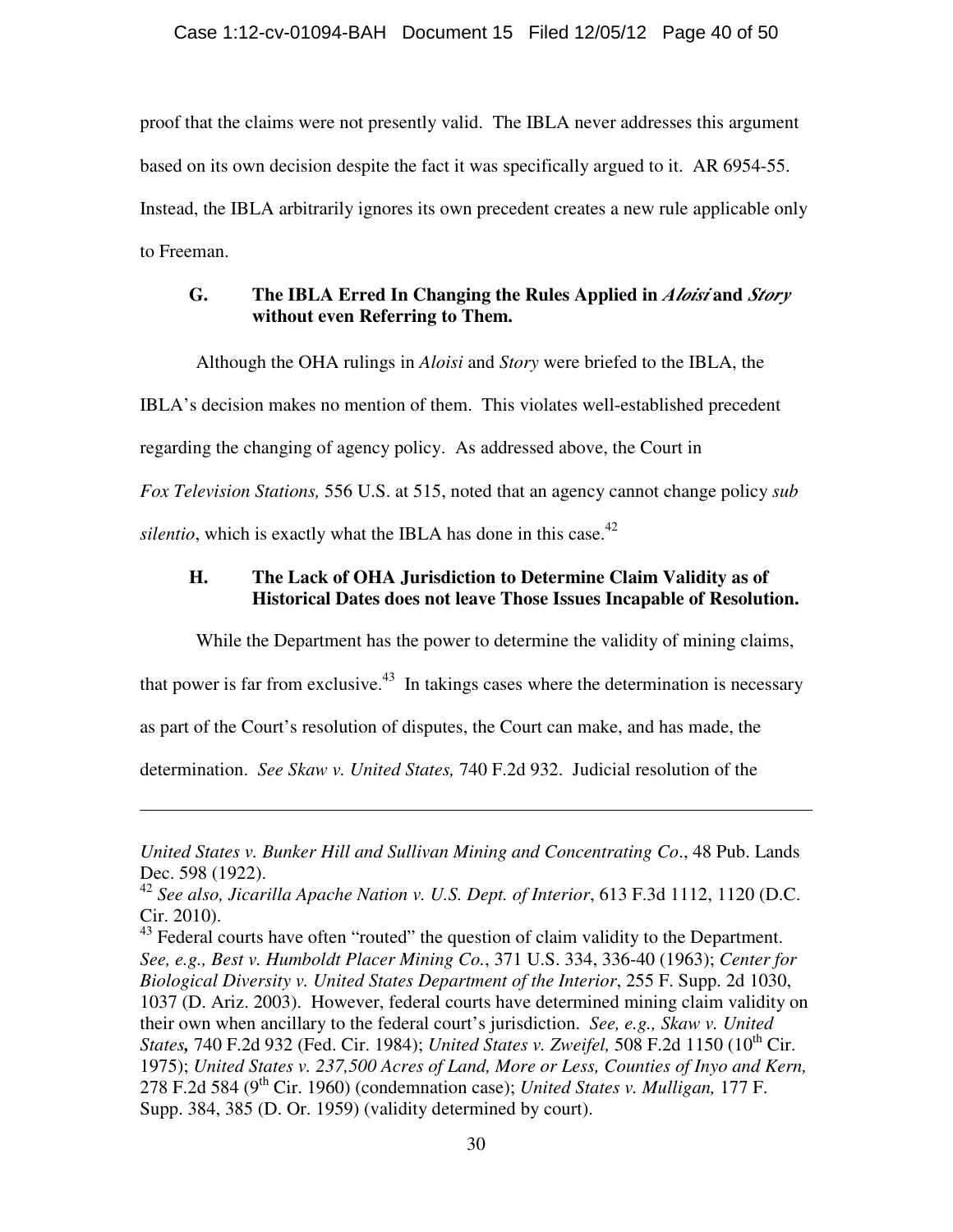#### Case 1:12-cv-01094-BAH Document 15 Filed 12/05/12 Page 41 of 50

validity of mining claims where a taking is alleged makes sense because the determination of validity is tied to the date of taking, which typically, as in this case, has not yet been determined.

The IBLA has clearly erred in ruling that the OHA has jurisdiction to determine the validity of mining claims based on historical circumstances, unrelated to the present. The IBLA's decision should be reversed and Freeman's motion for partial summary judgment granted on this question.

The IBLA's decision allows the Department to institute a contest proceeding and select an earlier and most inopportune market condition to determine that a mining claim is invalid. While the Department may contest a claim at any time and for any reason, the Department should not be able to select a date in the past, obtain a ruling on invalidity as of that past date, and then force the mining claimant to relocate the claims. Indeed, preventing such manipulations is why the public policy is always to determine validity as of the date of the hearing.

#### **III**

# **DIFFERING PROCEDURES FOR DETERMINING THE VALIDITY OF FREEMAN'S MINING CLAIMS VIOLATES COLLATERAL ESTOPPEL PRINCIPLES, IS ARBITARY AND CAPRICIOUS AND/OR VIOLATES EQUAL PROTECTION OF THE LAW**

In addition to the IBLA's misreading of precedent, the Department's regulations and the statutory purposes, the IBLA's decision creates several violations of law in employing differing procedures to Freeman than to others similarly situated. Basically, at the same time as Freeman's case before Judge Sweitzer, an ALJ in the *Aloisi* case ruled that the OHA did not have jurisdiction to determine the validity of mining claims as of historical points in time for purposes of assisting the Court of Federal Claims. Decades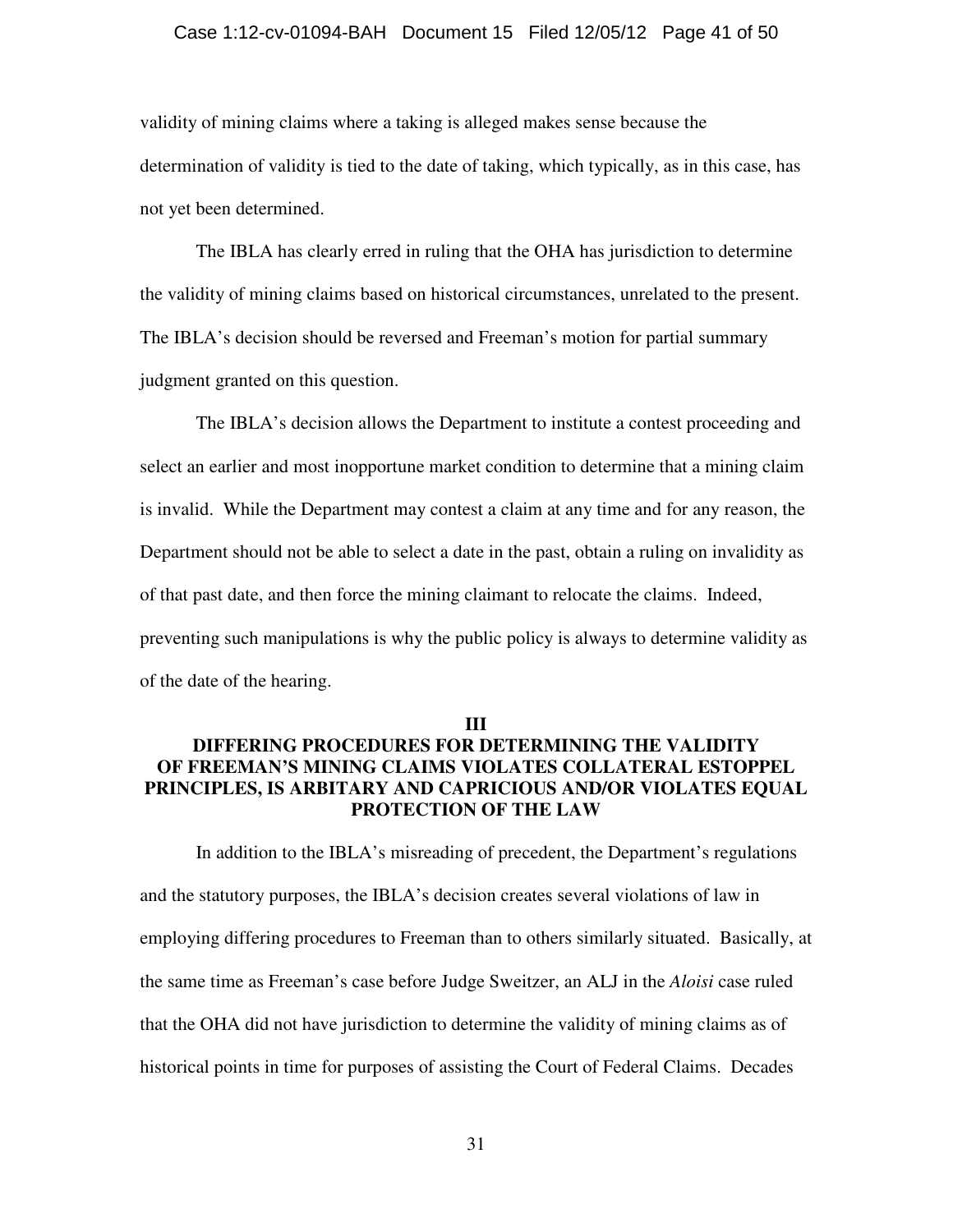### Case 1:12-cv-01094-BAH Document 15 Filed 12/05/12 Page 42 of 50

earlier, there had been a previous unappealed decision in *Story* that was consistent with the *Aloisi* decision. Courts have evaluated different analyses for differing administrative procedures, including collateral estoppel, the arbitrary and capricious standard and equal protection principles. The different treatment afforded to Freeman violates all of them.

# **A. Collateral Estoppel Bars the Government from Claiming that the OHA had Jurisdiction to Decide the Validity of Freeman's Mining Claims Based on Historical Circumstances.**

 A starting point for evaluating differing procedures in largely identical cases is consideration of collateral estoppel. There is an unappealed final decision in *Aloisi* that the OHA has no jurisdiction to determine the validity of mining claims in the past when such a ruling has no effect on the present validity of the claims.<sup>44</sup>

 When collateral estoppel is sought to be applied *offensively*, it does not apply automatically against the Government. *United States v. Mendoza*, 464 U.S. 154, 159 (1984). However, in this case collateral estoppel should be applied *defensively*. That is, in light of the Department's loss of its argument that OHA had jurisdiction in both *Aloisi* and *Story*, and those were final rulings that were not appealed, collateral estoppel should prevent the Department from asserting a contrary position. *See Montana v. United States*, 440 U.S. 147, 154–155 (1979) (issue preclusion found when United States involved in both earlier and later cases).

 Here, the alignment in subject matter in *Aloisi, Story* and *Freeman* is as close as possible—determining the same jurisdictional question as to whether the OHA can

<sup>&</sup>lt;sup>44</sup> The IBLA applies collateral estoppel to parties which had an opportunity to appeal an earlier decision but failed to prosecute an appeal. *State of Alaska Department of Transportation and Public Facilities*,154 IBLA 57, 61 (2000) (collateral estoppel applies "when a party had an opportunity to obtain review within the Department and no appeal was taken").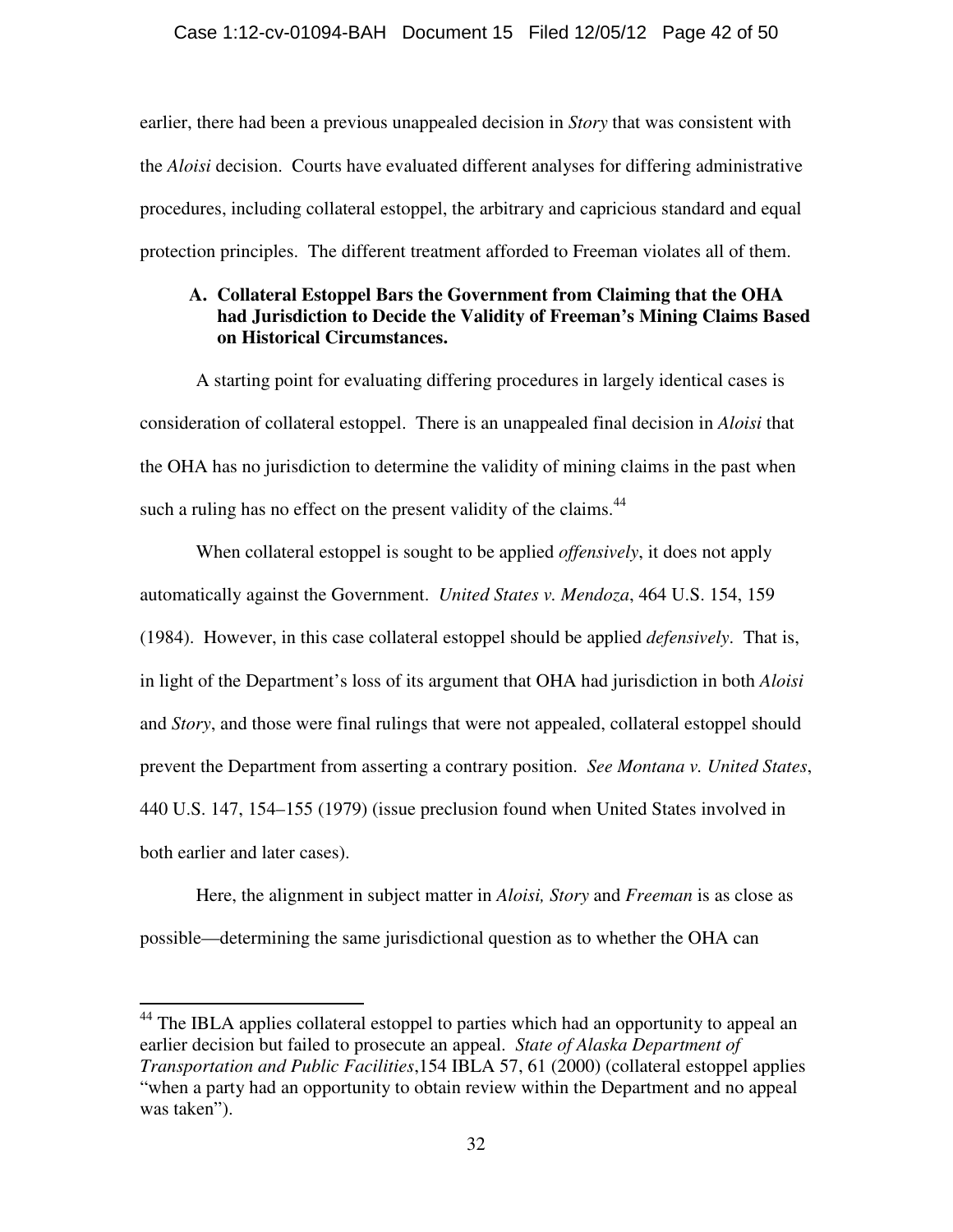### Case 1:12-cv-01094-BAH Document 15 Filed 12/05/12 Page 43 of 50

determine mining claim validity at historical time periods upon a referral from the Court of Federal Claims, or its predecessor, the Claims Court. The fact that the *Freeman, Aloisi*  and *Story* involve different miners, mining claims for different minerals and claims in different locations have absolutely no legal significance in resolving the question as to whether the OHA jurisdiction. The Department should be collaterally estopped from changing the jurisdictional conclusion it decided to accept in the prior cases.

 The Court of Appeals for the District of Columbia Circuit has recently applied the doctrine of collateral estoppel in regard to an administrative decision.

> Before the doctrine of collateral estoppel can be applied, it must be demonstrated that: (1) the same issue was involved in both cases; (2) that issue was litigated in the first case; (3) resolving it was necessary to the decision in the first case; (4) the decision in the first case, on the issue to be precluded, was final; and (5) the party attempting to raise the issue in the second case was fully represented in the first case.

*U.S. Dept. of Commerce, Patent and Trademark Office v. Federal Labor Relations Authority,* 672 F.3d 1095, 1100 (D.C. Cir. 2012) (citations omitted). In that case, the Court held that the federal agency was collaterally estopped from asserting a position contrary to earlier rulings in similar cases. *Id.* at 1096-97.

 Here, the issue of whether the OHA has jurisdiction to decide the validity of mining claims as of dates in the past in *Aloisi* and *Story* were the same as that in Freeman's case. The issue was litigated in both *Aloisi* and *Story*. Resolving the issue was not merely necessary to the first decisions; it was the primary issue in those cases.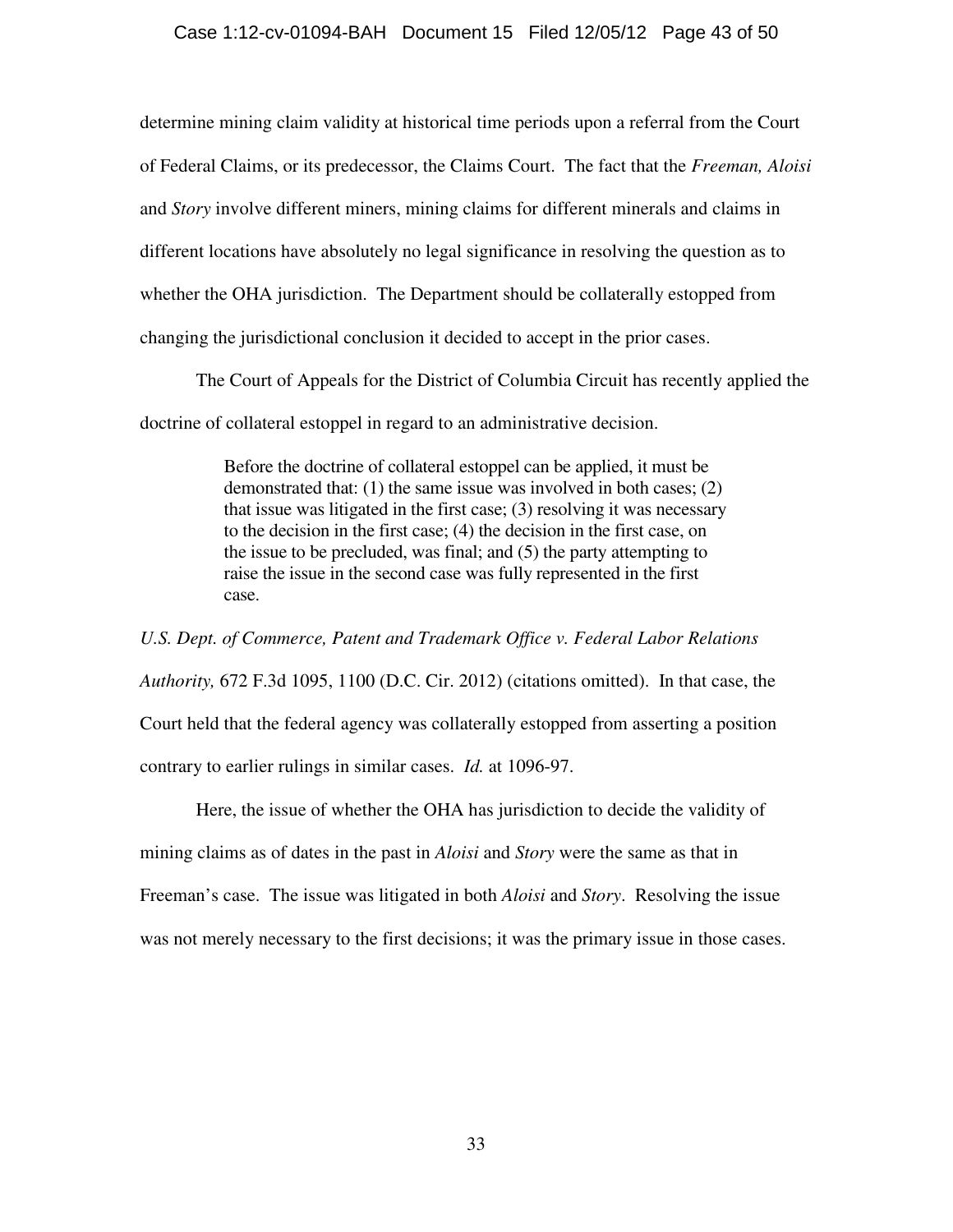The decisions in *Aloisi* and *Story* were final. An unappealed decision is the final decision of the Department.<sup>45</sup>

 The same result should apply to the Department. It is clear that the Government was fully represented in both *Aloisi* and *Story*. The Government should be estopped from arguing that the OHA did have jurisdiction and the IBLA's decision in Freeman's case should be reversed on that basis alone.

# **B. Under the APA, Employing Differing Procedures for Similarly Situated Individuals is Arbitrary and Capricious and Violates Equal Protection.**

A "fundamental norm of administrative procedure requires an agency to treat like

cases alike." *Westar Energy, Inc. v. Federal Energy Regulatory Com'n*, 473 F.3d 1239,

1241 (D.C. Cir. 2007). More directly, this Court has previously explained that agencies

must treat similarly situated persons the same without running afoul of the Equal

Protection Clause or the arbitrary and capricious grounds for reversal in the APA.

Both the Equal Protection Clause and the APA prohibit agencies from **treating similarly situated petitioners differently** without providing a sufficiently reasoned justification for the disparate treatment. *See, e.g., Settles v. U.S. Parole Comm'n*, 429 F.3d 1098, 1102–03 (D.C. Cir. 2005) ("To prevail on [an] equal protection claim, [a plaintiff must] demonstrate that [it] was **treated differently than similarly situated individuals** [or entities] and that the [agency's] explanation does not satisfy the relevant level of scrutiny.") (citing *Plyler v. Doe*, 457 U.S. 202, 216 . . . (1982)); *Cnty. of Los Angeles v. Shalala*, 192 F.3d 1005, 1022 (D.C. Cir. 1999) (holding that "an agency action is arbitrary when the agency offers insufficient reasons for **treating similar situations differently**" (internal quotation marks and citations omitted)); *Freeman Eng'g Assocs. v. FCC*, 103 F.3d 169, 178 (D.C. Cir.1997) (observing that

<sup>45</sup> The IBLA even applies a similar doctrine to those who appear before it. *See Helit*, 110 IBLA 144, 150 (1989) (applying "the doctrine of administrative finality, the counterpart to the judicial doctrine of res judicata" to preclude revisiting issues from unappealed decisions).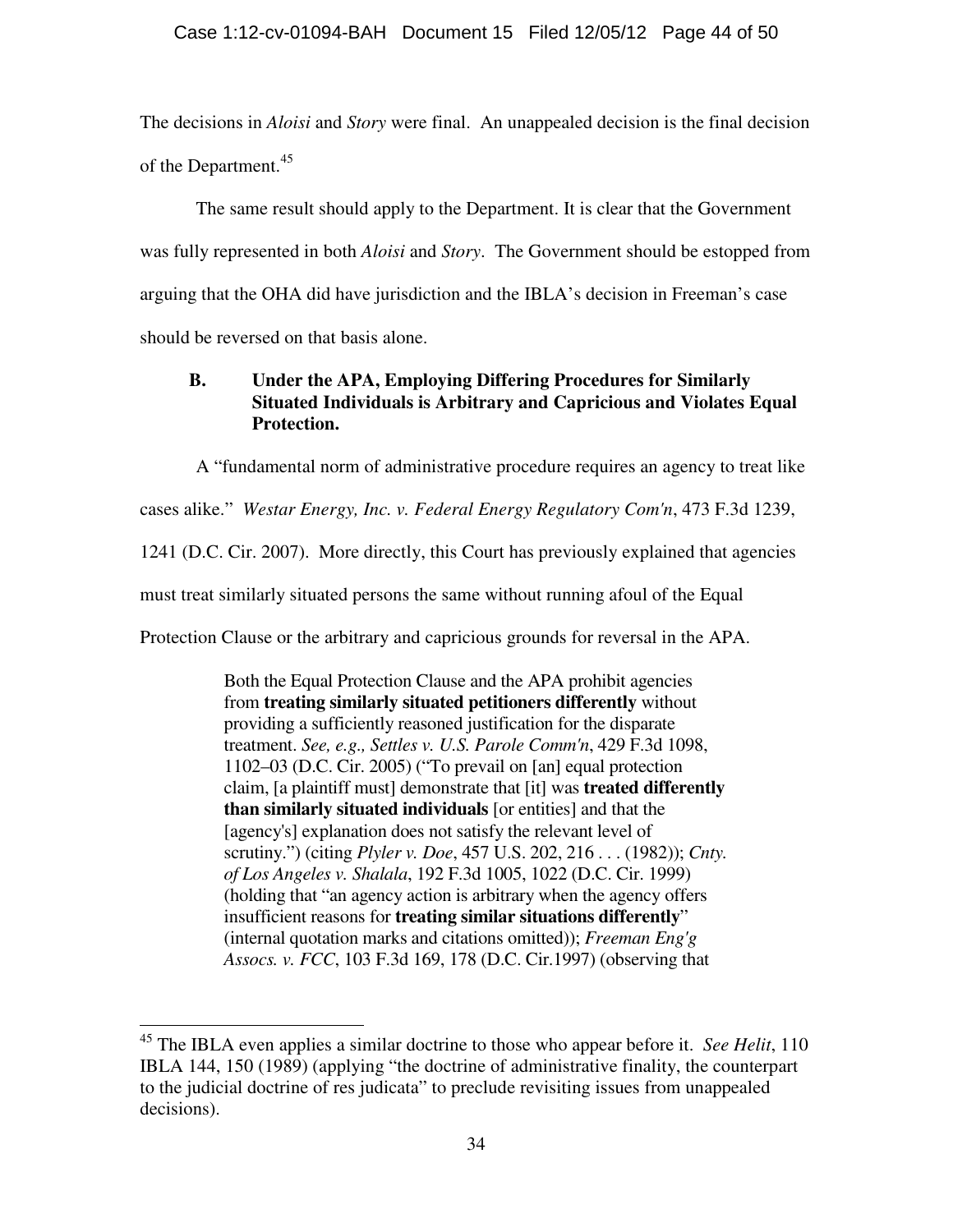"an agency may not **treat like cases differently**" (internal quotation marks and citation omitted)).

*Muwekma Ohlone Tribe v. Salazar*, 813 F.Supp.2d 170, 196-97 (D. D.C. 2011) (emphasis added); *see also Etelson v. Office of Pers. Mgmt.*, 684 F.2d 918, 926 (D.C. Cir.1982) ("Government is at its most arbitrary when it treats similarly situated people differently.")

 Clearly, the *Freeman* and *Aloisi* (and *Story*) cases are identical in all material respects. They all involve mining claims that were the subject of a suit for a taking of property pending in the Court of Federal Claims, or, in the case of *Story*, that court's predecessor, the Court of Claims. All involve a stay of the proceedings to give the Department of the Interior an opportunity to review the validity of the mining claims. All involve a request for a determination of the validity of the claims at a time prior to the hearing in the OHA, a time more relevant to resolving the taking claim. All involved an argument that the OHA could and should assist the other tribunal with a ruling on the validity of mining claims as of a prior time.

 Additionally, there are differences between a decision by the IBLA as the factfinder and a judge as the fact-finder. The ultimate decision-maker for Freeman was the IBLA, which is the ultimate decision-maker and finder of fact, even though it heard none of the evidence. For *Aloisi* and *Story*, the decision-maker was a judge with the normal judicial procedures applicable, including discovery, nationwide subpoena power, the rules of evidence and a hearing before the disinterested decision-maker.

 Only for Freeman is the case resolved with the OHA with an ALJ decision and then one of the IBLA. There is no sufficient or adequate explanation for Freeman to go through a different appeal process, with a different decision-making body and different procedures.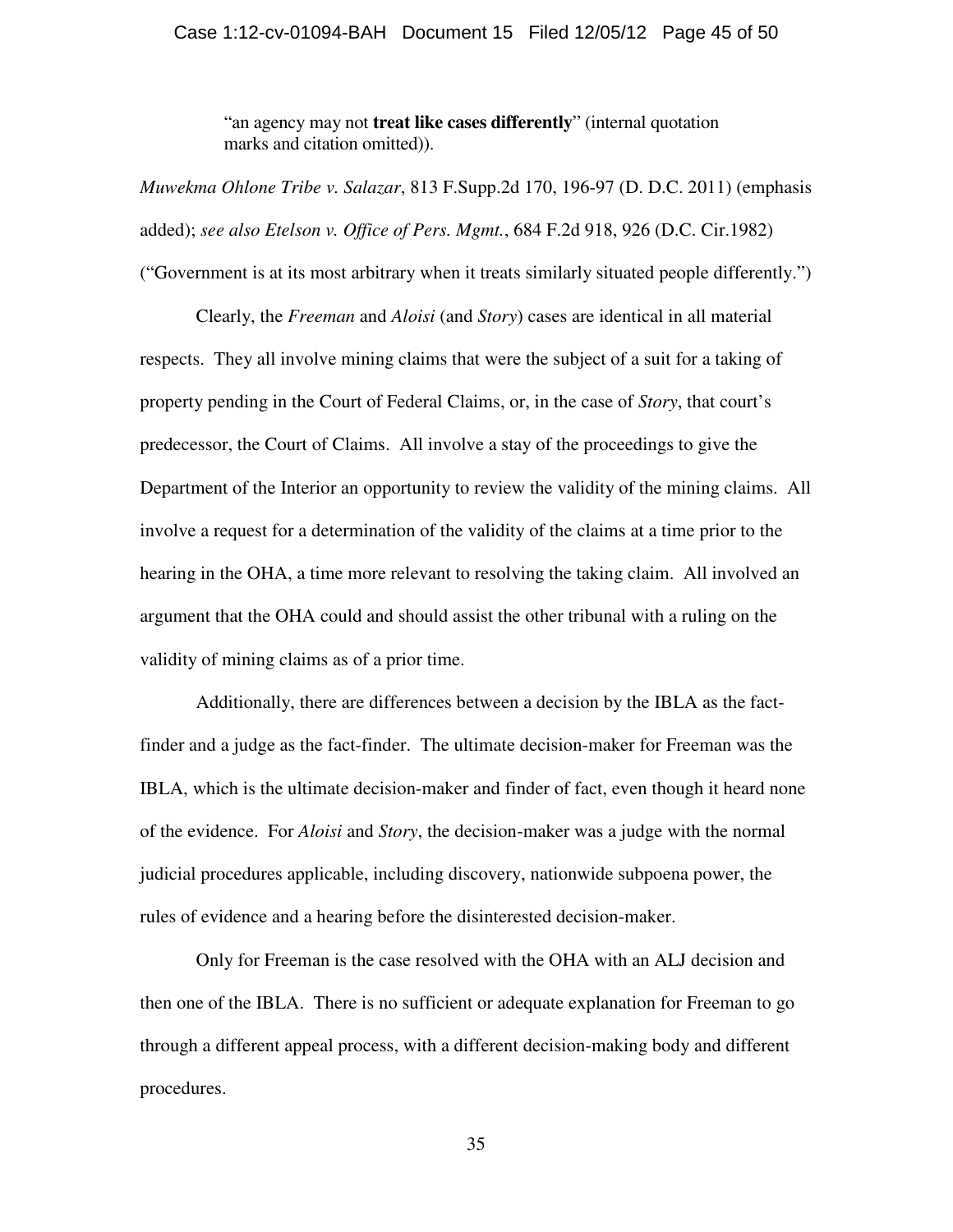The result is no different than allowing the Government to decide that one group of people denied government benefits may appeal to court, but the Government can arbitrarily subject certain applicants to an appeal to an internal appeal body with different procedures. The different treatment of similarly situated parties is not justified and is arbitrary and capricious.

 As addressed above, most of the cases resolve agency action which treats people to different procedures as an arbitrary and capricious violation, the Equal Protection Clause also provides a similar restraint.<sup>46</sup> Having two different appeal procedures at the whim of the Government must still pass the rational basis test. Because there is no legitimate reason for treating Freeman differently, the rational basis test is not met.

# **IV TO THE EXTENT THE IBLA CONCLUDED THAT THE HISTORICAL DATES CHOSEN BY THE GOVERNMENT WERE DATES OF ALLEGED TAKINGS, THE IBLA'S CONCLUSION IS NOT SUPPORTED BY SUBSTANTIAL EVIDENCE**

 The primary issue in the interlocutory appeal to the IBLA was whether the OHA had jurisdiction to decide whether Freeman's claims were valid as of historical points in time. The IBLA's decision suggests that the historical dates chosen by the Department were the dates alleged as the dates of taking in Freeman's complaint filed in Court of Federal Claims. AR 1183. The Department argued that 1994 and 2000 represent the "years when the alleged takings occurred" and that "the parties conferred and stipulated that the validity determination would cover the dates of the two events Mr. Freeman

<sup>46</sup> *See also, Baxstrom v. Herold*, 383 U.S. 107 (1966) (equal protection denied by applying different procedures for civil commitment).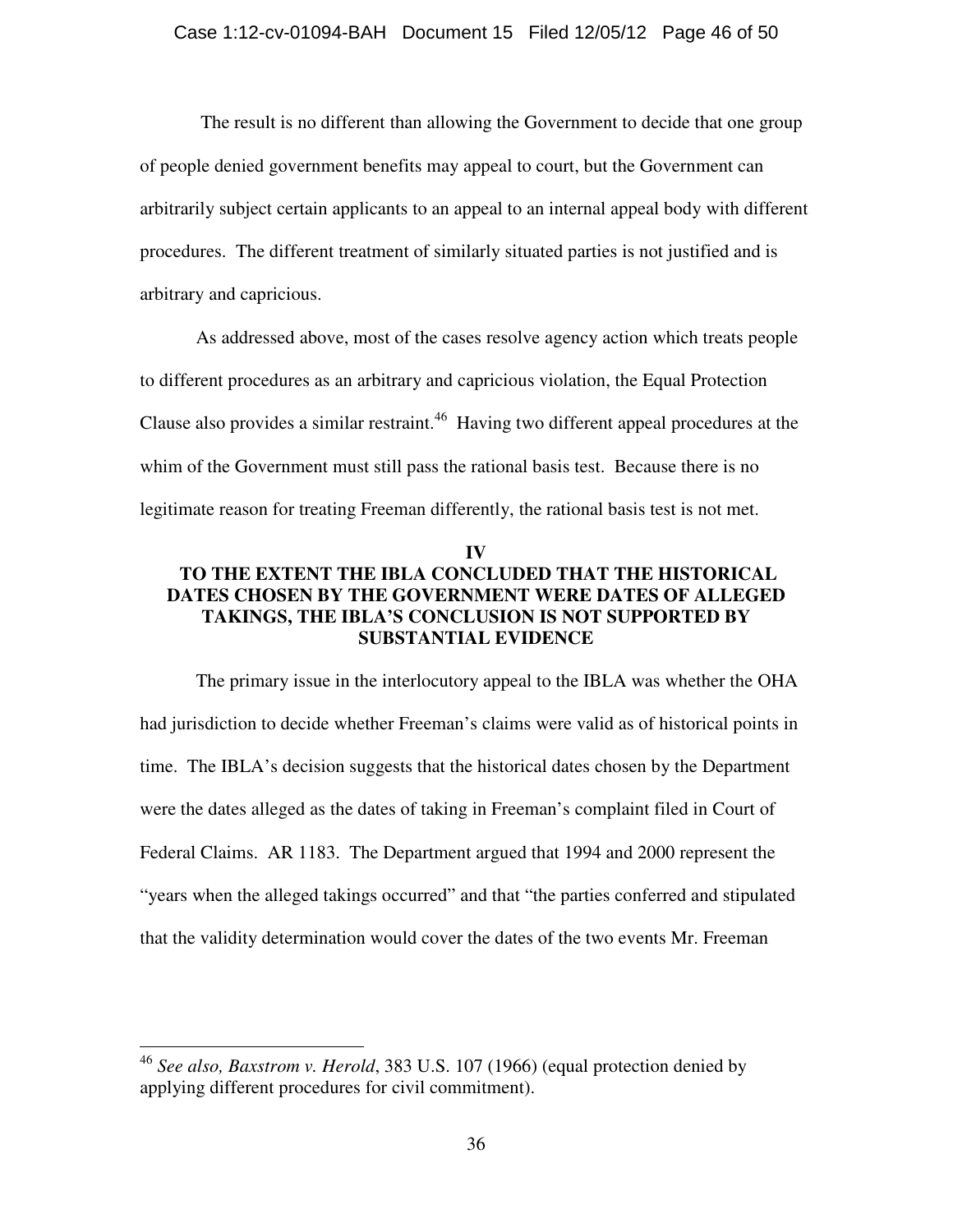### Case 1:12-cv-01094-BAH Document 15 Filed 12/05/12 Page 47 of 50

alleges in his complaint before the Court of Federal Claims resulted in a taking of his property." AR 1184.

While there were discussions about the dates the Department would evaluate Freeman's claims, there was no stipulation that the 1994 or 2000 date were dates alleged in Freeman's complaint before the Court of Federal Claims. The IBLA recognized there was no such stipulation.

> Freeman views this agreement less strictly. At most, Freeman agreed that the 1994 and 2000 date [sic] would be appropriate for consideration in the mineral examination process because those dates would likely be useful to the Court of Federal Claims.

AR 1185 n. 3.

 $\overline{a}$ 

Nevertheless, the IBLA's decision includes references that suggest it believed the 1994 and 2000 dates were dates alleged in the complaint pending in the Court of Federal Claims. *See* AR 1182 ("alleged takings dates"); AR 1183 ("alleged takings dates"); AR 1184 ("BLM has explained that 1994 and 2000 represent the years when the alleged takings occurred").

 For the reasons addressed above, Freeman contends that the OHA did not have jurisdiction to determine mining claims presently invalid based on historical circumstances. In the alternative, if the OHA does have jurisdiction to determine the validity of mining claims as of the dates of alleged takings, the IBLA's decision that 1994 and 2000 were the alleged takings dates is reversible under 5 U.S.C. § 706(2)(E). Such a conclusion would not be supported by substantial evidence. $47$ 

 $47$  In considering whether there is substantial evidence, the Court should consider evidence that detracts from the administrative agency's conclusion. The Court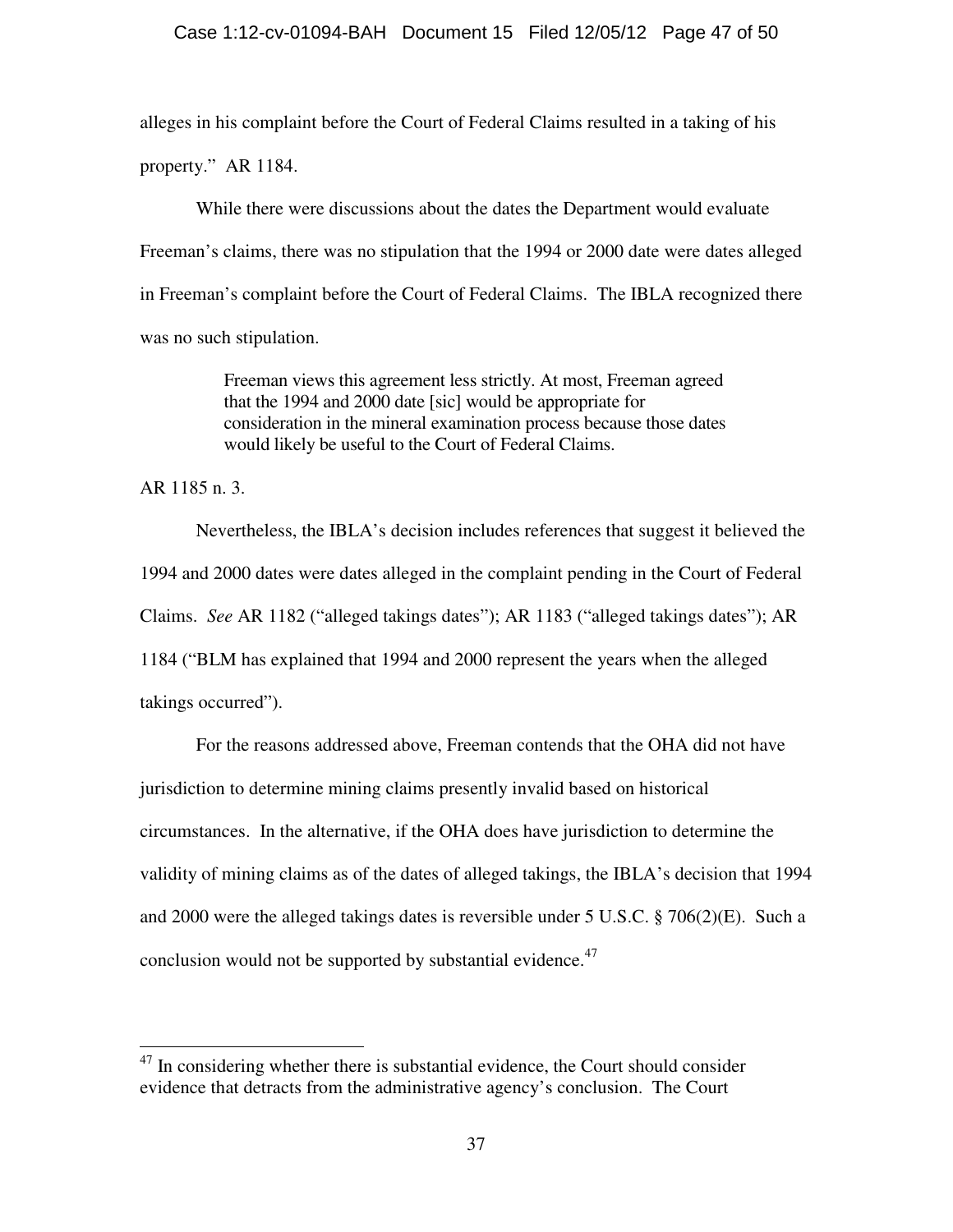While the Department was evaluating Freeman's claims, the parties did confer,

evidenced by letters between the parties, about the scope of the Department's

investigation. While Freeman had no objection to the BLM examining his claims as of

the 1994 or 2000 dates, Freeman explained his reasoning:

In regard to the date of taking, we agree that October 6, 2000 is one possible appropriate date. We may, however, argue to the court that 1993 is another potential date of taking since it was the day of an unqualified statement by the person who everyone knew would make the ultimate decision. We believe the decision was made in 1993 and only formalized in 2000. I understand why you would not want to agree with this point. Nevertheless, we believe this dispute in the date of taking may not turn out to be significant because … [the Department's team] will also be using the October 6, 1994, date which is relatively close in time to our alternative taking date. We agree that October 4, 1994 is the appropriate date for the temporary taking of Mr. Freeman's right to a patent.

AR 10891.<sup>48</sup> Freeman explained on numerous occasions his position about the 1994 and

2000 dates:

 $\overline{a}$ 

Freeman agreed that 1994 was relevant because it was close to the time in which he was told by Forest Service officials that he would never be allowed to mine. It is also close to the time he filed his plan of operations to mine. As Judge Sweitzer noted below, there was no agreement that the two dates the Government chose were the only relevant dates. … Nor was there agreement that those years were relevant for the reasons asserted by the Government.

AR 7190 n.1 (citing AR 1264 n.1); *see also* AR 1288.

"may not find substantial evidence merely on the basis of evidence which in and of itself justified [the agency's decision], without taking into account contradictory evidence or evidence from which conflicting inferences could be drawn.' "

*Morall v. DEA*, 412 F.3d 165, 177 (D.C. Cir. 2005) (quoting *Lakeland Bus Lines, Inc. v. NLRB*, 347 F.3d 955, 962 (D.C. Cir.2003) (internal quotations omitted)).

 $48$  Although Freeman agreed that October 4, 1994 was the appropriate starting date for the taking of his right to a patent due to the Congressional moratorium, the Department never evaluated whether Freeman was entitled to a patent.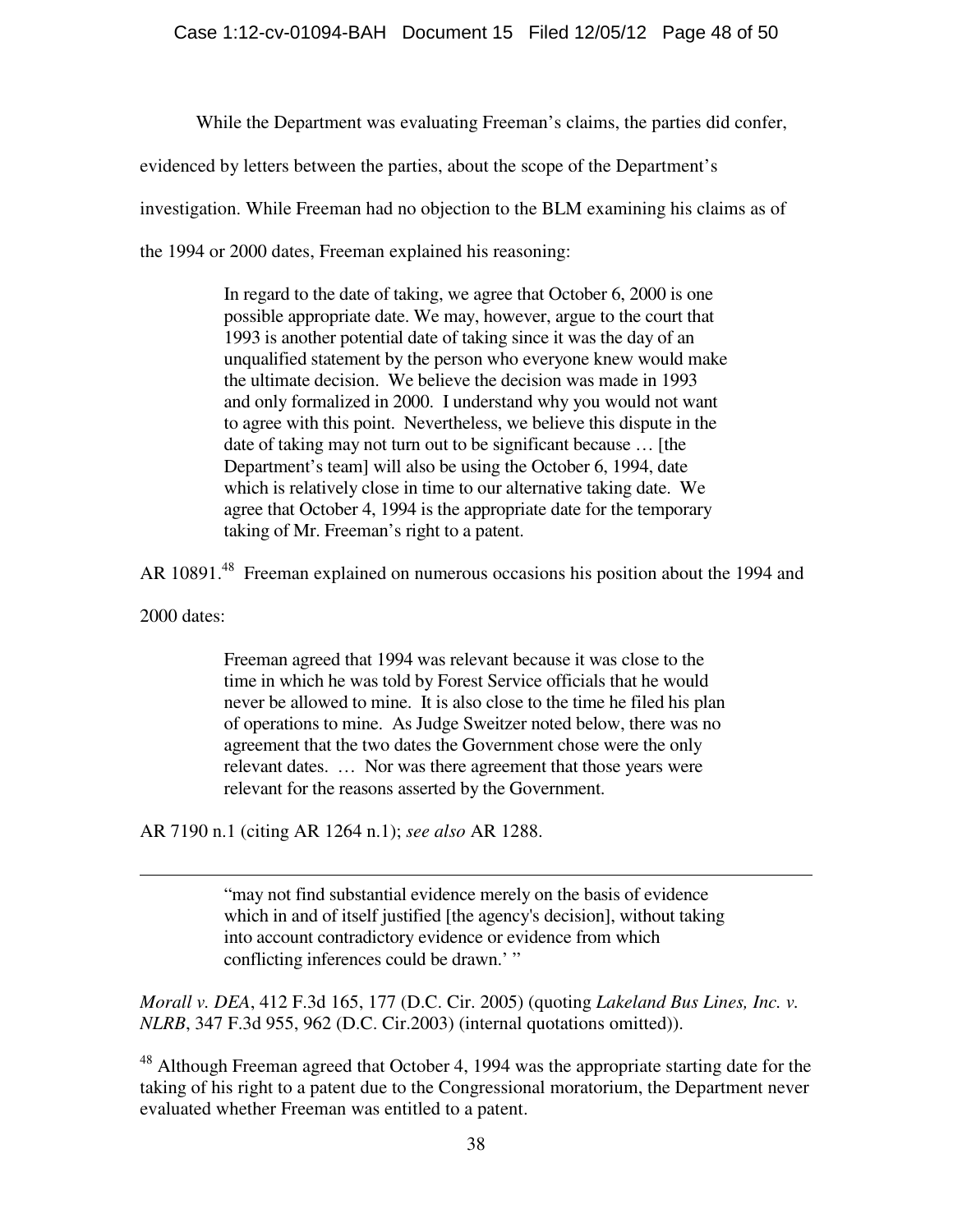#### Case 1:12-cv-01094-BAH Document 15 Filed 12/05/12 Page 49 of 50

 However, the evidence of what is alleged in a court proceeding by a plaintiff is the complaint in that case. There are no dates alleged as to when the taking is believed to have occurred. AR 10700-12. Hence, there is simply no evidence, let alone substantial evidence, that any date is the **alleged** taking date.

 There are reasons no particular date is, or dates are, alleged in the complaint. As the decision of the Supreme Court in *Tahoe-Sierra Preservation Council, Inc. v. Tahoe Regional Planning Agency,* 535 U.S. 302 (2002) makes clear, a taking may not fit into any *per se* or categorical type of takings. One extremely generalized "standard" for finding a taking is when regulation goes "too far." *Pennsylvania Coal Co. v. Mahon*, 260 U.S. 393, 415 (1922). Knowing whether regulation has gone too far is difficult enough. Knowing when it reaches that point is even more difficult and is the proper subject for the Court of Federal Claims.

 Additionally, another well-accepted method of analyzing whether a taking has occurred is by the consideration of multiple factors addressed in *Penn Central Transportation Co. v. City of New York*, 438 U.S. 104, 124-25 (1978). If and when those factors coalesce is far from clear. Given the fluid nature of takings jurisprudence, the bottom line is that, while Freeman believes a taking occurred, no court has so ruled and there is no certainty as to when any taking occurred.<sup>49</sup>

l

<sup>&</sup>lt;sup>49</sup> The 2000 date was presumably selected because that was the date of the final levels of appeal within the Forest Service on the denial of Freeman's proposal to mine his claims. While that final decision might have been necessary to make Freeman's takings claim ripe, the Court of Federal Claims may conclude that the taking occurred when the Forest Service made its initial written decision in 1999, or even earlier. *See, e.g., First English Evangelical Lutheran Church v. County of Los Angeles,* 482 U.S 304, 320 n.10 (1987) (taking might occur before claim becomes ripe).